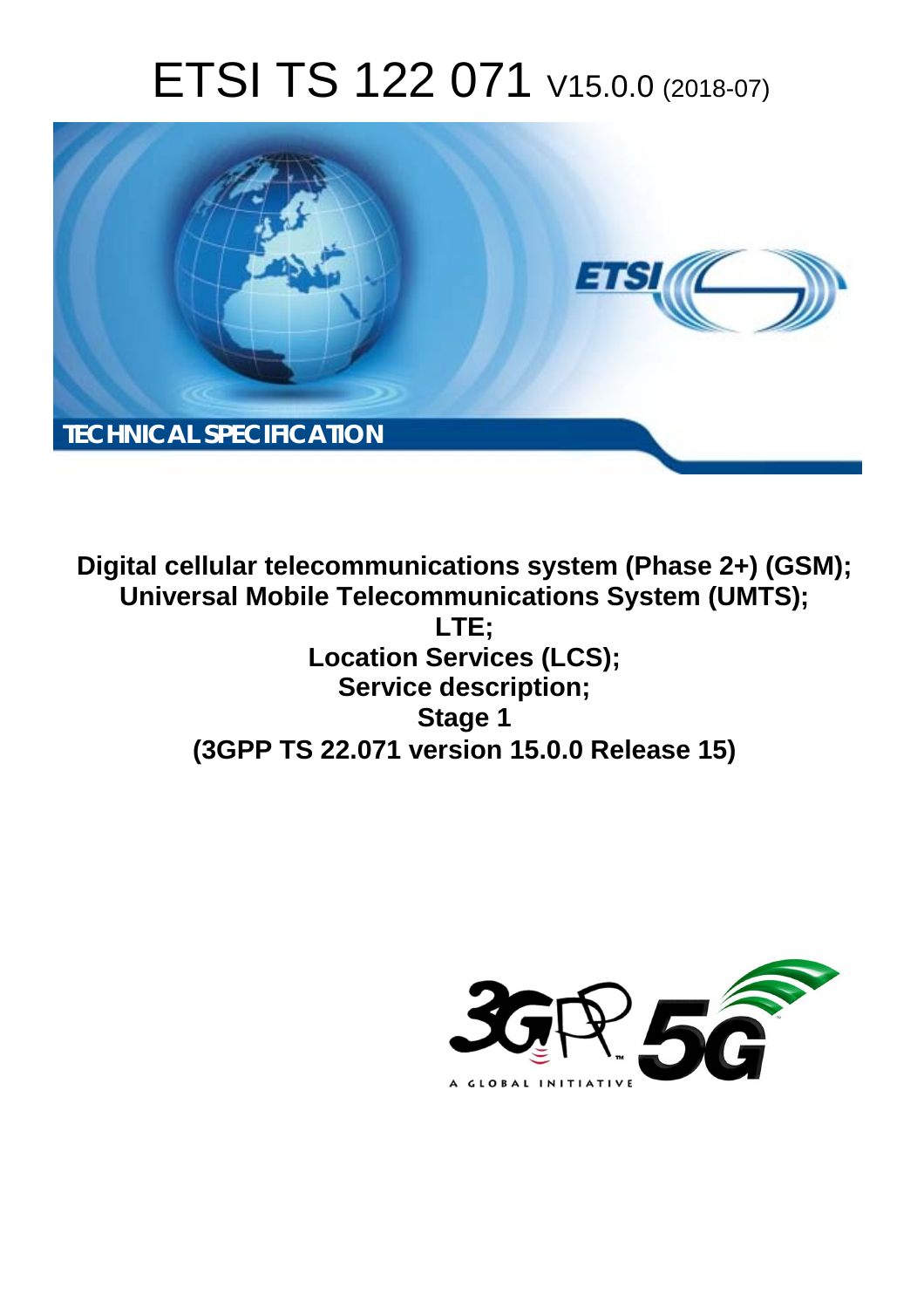Reference

RTS/TSGS-0122071vf00

Keywords GSM,LTE,UMTS

#### *ETSI*

#### 650 Route des Lucioles F-06921 Sophia Antipolis Cedex - FRANCE

Tel.: +33 4 92 94 42 00 Fax: +33 4 93 65 47 16

Siret N° 348 623 562 00017 - NAF 742 C Association à but non lucratif enregistrée à la Sous-Préfecture de Grasse (06) N° 7803/88

#### *Important notice*

The present document can be downloaded from: <http://www.etsi.org/standards-search>

The present document may be made available in electronic versions and/or in print. The content of any electronic and/or print versions of the present document shall not be modified without the prior written authorization of ETSI. In case of any existing or perceived difference in contents between such versions and/or in print, the only prevailing document is the print of the Portable Document Format (PDF) version kept on a specific network drive within ETSI Secretariat.

Users of the present document should be aware that the document may be subject to revision or change of status. Information on the current status of this and other ETSI documents is available at <https://portal.etsi.org/TB/ETSIDeliverableStatus.aspx>

If you find errors in the present document, please send your comment to one of the following services: <https://portal.etsi.org/People/CommiteeSupportStaff.aspx>

#### *Copyright Notification*

No part may be reproduced or utilized in any form or by any means, electronic or mechanical, including photocopying and microfilm except as authorized by written permission of ETSI. The content of the PDF version shall not be modified without the written authorization of ETSI.

The copyright and the foregoing restriction extend to reproduction in all media.

© ETSI 2018. All rights reserved.

**DECT**TM, **PLUGTESTS**TM, **UMTS**TM and the ETSI logo are trademarks of ETSI registered for the benefit of its Members. **3GPP**TM and **LTE**TM are trademarks of ETSI registered for the benefit of its Members and of the 3GPP Organizational Partners. **oneM2M** logo is protected for the benefit of its Members.

**GSM**® and the GSM logo are trademarks registered and owned by the GSM Association.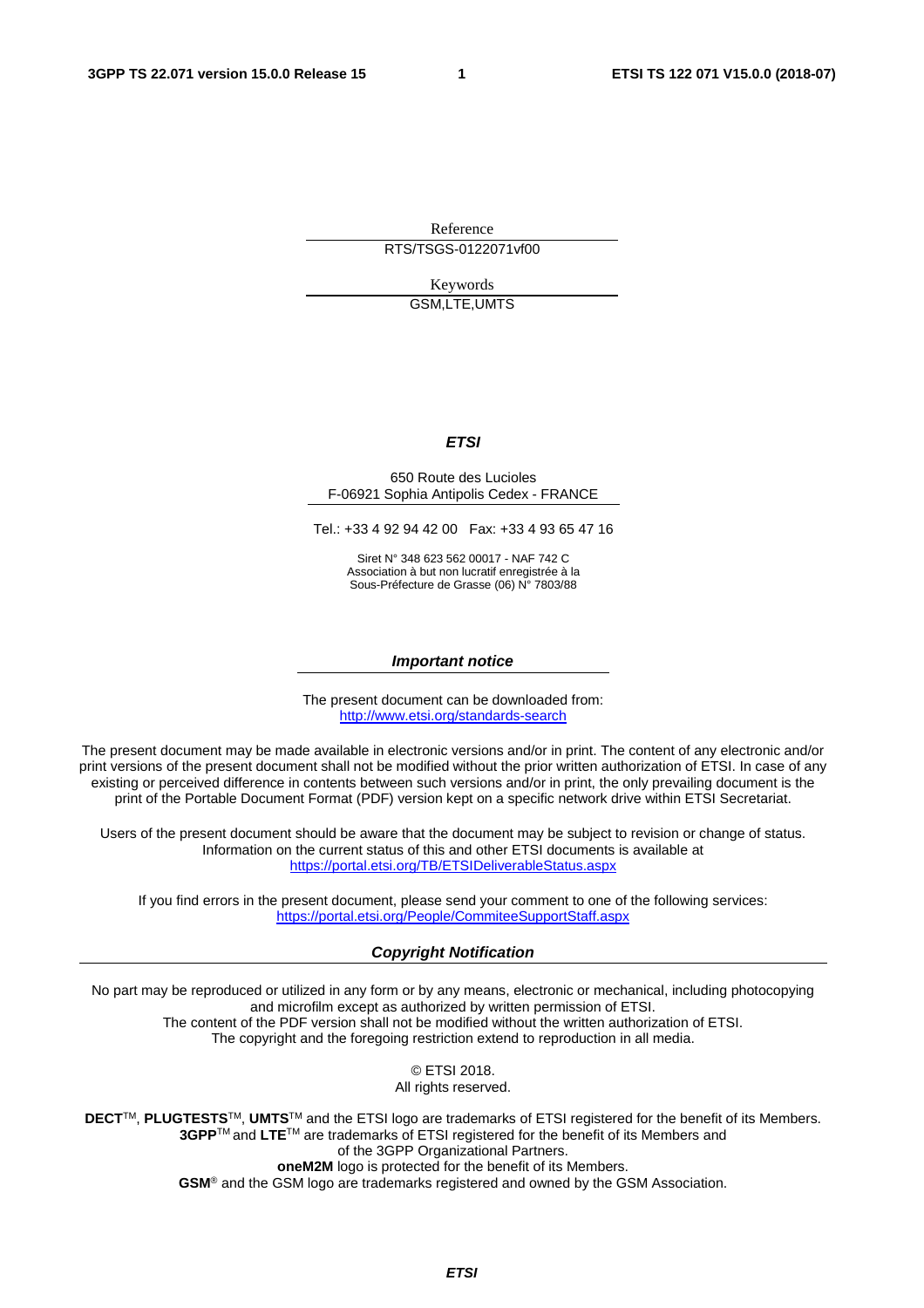# Intellectual Property Rights

#### Essential patents

IPRs essential or potentially essential to normative deliverables may have been declared to ETSI. The information pertaining to these essential IPRs, if any, is publicly available for **ETSI members and non-members**, and can be found in ETSI SR 000 314: *"Intellectual Property Rights (IPRs); Essential, or potentially Essential, IPRs notified to ETSI in respect of ETSI standards"*, which is available from the ETSI Secretariat. Latest updates are available on the ETSI Web server ([https://ipr.etsi.org/\)](https://ipr.etsi.org/).

Pursuant to the ETSI IPR Policy, no investigation, including IPR searches, has been carried out by ETSI. No guarantee can be given as to the existence of other IPRs not referenced in ETSI SR 000 314 (or the updates on the ETSI Web server) which are, or may be, or may become, essential to the present document.

#### **Trademarks**

The present document may include trademarks and/or tradenames which are asserted and/or registered by their owners. ETSI claims no ownership of these except for any which are indicated as being the property of ETSI, and conveys no right to use or reproduce any trademark and/or tradename. Mention of those trademarks in the present document does not constitute an endorsement by ETSI of products, services or organizations associated with those trademarks.

# Foreword

This Technical Specification (TS) has been produced by ETSI 3rd Generation Partnership Project (3GPP).

The present document may refer to technical specifications or reports using their 3GPP identities, UMTS identities or GSM identities. These should be interpreted as being references to the corresponding ETSI deliverables.

The cross reference between GSM, UMTS, 3GPP and ETSI identities can be found under [http://webapp.etsi.org/key/queryform.asp.](http://webapp.etsi.org/key/queryform.asp)

# Modal verbs terminology

In the present document "**shall**", "**shall not**", "**should**", "**should not**", "**may**", "**need not**", "**will**", "**will not**", "**can**" and "**cannot**" are to be interpreted as described in clause 3.2 of the [ETSI Drafting Rules](https://portal.etsi.org/Services/editHelp!/Howtostart/ETSIDraftingRules.aspx) (Verbal forms for the expression of provisions).

"**must**" and "**must not**" are **NOT** allowed in ETSI deliverables except when used in direct citation.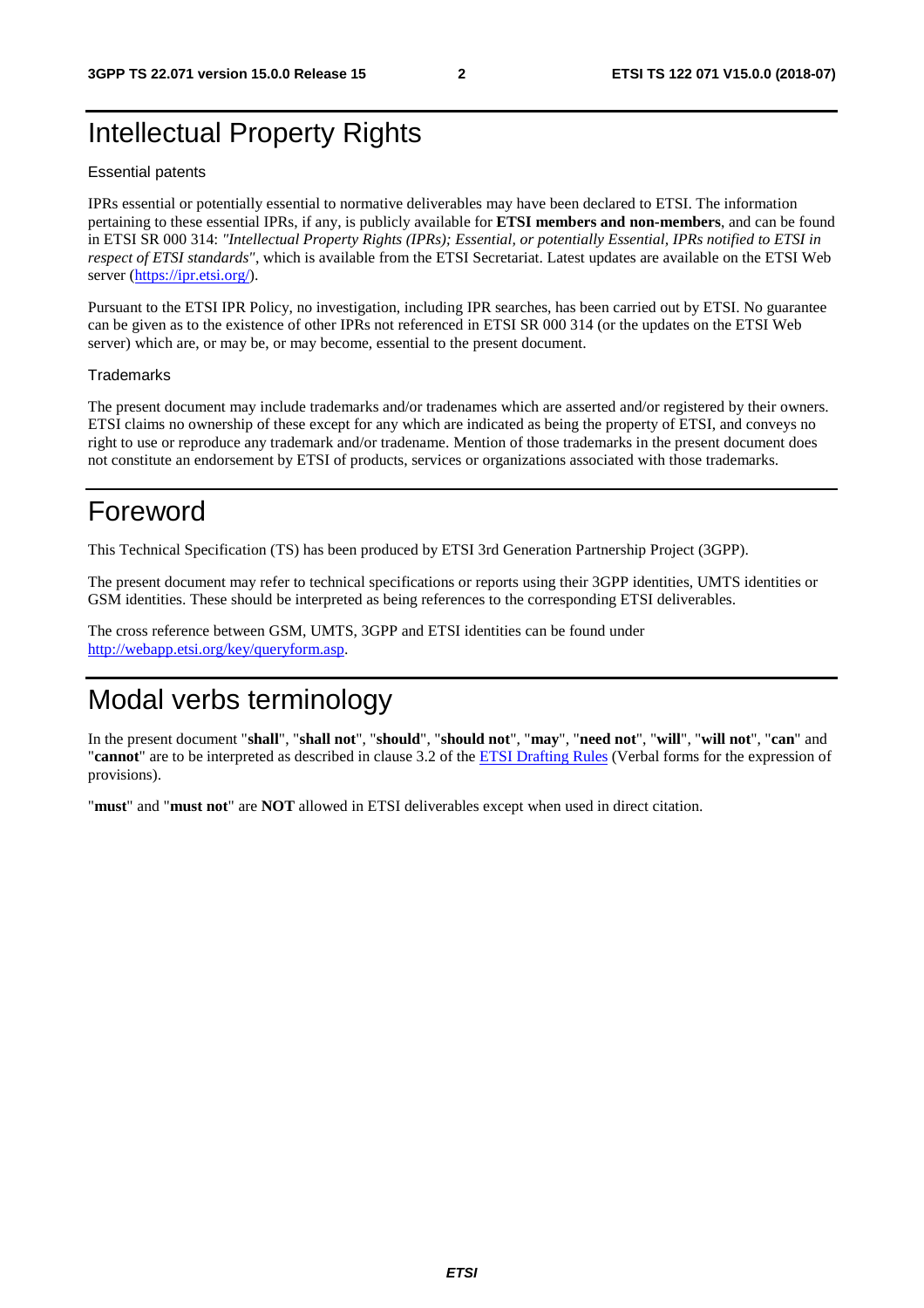$\mathbf{3}$ 

# Contents

| 1                                          |  |  |  |
|--------------------------------------------|--|--|--|
| 2.<br>2.1<br>2.2                           |  |  |  |
| 3<br>3.1<br>3.2                            |  |  |  |
| 4<br>4.1<br>4.2<br>4.2.1<br>4.2.2<br>4.2.3 |  |  |  |
| 4.3<br>4.3.1<br>4.3.2<br>4.3.3<br>4.3.4    |  |  |  |
| 4.3.5<br>4.4<br>4.5<br>4.6                 |  |  |  |
| 4.7<br>4.8<br>4.8.1                        |  |  |  |
| 4.8.1.1<br>4.9<br>4.10<br>4.11             |  |  |  |
| 4.12<br>4.13<br>4.14                       |  |  |  |
| 4.15<br>4.16<br>4.17<br>4.18               |  |  |  |
| 4.19<br>5                                  |  |  |  |
| 5.1<br>5.2<br>5.2.1                        |  |  |  |
| 5.2.2<br>5.2.3<br>5.2.4                    |  |  |  |
| 5.3<br>5.3.1<br>5.3.1.1<br>5.3.1.2         |  |  |  |
| 5.3.1.3<br>5.4                             |  |  |  |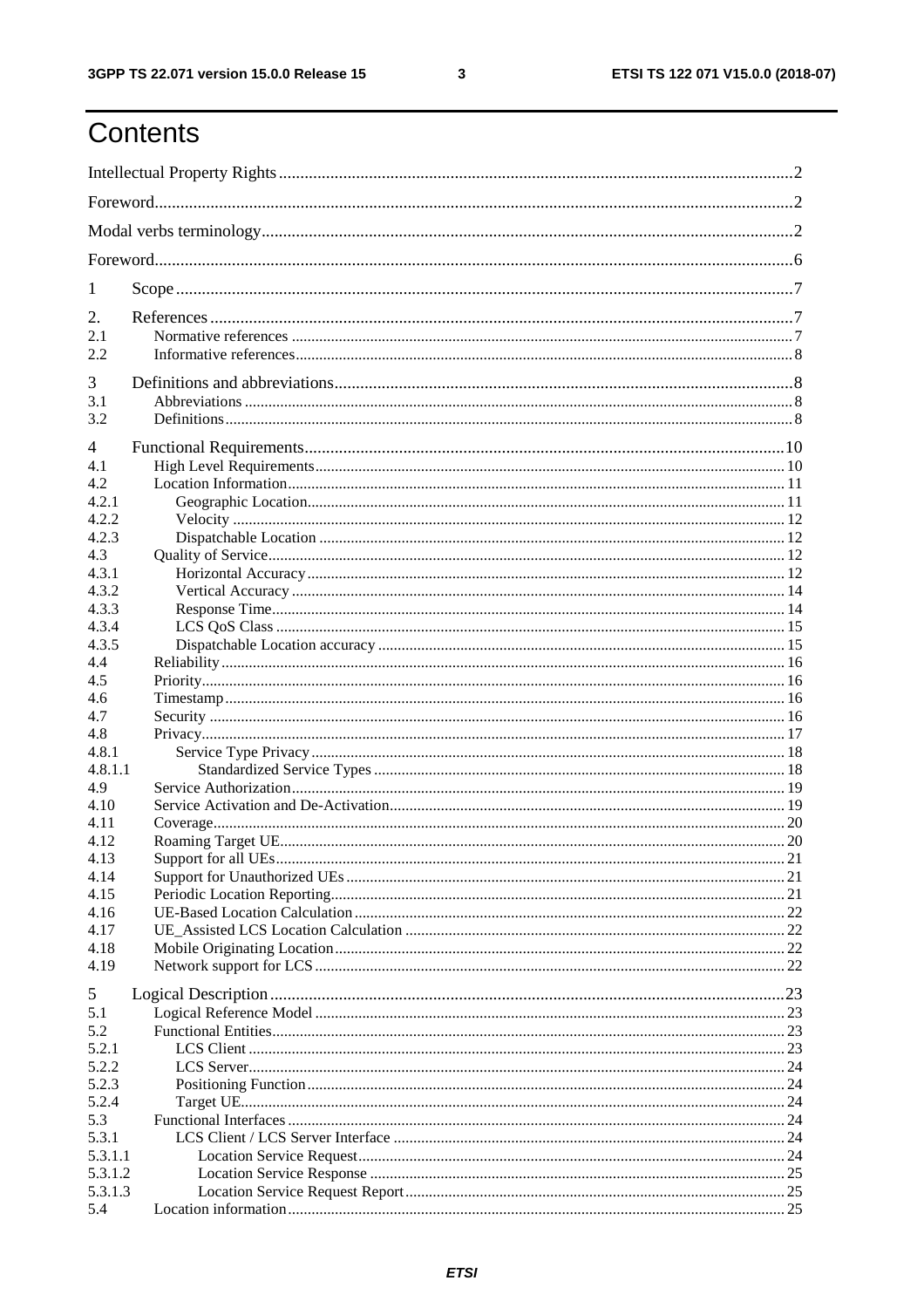$\overline{\mathbf{4}}$ 

| 5.4.1                |                               |  |
|----------------------|-------------------------------|--|
| 6                    |                               |  |
| 6.1                  |                               |  |
| 6.2                  |                               |  |
| 6.3                  |                               |  |
| 6.4                  |                               |  |
| 6.4.1                |                               |  |
| 6.4.2                |                               |  |
| 6.4.2.1              |                               |  |
| 6.4.3                |                               |  |
| 6.4.4                |                               |  |
| 6.4.5                |                               |  |
| 6.4.6                |                               |  |
| 6.4A                 |                               |  |
| 6.5                  |                               |  |
| 6.6                  |                               |  |
| 6.7                  |                               |  |
| 7                    |                               |  |
| 7.1                  |                               |  |
| 7.1.1                |                               |  |
| 7.1.2                |                               |  |
| 7.1.3                |                               |  |
| 7.2                  |                               |  |
| 7.2.1                |                               |  |
| 7.2.2                |                               |  |
| 7.2.3                |                               |  |
| 7.3                  |                               |  |
| 8                    |                               |  |
| 9                    |                               |  |
| 9.1                  |                               |  |
| 9.2                  |                               |  |
| 9.2.1                |                               |  |
| 9.2.2                |                               |  |
| 9.2.3                |                               |  |
| 9.2.4                |                               |  |
| 9.2.5                |                               |  |
| 9.2.6                |                               |  |
| 9.2.7                |                               |  |
| 9.2.8                |                               |  |
|                      |                               |  |
|                      | <b>Annex A (informative):</b> |  |
|                      | <b>Annex B</b> (informative): |  |
| B1                   |                               |  |
| B1.1                 |                               |  |
| <b>B1.1.1</b>        |                               |  |
| <b>B1.1.2</b>        |                               |  |
| B <sub>2</sub>       |                               |  |
| <b>B2.1</b>          |                               |  |
| <b>B2.1.1</b>        |                               |  |
| B <sub>2.1.2</sub>   |                               |  |
| B <sub>2.1.3</sub>   |                               |  |
| B <sub>3</sub>       |                               |  |
| <b>B</b> 3.1         |                               |  |
| <b>B3.2</b>          |                               |  |
| <b>B</b> 3.2.1       |                               |  |
| B3.2.1.1             |                               |  |
| B4<br>B <sub>5</sub> |                               |  |
|                      |                               |  |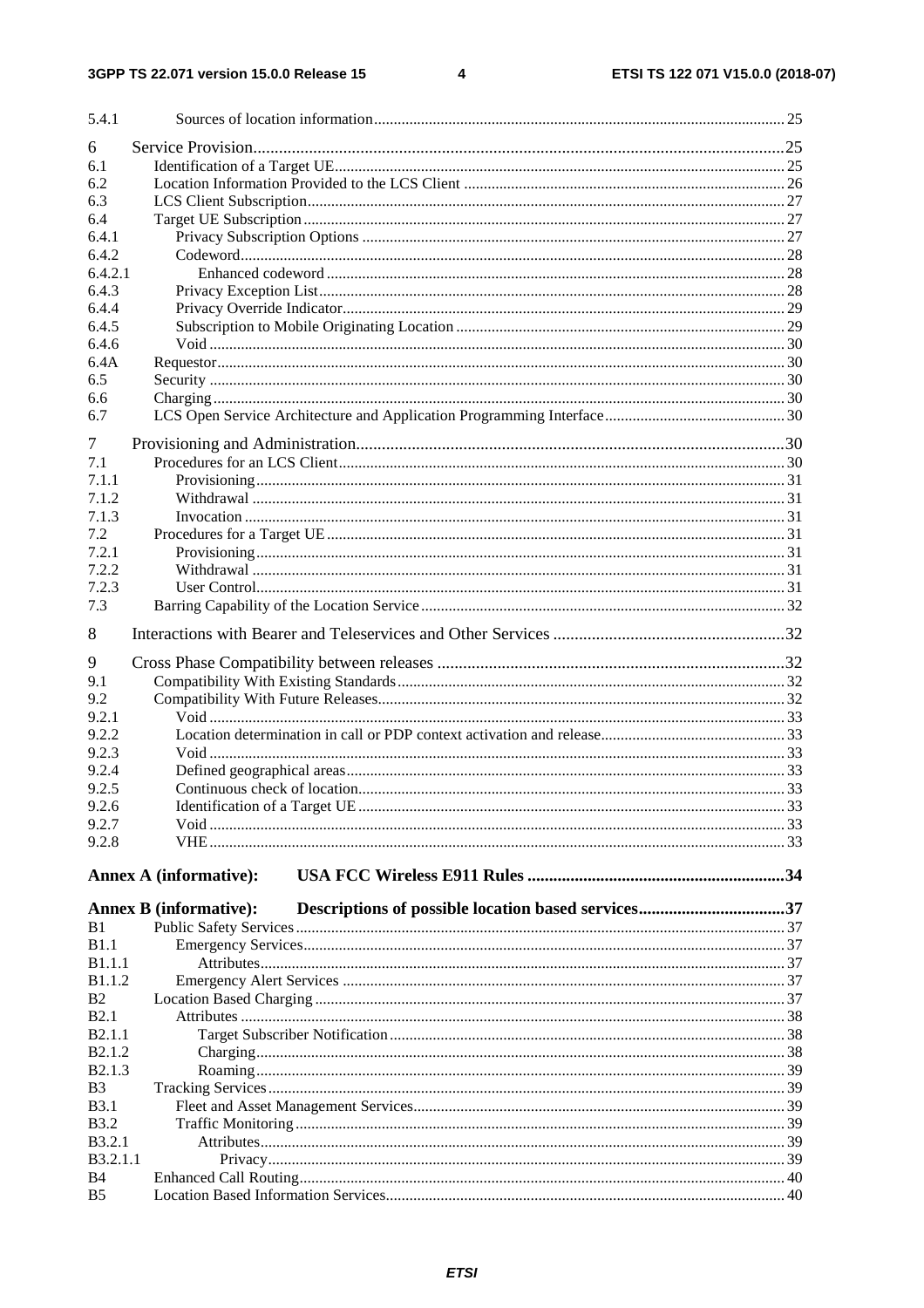$5\phantom{a}$ 

| <b>B5.1</b>      |  |
|------------------|--|
| <b>B5.2</b>      |  |
| <b>B5.3</b>      |  |
| <b>B5.4</b>      |  |
| <b>B5.5</b>      |  |
| <b>B6</b>        |  |
| B <sub>6.1</sub> |  |
| B <sub>6.2</sub> |  |
| B <sub>6.3</sub> |  |
|                  |  |
|                  |  |
|                  |  |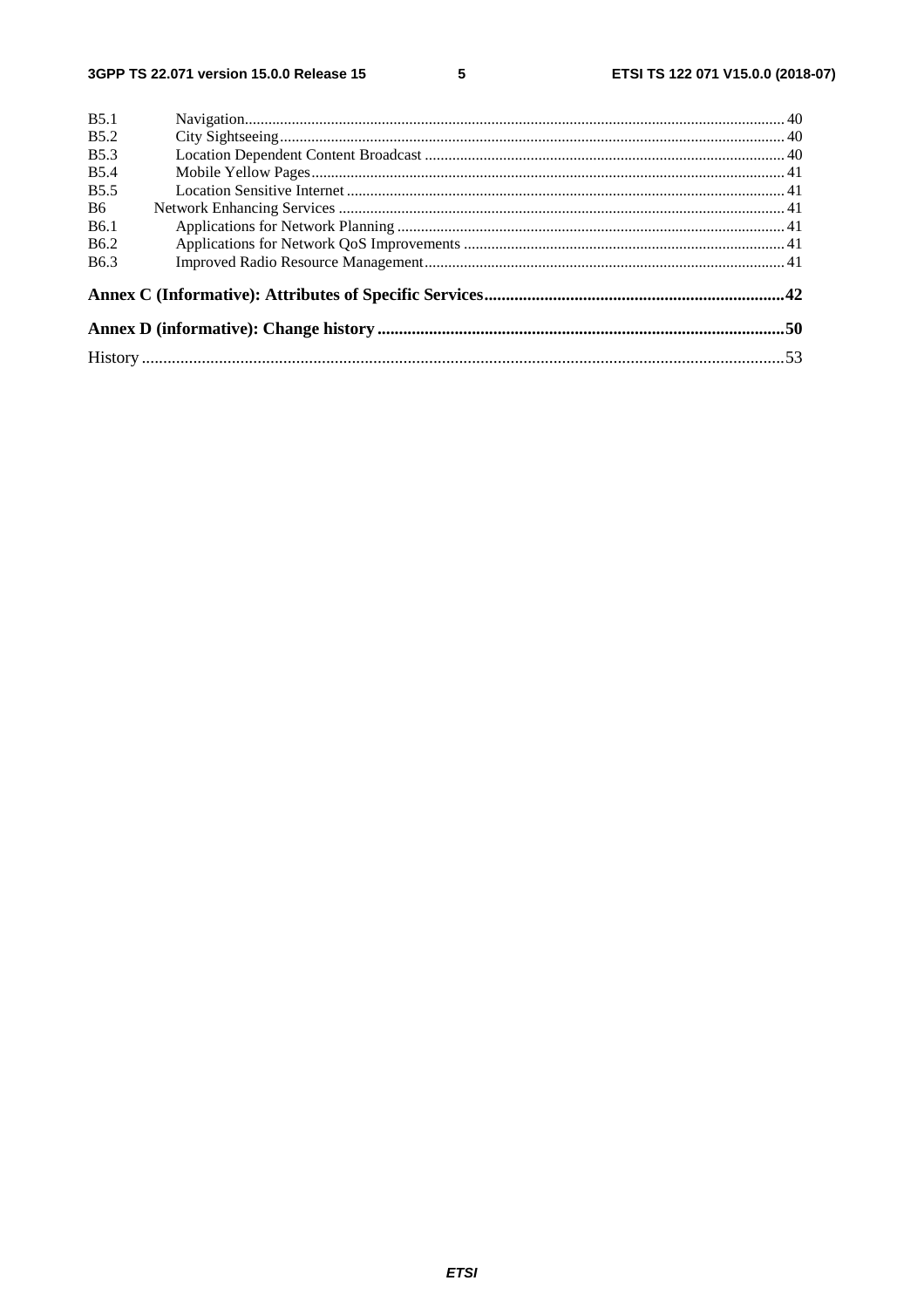# Foreword

This Technical Specification (TS) has been produced by the 3GPP.

The contents of this document are subject to continuing work within the TSG and may change following formal TSG approval. Should the TSG modify the contents of this TS, it will be re-released by the TSG with an identifying change of release date and an increase in version number as follows:

Version x.y.z

where:

- x the first digit:
	- 1 presented to TSG for information;
	- 2 presented to TSG for approval;
	- 3 or greater indicates TSG approved document under change control.
- y the second digit is incremented for all changes of substance, i.e. technical enhancements, corrections, updates, etc.
- z the third digit is incremented when editorial only changes have been incorporated in the specification;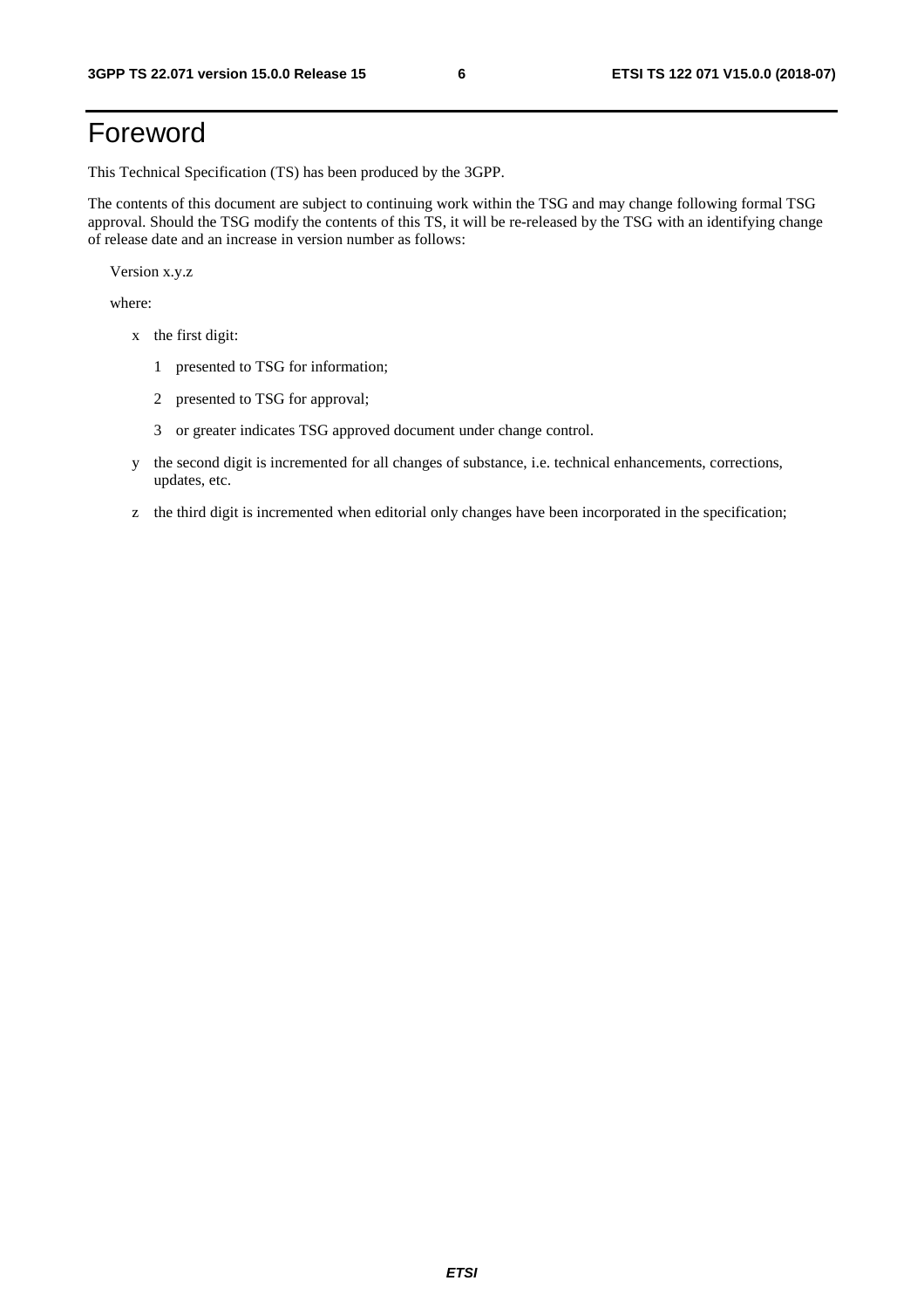# 1 Scope

This document provides the Stage One description of Location Services (LCS). A Stage One description provides an overall service description, primarily from the service subscriber's and user's points of view, but not dealing with the details of the Man Machine Interface (MMI). This TS includes information applicable to network operators, service providers and terminal, base station system, switch, and data base manufacturers.

NOTE: Location Services may be considered as a network provided enabling technology consisting of standardized service capabilities which enable the provision of location based applications. These applications may be service provider specific. The description of the numerous and varied possible location applications which are enabled by this technology are outside the scope of this specification. However, clarifying examples of how the functionality being specified may be used to provide specific location services is included in various sections of the specification.

This document provides core requirements to an extent sufficient to derive a complete definition of location services at the service level. However, the present document also provides additional requirements which may suggest in a nonnormative manner certain ways the system may be implemented to support location services.

LCS can be offered without subscription to basic telecommunication services. LCS is available to the following categories of LCS clients:

- Value Added Services LCS Clients use LCS to support various value added services. These clients can include UE subscribers as well as non-subscribers to other services.
- PLMN Operator LCS Clients use LCS to enhance or support certain O&M related tasks, supplementary services, IN related services and bearer services and teleservices.
- Emergency Services LCS Clients use LCS to enhance support for emergency calls from subscribers.
- Lawful Intercept LCS Clients use LCS to support various legally required or sanctioned services.

LCS is applicable to any target UE whether or not the UE supports LCS, but with restrictions on choice of positioning method or notification of a location request to the UE user when LCS or individual positioning methods, respectively, are not supported by the UE.

LCS is being developed in phases with enhancements added in 3GPP releases.

# 2. References

The following documents contain provisions which, through reference in this text, constitute provisions of the present document.

- References are either specific (identified by date of publication, edition number, version number, etc.) or non-specific.
- For a specific reference, subsequent revisions do not apply.
- For a non-specific reference, the latest version applies. In the case of a reference to a 3GPP document (including a GSM document), a non-specific reference implicitly refers to the latest version of that document *in the same Release as the present document*.

#### 2.1 Normative references

- [1] 3GPP TR 21.905: "Vocabulary for 3GPP Specifications".
- [2] 3GPP TS 23.032: "Universal Geographical Area Description".
- [3] 3GPP TS 22.101: "Service principles".
- [4] 3GPP TS 22.105: "Services and Service Capabilities".
- [5] 3GPP TS 22.115: "Charging and Billing"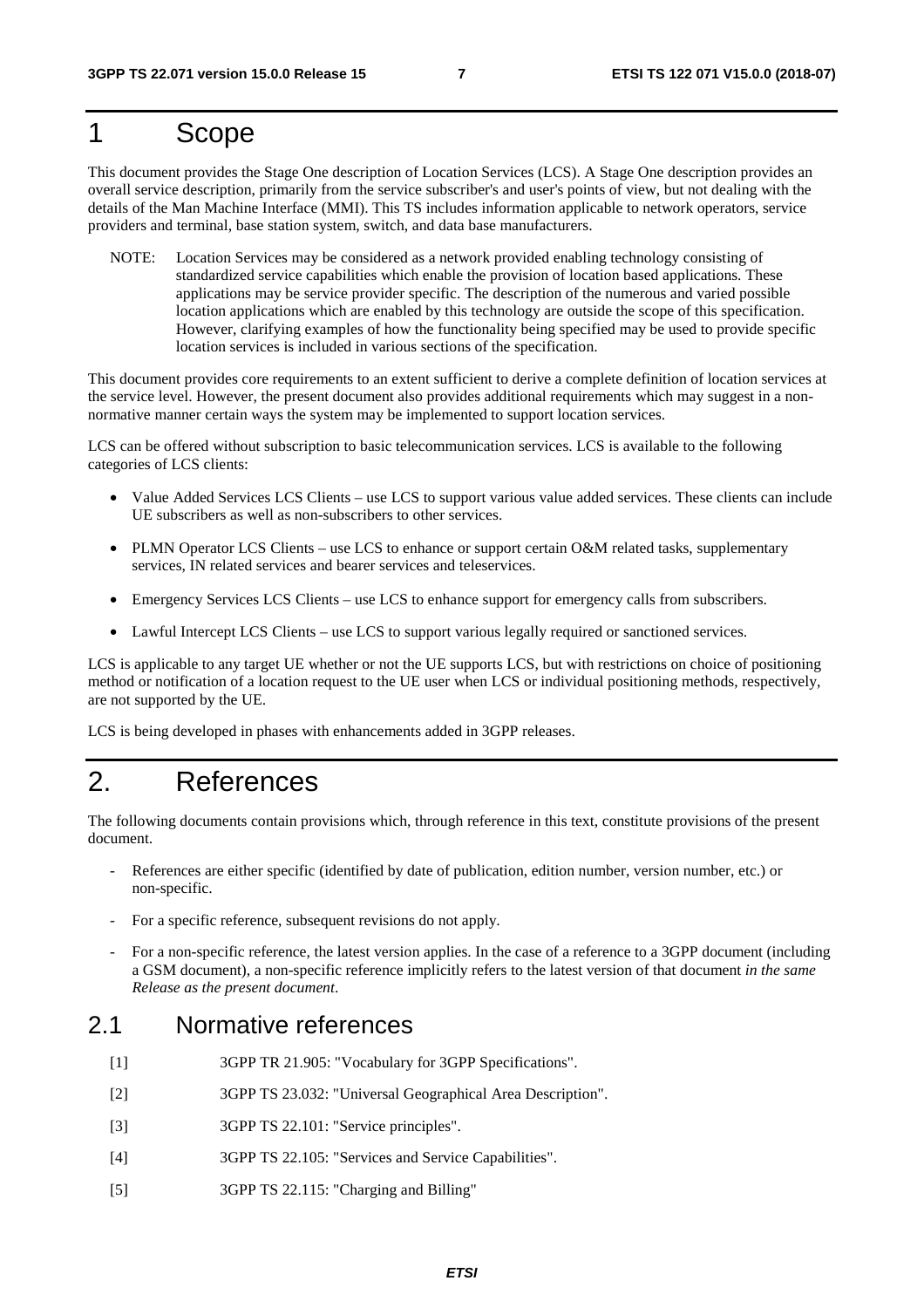| [6]    | Open Mobile Alliance (OMA): OMA-RD-Parlay_Service_Access-V1_0-20100427-A                                                                                                                               |
|--------|--------------------------------------------------------------------------------------------------------------------------------------------------------------------------------------------------------|
| $[7]$  | 3GPP TS 23.110: " UMTS Access Stratum; Services and Functions".                                                                                                                                        |
| 2.2    | Informative references                                                                                                                                                                                 |
| [8]    | 3GPP TR 25.923: "Report on Location Services (LCS)".                                                                                                                                                   |
| $[9]$  | PD 30.1cs: "Project Plan for location services in UMTS".                                                                                                                                               |
| $[10]$ | Third generation (3G) mobile communication system; Technical study report on the location<br>services and technologies, ARIB ST9 December 1998.                                                        |
| $[11]$ | The North American Interest Group of the GSM MoU ASSOCIATION: Location Based Services,<br>Service Requirements Document of the Services Working Group                                                  |
| $[12]$ | FCC, Fourth Report and Order: Wireless E911 Location Accuracy Requirements, February 3,<br>2015, https://www.fcc.gov/document/fcc-adopts-new-wireless-indoor-e911-location-accuracy-<br>requirements-0 |
| $[13]$ | FCC, Erratum, Wireless E911 Location Accuracy Requirements, March 3, 2015,<br>https://apps.fcc.gov/edocs_public/index.do?document=332342                                                               |

# 3 Definitions and abbreviations

## 3.1 Abbreviations

For the purposes of the present document, in addition to 3GPP TR.21.905, the following abbreviations apply:

| <b>BDS</b>        | BeiDou Navigation Satellite System                                       |
|-------------------|--------------------------------------------------------------------------|
| <b>BLE</b>        | <b>Bluetooth Low Energy</b>                                              |
| <b>EGNOS</b>      | European Geographic Navigation Overlay System                            |
| E-OTD             | <b>Enhanced Observed Time Difference</b>                                 |
| <b>GAGAN</b>      | GPS Aided Geo Augmented Navigation (or GPS and Geo Augmented Navigation) |
| <b>GLONASS</b>    | <b>GLObal NAvigation Satellite System</b>                                |
| <b>GNSS</b>       | Global Navigation Satellite System                                       |
| <b>IPDL-OTDOA</b> | Idle Period Downlink - Observed Time Difference Of Arrival               |
| LCS.              | <b>Location Service</b>                                                  |
| <b>MSAS</b>       | Multi-functional Satellite Augmentation System                           |
| NA-ESRD           | North American Emergency Services Routing Digits                         |
| <b>NA-ESRK</b>    | North American Emergency Services Routing Key                            |
| <b>NANP</b>       | North American Numbering Plan                                            |
| <b>PSAP</b>       | <b>Public Safety Answering Point</b>                                     |
| <b>QZSS</b>       | Quasi Zenith Satellite System                                            |
| <b>SBAS</b>       | <b>Satellite Based Augmentation Systems</b>                              |
| <b>TBS</b>        | <b>Terrestrial Beacon Systems</b>                                        |
| U-TDOA            | Uplink Time Difference of Arrival                                        |
| <b>WAAS</b>       | Wide Area Augmentation System                                            |
|                   |                                                                          |

NOTE: In the present document, acronyms are used in the text as if they are read either in their fully expanded form or in their alphabet names with no consistent principle.

## 3.2 Definitions

For the purposes of the present document the following definitions apply:

**Change of Area**: is one event supported for deferred Location Requests. Change of Area means that the network is required to report the location or the occurrence of the event of the requested subscriber in triggered fashion immediately after the network (MSC/SGSN) processes the mobility event for the new location of the subscriber. Usually new location is noticed after the Location Update, Tracking Area Update, Handover, RAU, Registration or RANAP Location Report, e.g. when the SAI changes.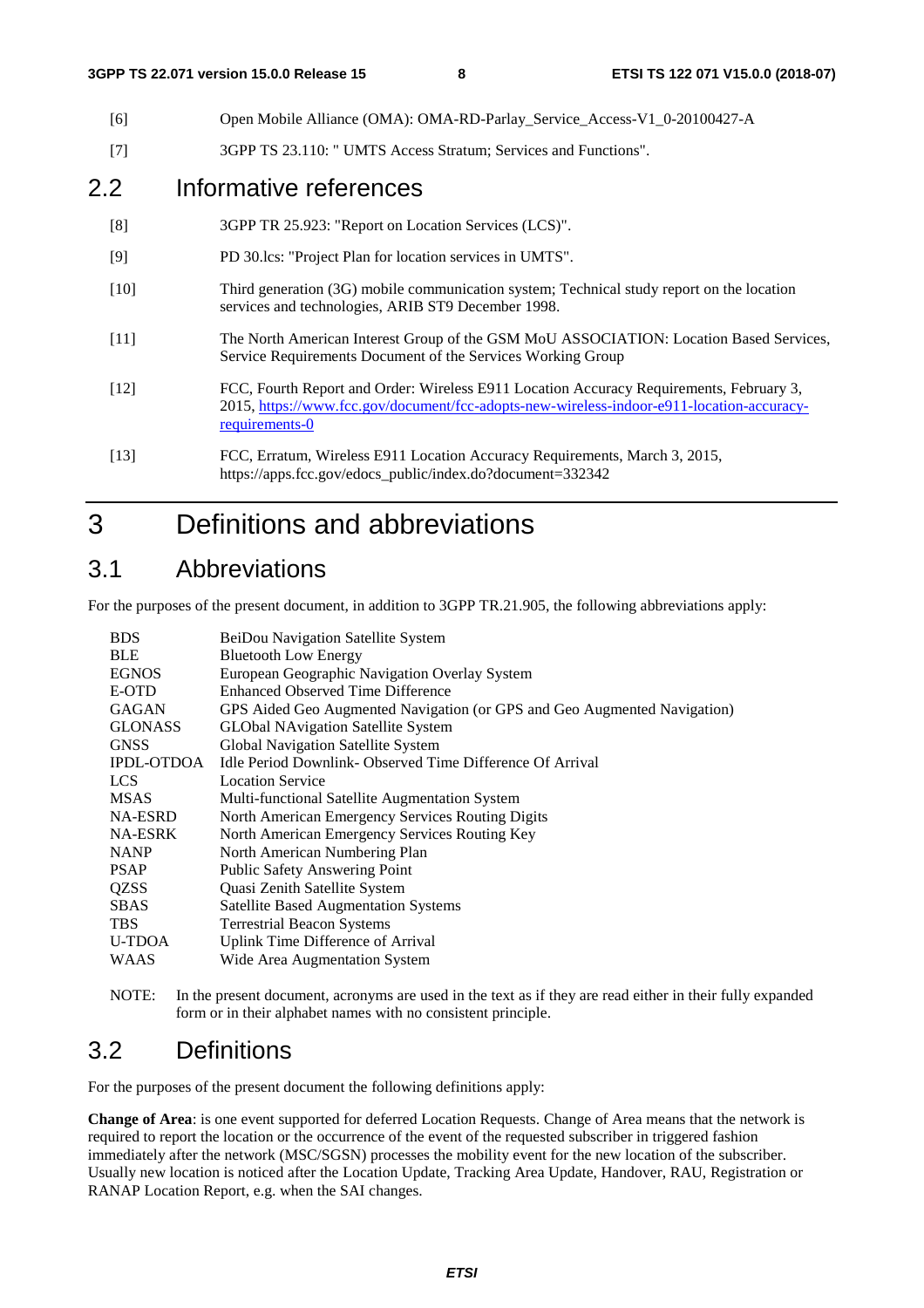**Codeword:** access code, which is used by a Requestor or LCS Client in order to gain acceptance of a location request for a Target UE. The codeword is part of the privacy information that may be registered by a Target UE user.

**Current Location**: after a location attempt has successfully delivered a location estimate or Dispatchable Location and its associated time stamp, the location estimate or Dispatchable Location and time stamp are referred to as the 'current location' at that point in time.

**Deferred location request:** a location request where the location response (responses) is (are) required after specific event has occurred. Event may or may not occur immediately. In addition event may occur many times.

**Dispatchable Location:** The civic location of a UE and/or a valid Mobile Equipment (ME), expressed as civic data (e.g. floor, street number, city.) The Dispatchable Location shall be represented in a well defined universal format. Regional regulations may specify the mandatory and optional elements in this universal format to be included in a Dispatchable Location.

**Immediate location request:** a location request where a single location response only is required immediately.

**Initial Location**: in the context of an originating emergency call the location estimate or Dispatchable Location and the associated time stamp at the commencement of the call set-up is referred to as 'initial location'.

**Last Known Location**: The current location estimate or Dispatchable Location and the associated time stamp for Target UE stored in the LCS Server is referred to as the 'last known location' and until replaced by a later location estimate or Dispatchable Location and a new time stamp is referred to as the 'last known location'.

LCS Client: a software and/or hardware entity that interacts with a LCS Server for the purpose of obtaining location information for one or more Mobile Stations. LCS Clients subscribe to LCS in order to obtain location information. LCS Clients may or may not interact with human users. The LCS Client is responsible for formatting and presenting data and managing the user interface (dialogue). The LCS Client is identified by a unique international identification, e.g. E.164.

NOTE: The LCS Client may reside inside or outside the PLMN.

**LCS Client Access barring list:** an optional list of MSISDNs per LCS Client where the LCS Client is not allowed to locate any MSISDN therein.

**LCS Client Subscription Profile:** a collection of subscription attributes of LCS related parameters that have been agreed for a contractual period of time between the LCS client and the service provider.

**LCS Feature**: the capability of a PLMN to support LCS Client/server interactions for locating Target UEs.

**LCS Server:** a software and/or hardware entity offering LCS capabilities. The LCS Server accepts requests, services requests, and sends back responses to the received requests. The LCS server consists of LCS components which are distributed to one or more PLMN and/or service provider.

**Service Identifier:** A service provided by an LCS Client is identified by a Service Identifier. One LCS client may have one or more services. The combination of the LCS client Identifier and the Service Identifier constitutes a unique identification of a service.

**Location Estimate:** the geographic location of a UE and/or a valid Mobile Equipment (ME), expressed in latitude and longitude data. The Location Estimate shall be represented in a well-defined universal format. Translation from this universal format to another geographic location system may be supported, although the details are considered outside the scope of the primitive services.

**North American Emergency Services Routing Digits (NA-ESRD):** a telephone number in the North American Numbering Plan (NANP) that can be used to identify a North American emergency services provider and its associated LCS client. The ESRD also identifies the base station, cell site or sector from which a North American emergency call originates.

**North American Emergency Services Routing Key (NA-ESRK):** a telephone number in the North American Numbering Plan (NANP) assigned to an emergency services call by a North American VPLMN for the duration of the call. The NA-ESRK is used to identify (e.g. route to) both the emergency services provider and the switch in the VPLMN currently serving the emergency caller. During the lifetime of an emergency services call, the NA-ESRK also identifies the calling mobile subscriber.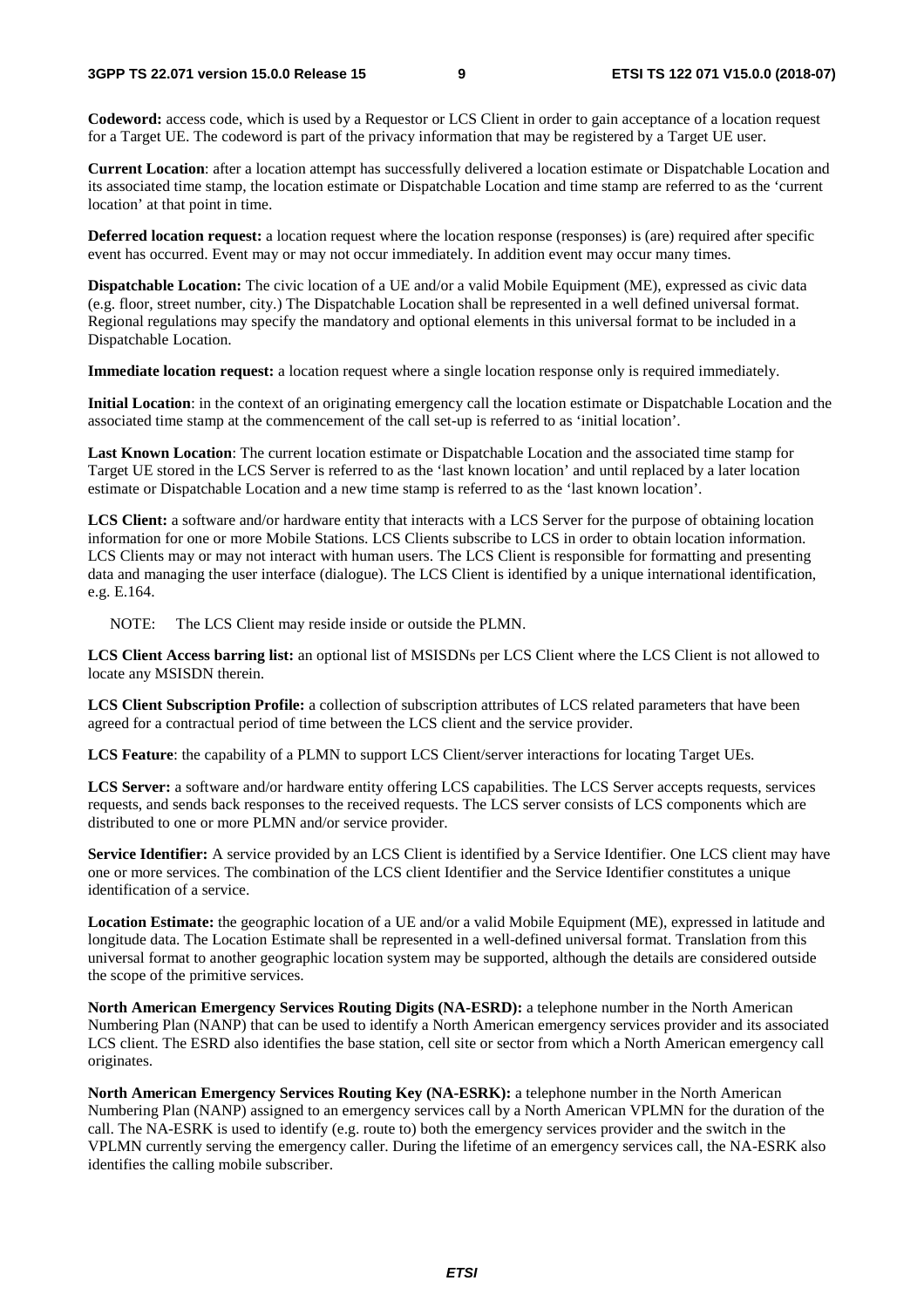**PLMN Access barring list:** an optional list of MSISDN per PLMN where any LCS Client is not allowed to locate any MSISDN therein except for certain exceptional cases.

**Privacy Class:** list of LCS Clients defined within a privacy exception class to which permission may be granted to locate the target UE. The permission shall be granted either on activation by the target UE or permanently for a contractual period of time agreed between the target UE and the service provider.

**Privacy Exception List**: a list consisting of various types of privacy classes (i.e. operator related, personal etc.). Certain types of classes may require agreement between the service provider and the target UE.

**Requestor**: an originating entity, which has requested the location of the target UE from the LCS client.

**Target UE:** The UE being positioned.

**Target UE Subscription Profile**: the profile detailing the subscription to various types of privacy classes.

**UE available:** deferred Location Request event in which the MSC/SGSN has established a contact with the UE. Note, this event is considered to be applicable when the UE is temporarily unavailable due to inaction by the UE user, temporarily loss of radio connectivity or IMSI detach and so on. Note that IMSI detach is only applicable in the case UE has previously been registered and information is still kept in the node.

4 Functional Requirements

3GPP standards shall support location service features, to allow new and innovative location based services to be developed. It shall be possible to identify and report in a standard format (e.g. geographical co-ordinates) the current location of the user's terminal and to make the information available to the user, ME, network operator, service provider, value added service providers and for PLMN internal operations.

The location is provided to identify the likely location of specific MEs. This is meant to be used for charging, locationbased services, lawful interception, emergency calls, etc., as well as the positioning services.

The standard shall support E-UTRAN, GERAN and UTRAN to facilitate determination of the location of a mobile station.

The following subsections provide general descriptions of attributes that can be used to describe or characterize various location services.

The relative importance of these attributes varies from service to service. However, accuracy, coverage, privacy and transaction rate may be considered the primary distinguishing attributes that define a value-added service. Briefly:

- accuracy is the difference between actual location and estimated location,
- coverage is an expression of the geographic area in which the UE user will receive an adequate perceived quality of service,
- privacy describes the user's perception of confidentiality of the location information, and
- transaction rate indicates how frequently network messaging is required to support the service.

A general comparison of the specific attributes of various location-based services is provided in Annex C of this document.

## 4.1 High Level Requirements

The following high level requirements are applicable:

- 1 The supporting mechanisms should incorporate flexible modular components with open interfaces that facilitate equipment interoperability and the evolution of service providing capabilities.
- 2 The network should be sufficiently flexible to accommodate evolving enabling mechanisms and service requirements to provide new and improved services.
- 3 It shall be possible to provide multiple layers of permissions to comply with local, national, and regional privacy requirements.
- 4 Multiple positioning methods should be supported in the different Access Networks, including (but not limited to):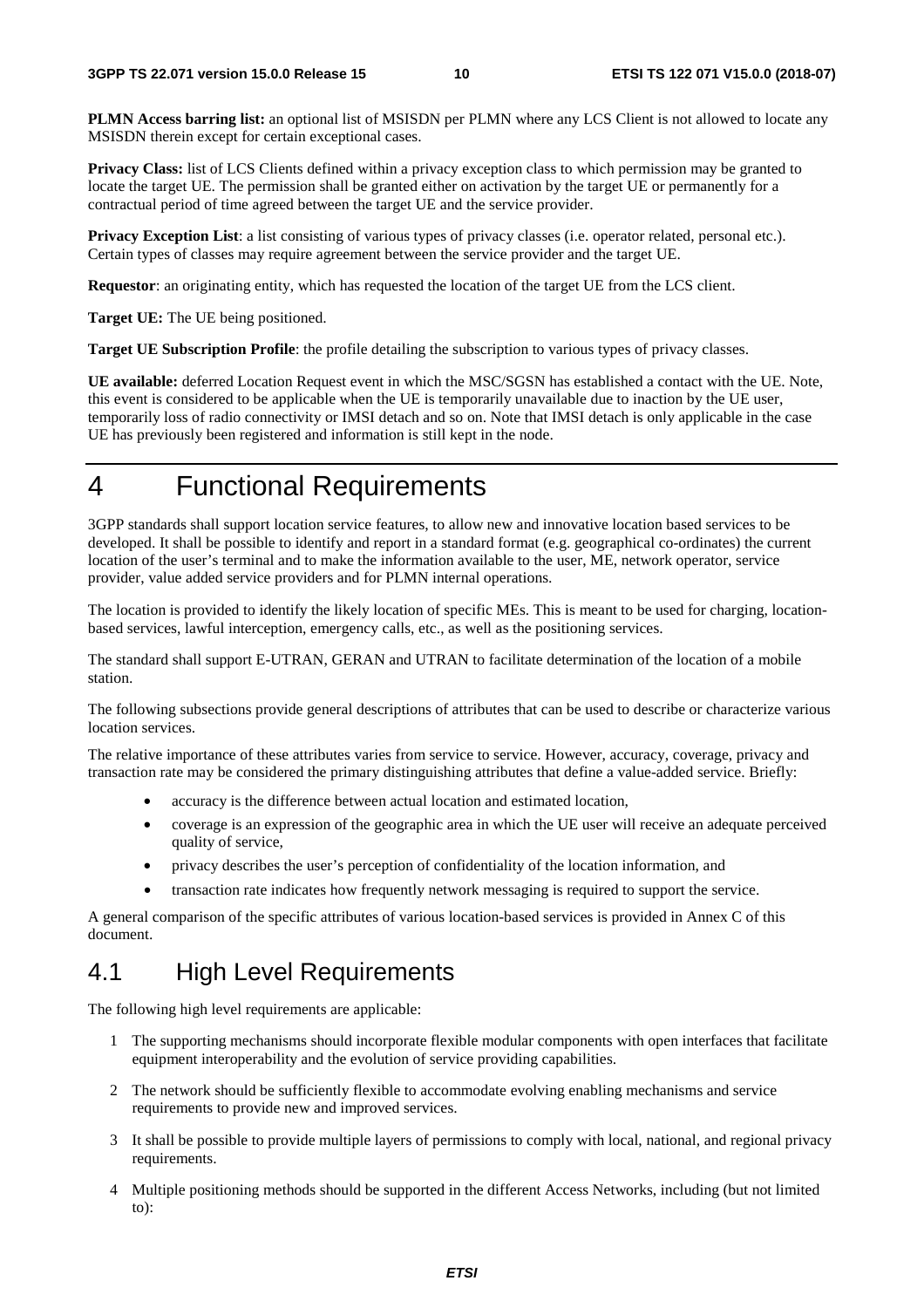- Modernized GPS;
- SBAS (Satellite Based Augmentation Systems: EGNOS, WAAS, GAGAN, MSAS);
- QZSS (Quasi Zenith Satellite System);
- GLONASS
- BDS
- Galileo
- U-TDOA
- E-OTD
- IPDL-OTDOA
- Network Assisted GNSS (e.g. Network Assisted GPS or Network Assisted GALILEO)
- UE ambient condition sensors based positioning
	- Motion sensors (e.g. accelerometers, gyroscopes)
	- Environmental sensors (e.g. barometer)
	- Position sensors (e.g. magnetometers, orientation sensors)
- TBS
- Beacon identity for location lookup (e.g. WiFi access points or BLE beacons)
- RF Pattern Matching
- Methods using cell site or sector information and Timing Advance or RoundTrip Time measurements.
- 5 The location determining process should be able to combine diverse positioning techniques and local knowledge when considering quality of service parameters to provide an optimal positioning request response.
- 6 It should be possible to provide position information to location services applications existing within the PLMN, external to the PLMN, or in Mobile Equipment;
- 7 Support should be provided for networks based on Intelligent Network architecture (i.e. with specific support for CAMEL based Location Services).
- 8 Support may optionally be provided to enable the routing of emergency calls based on the geographic coordinates (latitude and longitude) of the calling party.
- 9 It shall be possible to provide the originating party's serving cell id to the LCS client.

#### 4.2 Location Information

Location Information consists of Geographic Location, Velocity, Civic Location and Quality of Service information, as described in the subsequent sections.

#### 4.2.1 Geographic Location

Provision of the geographic location of a target UE is applicable to all LCS services.

Note: For services other than LCS the network may also determine within which Cell, Service Area, or Tracking Area the Target UE is located ("Service Area" and "Tracking Area" are UTRAN and E-UTRAN concepts respectively and both may consist of one (in R99) or more than one cell). The Service or Tracking Area information or Cell ID may be used for routing of calls or for CAMEL applications, if supported.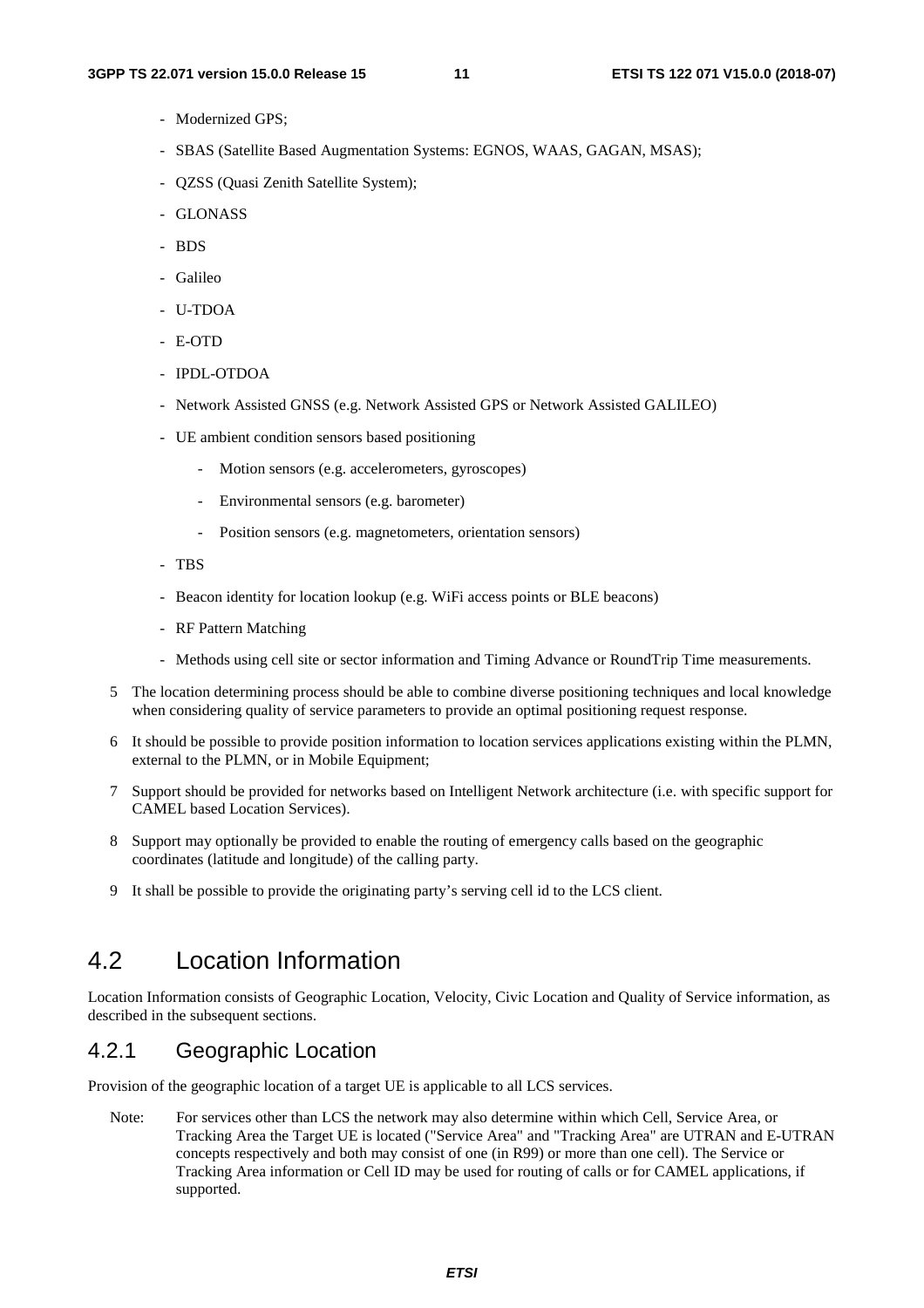It should be noted that the Service and Tracking Area concepts are different from the Localized Service Area concept used for SoLSA.

#### 4.2.2 Velocity

Velocity is the combination of speed and direction of a Target UE. It shall be possible for a UE to provide its velocity to the LCS server.

Note: This requirement only applies to satellite based positioning systems.

For Value Added Services and PLMN Operator Services, the following is applicable:

Provision of the velocity of a target UE is application driven. Location Services may allow an LCS Client to request or negotiate the provision of velocity.

For Emergency Services there is no requirement to provide velocity.

#### 4.2.3 Dispatchable Location

Provision of the Dispatchable Location of a target UE in civic form is applicable to Emergency Services based on regional regulatory requirements.

An example of Dispatchable Location regional regulatory requirements for the United States can be found in [12] and [13].

## 4.3 Quality of Service

#### 4.3.1 Horizontal Accuracy

The accuracy that can be provided with various positioning technologies depends on a number of factors, many of which are dynamic in nature. As such the accuracy that will be realistically achievable in an operational system will vary due to such factors as the dynamically varying radio environments (considering signal attenuation and multipath propagation), network topography in terms of base station density and geography, and positioning equipment available.

The accuracy for location services can be expressed in terms of a range of values that reflect the general accuracy level needed for the application. Different services require different levels of positioning accuracy. The range may vary from tens of meters (navigation services) to perhaps kilometers (fleet management).

The majority of attractive value added location services are enabled when location accuracies of between 25m and 200m can be provided.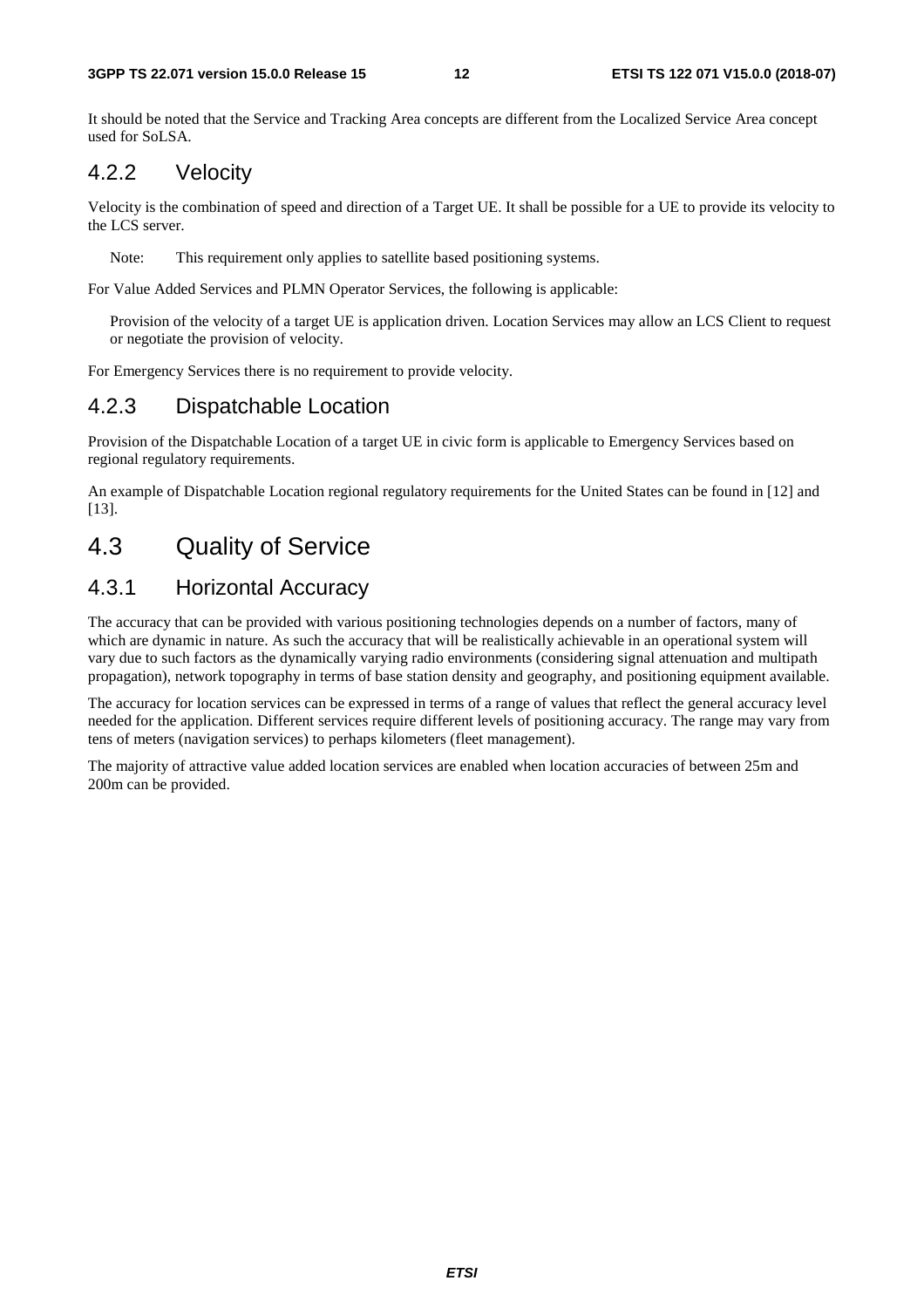Based on decreasing accuracy requirement some examples of location services are provided in table 4.1. The LCS service shall provide techniques that allow operators to deploy networks that can provide at least the level of accuracy required by the regional regulatory bodies (e.g. Annex A).

#### **Table 4.1; Example of location services with decreasing accuracy requirement**

|           | Location-independent   | Most existing cellular services, Stock prices, sports reports                                                                                                           |
|-----------|------------------------|-------------------------------------------------------------------------------------------------------------------------------------------------------------------------|
| $\bullet$ | PLMN or country        | Services that are restricted to one country or one PLMN                                                                                                                 |
| $\bullet$ | Regional (up to 200km) | Weather reports, localized weather warnings, traffic information (pre-trip)                                                                                             |
| $\bullet$ | District (up to 20km)  | Local news, traffic reports                                                                                                                                             |
| $\bullet$ | Up to $1 \text{ km}$   | Vehicle asset management, targeted congestion avoidance advice                                                                                                          |
| $\bullet$ | 500m to 1km            | Rural and suburban emergency services, manpower planning, information<br>services (where are?)                                                                          |
| $\bullet$ | 100m(67%)              | U.S. FCC mandate (99-245) for wireless emergency calls using network                                                                                                    |
| $\bullet$ | 300m (95%)             | based positioning methods                                                                                                                                               |
|           | $75m-125m$             | Urban SOS, localized advertising, home zone pricing, network<br>maintenance, network demand monitoring, asset tracking, information<br>services (where is the nearest?) |
|           | 50m (80%)              | U.S. FCC mandate [12] and [13] for wireless emergency calls                                                                                                             |
|           | $10m-50m$              | Asset Location, route guidance, navigation                                                                                                                              |

Accuracy may be independently considered with respect to horizontal and vertical positioning estimates. Some location services may not require both, others may require both, but with different degrees of accuracy.

Given that the location estimate is the best possible within the bounds of required response time, the location estimates of a fixed position UE (assuming several estimates are made) will reveal a 'spread' of estimates around the actual UE position. The distribution of locations can be described by normal statistical parameters and suggests that a small proportion of location estimates may lie outside of the acceptable Quality of Service (QoS) parameters for specific services (as determined by the network operator).

It may be possible to provide information on the confidence that can be associated with a location estimate. This may be used by location services to decide if a position update should be requested, for example, if the reported accuracy falls below a threshold determined by the LCS Client or Network Operator for a specific service.

It may also be possible to determine velocity (speed and heading) information from a location request.

When delivered with a location estimate, the confidence region parameters, speed and heading may allow an application to improve the service delivered to the UE user. Some examples are given below:

- a) Confidence Region: Simple measure of uncertainty that specifies the size and orientation of the ellipse in which an UE is likely to lie with a predetermined confidence (e.g. 67%). The size of the confidence region may be used by the network operator or the LCS Client to request an updated location estimate.
- b) Speed: enables e.g. congestion monitoring, and average travel time estimates between locations.
- c) Heading: the location estimate of a vehicle may be improved to identify the appropriate side of the highway. This may enable the provision of traffic information that relates only to the user's direction of travel.

For Value Added Services and PLMN Operator Services, the following is applicable:

Accuracy is application driven and is one of the negotiable Quality of Service (QoS) parameters.

The precision of the location shall be network design dependent, i.e., should be an operator's choice. This precision requirement may vary from one part of a network to another.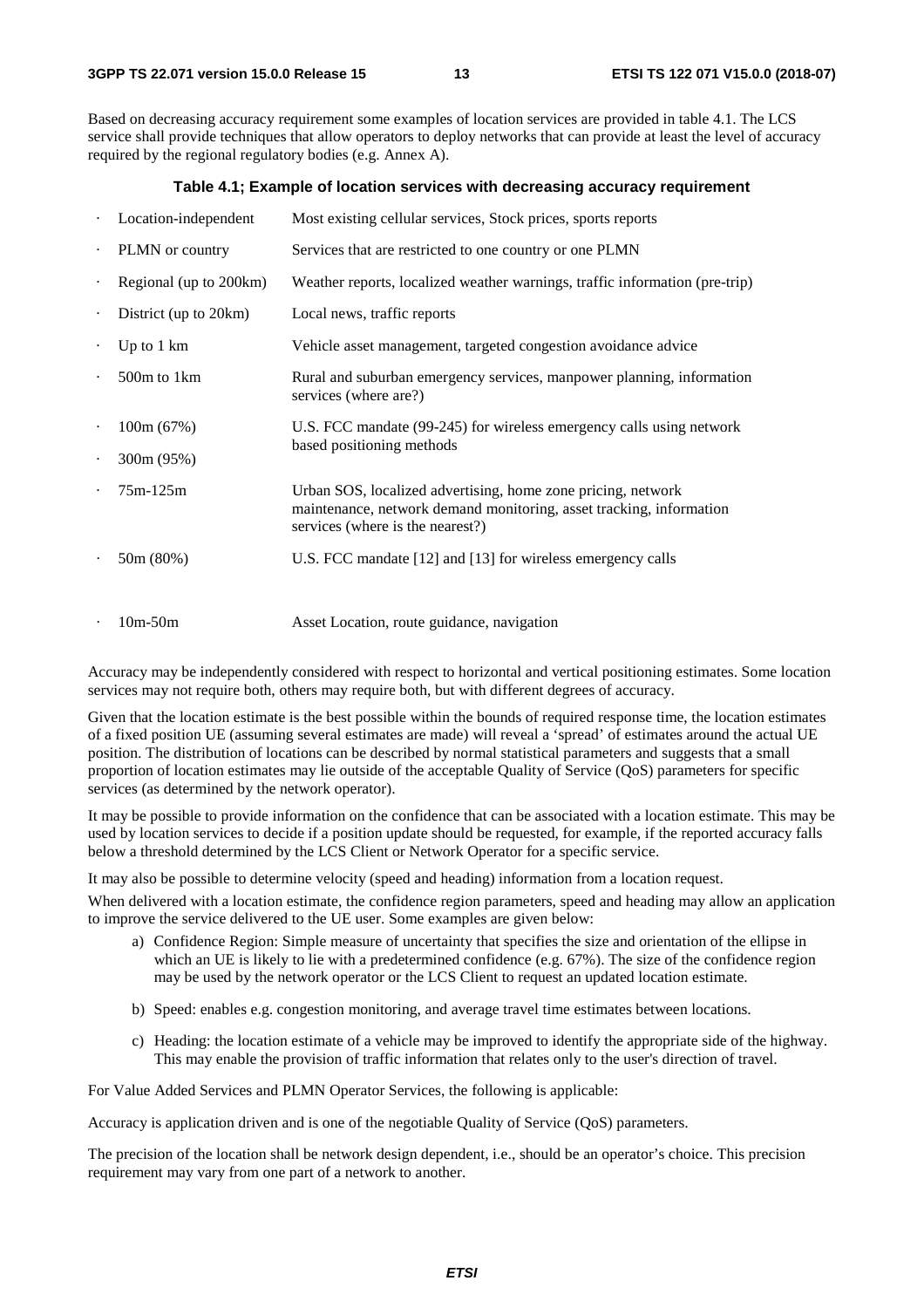The LCS shall allow an LCS Client to specify or negotiate the required horizontal accuracy. The LCS shall normally attempt to satisfy or approach as closely as possible the requested or negotiated accuracy when other quality of service parameters are not in conflict. The achieved accuracy level of location information shall be indicated using the shapes and uncertainty areas defined in 3GPP TS 23.032 [2].

For Emergency Services (where required by local regulatory requirements) the following requirements shall be met:

- When providing a Location Estimate, the LCS Server shall attempt to obtain the horizontal location of the calling UE, in terms of universal latitude and longitude coordinates, and shall provide this to an Emergency Service Provider. The accuracy shall be defined by local regulatory requirements. Annex A shows such requirements as exist in the United States.
- For Emergency Services within some countries, a network may be allowed to report accuracy at the cell id level. If the UE and the serving network are capable of delivering a more accurate location, indication of this capability may, as a national option, be supplied to the authorities along with the location. This indication will notify the authorities that they are able to request location with a high accuracy QoS.
- NOTE: The LCS Server provides the location service capabilities but the mechanism by which location is reported to an emergency service provider is outside the scope of this service.

#### 4.3.2 Vertical Accuracy

For Value Added Services, and PLMN Operator Services, the following is applicable:

- When providing a Location Estimate, the LCS Server may provide the vertical location of an UE in terms of either absolute height/depth or relative height/depth to local ground level. The LCS Server shall allow a LCS Client to specify or negotiate the required vertical accuracy. The LCS Server shall normally attempt to satisfy or approach as closely as possible the requested or negotiated accuracy when other quality of service parameters are not in conflict.
- The vertical accuracy may range from about three metres (e.g. to resolve within 1 floor of a building) to hundreds of metres.

For Emergency Services (where vertical location is required by local regulatory requirements) the following is applicable:

- The LCS Server shall attempt to obtain the vertical location or elevation of the calling UE and shall provide this to an Emergency Service Provider.
- The vertical location of the UE shall be expressed in terms defined by local regulatory requirements which may include absolute height/depth or relative height/depth to ground level.
- The vertical location accuracy shall be defined by local regulatory requirements. Annex A shows such requirements that exist in the United States.
- NOTE 1: The LCS Server provides the location service capabilities but the mechanism by which location is reported to an emergency service provider is outside the scope of this service.
- NOTE 2: The only known regulations for vertical accuracy for Emergency Services is in the United States (see Annex A.) The vertical accuracy requirements in these regulations only apply to Emergency Services usage over E-UTRAN access.

#### 4.3.3 Response Time

Different location based services, or different LCS Clients, may have different requirements (depending on the urgency of the positioning request) for obtaining a response. The location server may need to make trade-offs between requirements for positioning accuracy and response time.

For Value Added Services, and PLMN Operator Services, the following is applicable:

Response Time is one of the negotiable QoS parameters. Support of response time by a Public Land Mobile Network (PLMN) is optional. The LCS Server may allow a LCS Client to specify or negotiate the required response time (in the context of immediate location request, see table 1) either at provisioning or when the request is made. The LCS Server may optionally ignore any response time specified by the LCS Client that was not negotiated. If response time is not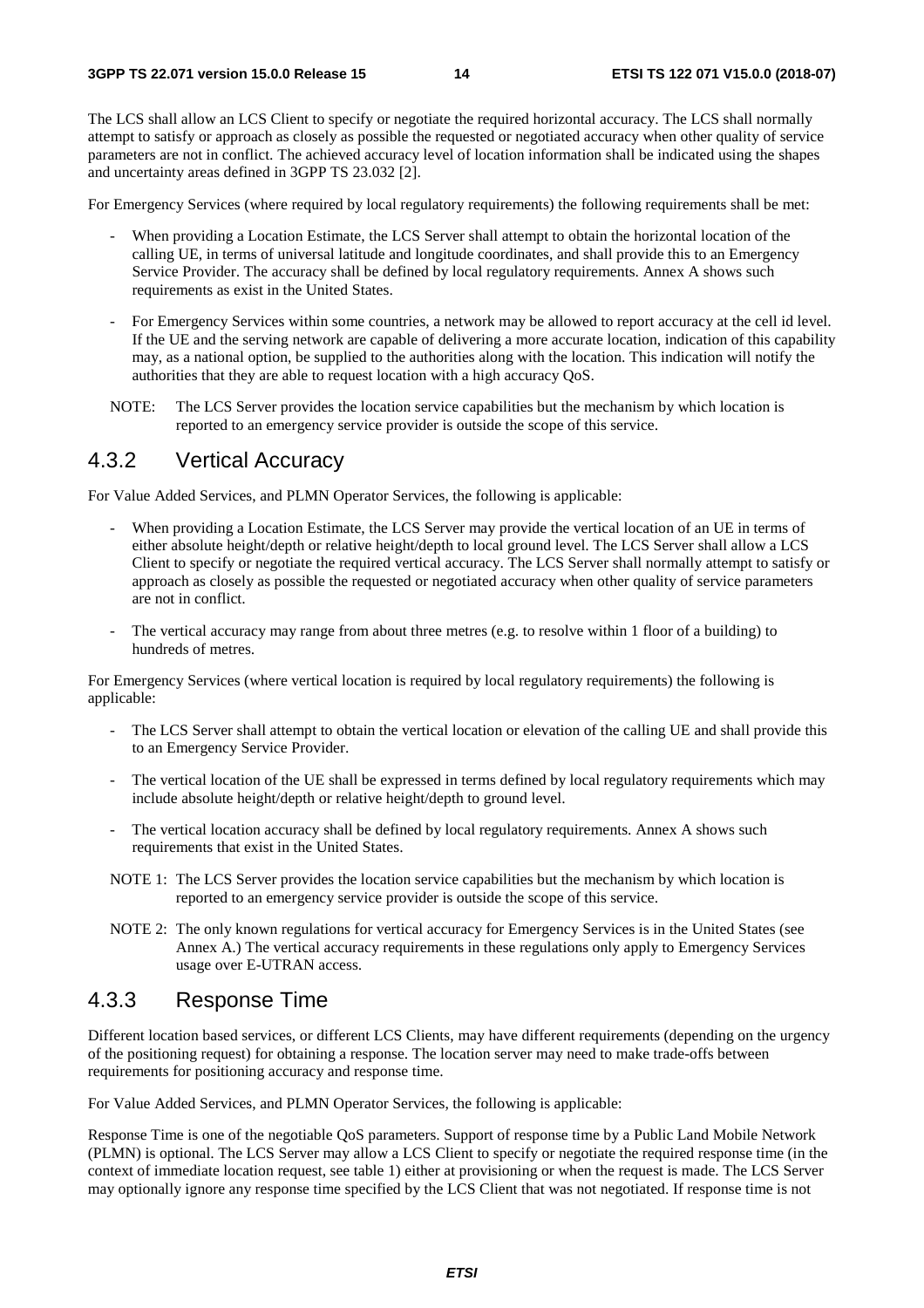ignored, the LCS Server shall attempt to satisfy or approach it as closely as possible when other quality of service parameters are not in conflict.

For immediate location request response time options are as follows::

- a) "no delay": the server should immediately return any location estimate or Dispatchable Location that it currently has. The LCS Server shall return either the Initial or Last Known Location of the Target UE. If no location estimate or Dispatchable Location is available, the LCS Server shall return the failure indication and may optionally initiate procedures to obtain a location estimate or Dispatchable Location (e.g. to be available for a later request).
- b) "low delay": fulfillment of the response time requirement takes precedence over fulfillment of the accuracy requirement. The LCS Server shall return the Current Location with minimum delay. The LCS shall attempt to fulfill any accuracy requirement, but in doing so shall not add any additional delay (i.e. a quick response with lower accuracy is more desirable than waiting for a more accurate response).
- c) "delay tolerant": fulfillment of the accuracy requirement takes precedence over fulfillment of the response time requirement. If necessary, the server should delay providing a response until the accuracy requirement of the requesting application is met. The LCS Server shall obtain a Current Location with regard to fulfilling the accuracy requirement.

For Emergency Services (where required by local regulatory requirements) there may be no requirement to support negotiation of response time. The network shall then provide a response as quickly as possible with minimum delay. Response time supervision is implementation dependent.

#### 4.3.4 LCS QoS Class

The LCS QoS Class defines the degree of adherence by the Location Service to the quality of service parameters (Accuracy and Response Time).

For Value Added Services and PLMN Operator Services, the following is applicable:

LCS QoS Class is a non-negotiable QoS parameter. Support of QoS Class by a Public Land Mobile Network (PLMN) is optional. The LCS Service may allow a LCS Client to specify the required QoS Class (in the context of immediate location request) either at provisioning or when the request is made. The LCS Service shall attempt to satisfy as closely as possible the other quality of service parameters regardless of the use of QoS Class.

For immediate location request response, LCS QoS Class options are:

- a) "Assured": The other QoS parameters shall be adhered to strictly. The LCS Service shall obtain a Current Location with regard to fulfilling the requirements set by the other QoS parameters. If the location request response does not satisfy the other QoS parameters, the response shall be discarded by the LCS Service.
- b) "Best Effort": The other QoS parameters do not have to be adhered to strictly. The LCS Service shall obtain a Current Location, using only one attempt with a single technology, with regard to fulfilling the requirements set by the other QoS parameters. Even if the location request response does not satisfy the other QoS parameters, the response may be forwarded to the LCS Client.

#### 4.3.5 Dispatchable Location accuracy

Dispatchable Location accuracy can be expressed in terms of civic location granularity.

Dispatchable Location granularity refers to the specificity of the elements of civic location obtained. For example, a civic address with a street number, street name, city, state and country provides a less specific civic location than apartment number, floor, street number, street name, city, state and country. The expression of civic location granularity is in terms of the mandatory civic location elements such as:

- City or Town
- Street number and name
- Floor number within a building
- Apartment, Suite, or Room number within a building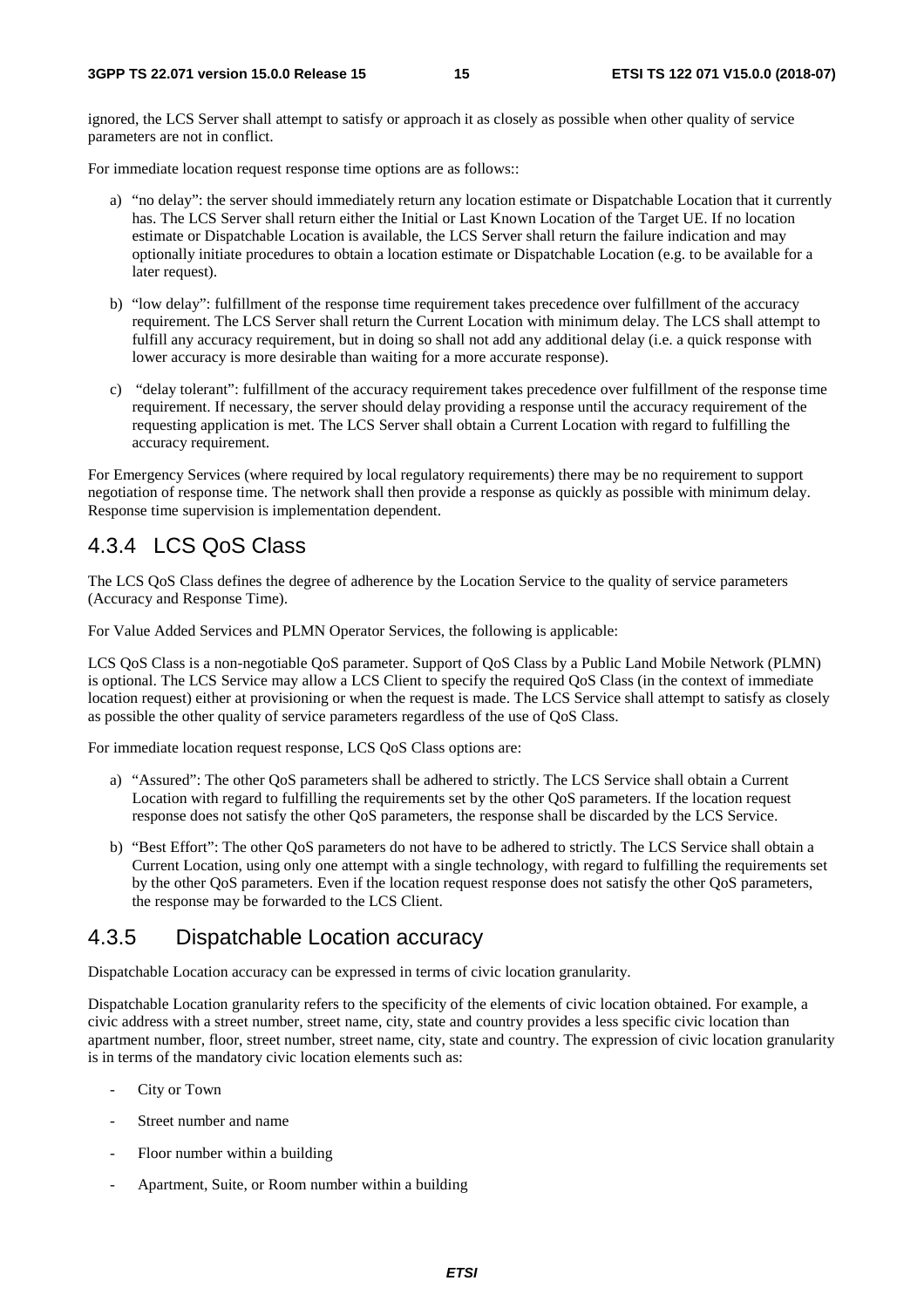An example of regional regulatory requirements for Dispatchable Location granularity applicable to Emergency Services can be found in [12] and [13].

For Emergency Services (where required by local regulatory requirements) the following requirements shall be met:

- When providing a Dispatchable Location, the LCS Server shall attempt to obtain the civic location of the calling UE in terms of civic information elements (i.e. country, street name, floor), and shall provide this to an Emergency Service Provider. The accuracy (granularity) shall be defined by local regulatory requirements. Annex A shows such requirements as exist in the United States.

## 4.4 Reliability

Reliability provides a measure of how often positioning requests that satisfy QoS requirements are successful. For some applications, such as cross-country vehicle tracking, this may not be especially critical. If a positioning attempt fails, due to lack of coverage or transient radio conditions, etc, another positioning attempt may be made. This attempt should be specified in Location Service Request. (see the section 5.3.1.1). However for other services, perhaps such as child tracking, reliability may be more important.

The network shall provide statistical reporting of reliability (QoS parameters) data.

# 4.5 Priority

Location requests for different services may be processed with different levels of priority.

For Value Added Services, and PLMN Operator Services, the following is applicable:

The LCS Server may allow different location requests to be assigned different levels of priority. A location request with a higher priority may be accorded faster access to resources than one with a lower priority and may receive a faster, more reliable and/or more accurate location estimate.

For Emergency Services (where required by local regulatory requirements) the location request shall be processed with the highest priority level.

## 4.6 Timestamp

For Value Added Services, and PLMN Operator Services, and Emergency Services (where required by local regulatory requirements), the LCS Server shall timestamp all location estimates or Dispatchable Location provided to a LCS Client indicating the time at which the estimate was obtained.

# 4.7 Security

.

Specific local, national, and regional security regulations must be complied with.

Position information should be safeguarded against unapproved disclosure or usage. Position information should also be provided in a secure and reliable manner that ensures the information is neither lost nor corrupted. Audit records should be maintained of positioning requests and responses to facilitate resolution of security violations.

The LCS Client may be authorized by the LCS Server. Existing security mechanisms as well as security mechanisms of the LCS Server shall be used for authorizing the LCS Client and its request for location information.

The target UE user shall be authenticated before being allowed to access (to modify/query) her personal data or query/cancel an LCS request.

For Value Added Services, the following is applicable:

Only authorized LCS Clients shall be able to access the LCS Server. Before providing the location of a Target UE to any authorized LCS Client, the LCS Server shall verify both the identity and authorization privileges of the LCS Client

Once the LCS Server has verified that a particular LCS Client is authorized to locate a particular Target UE, any location estimate or Dispatchable Location requested shall be provided to the LCS Client in a secure and reliable manner, such that the location information is neither lost, corrupted nor made available to any unauthorized third party.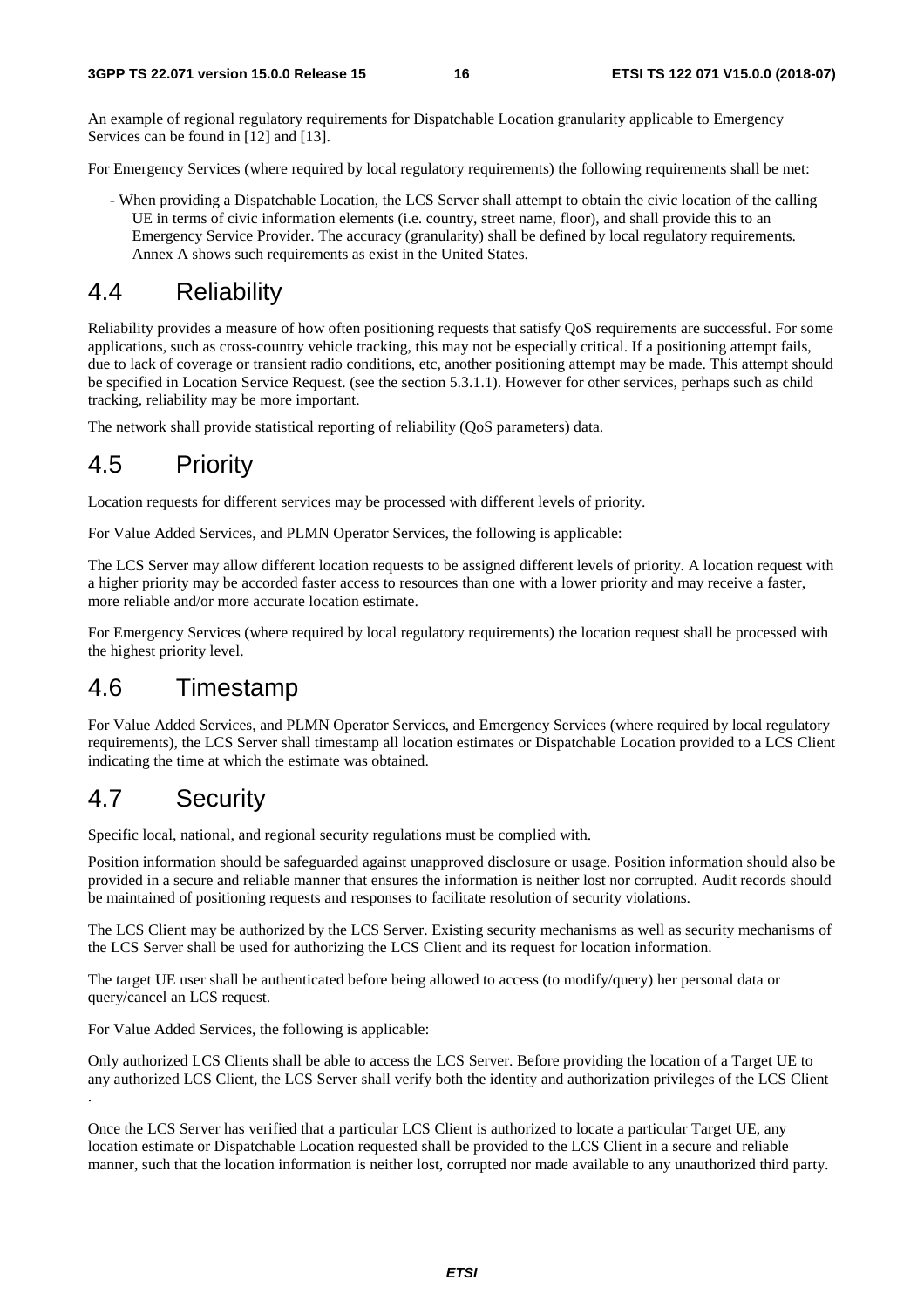For PLMN operator services, location information shall be provided in a secure and reliable manner. The ability to obtain location information shall depend on local regulatory laws and requirements in conjunction with requirements for UE privacy.

For Emergency Services (where required by local regulatory requirements) the following requirements shall be met:

Position information shall be provided to the Emergency Services Network as an authorized LCS client. Target UE authorization checks normally performed for value added services are not applicable (privacy is over-ridden). The position information shall be provided to the Emergency Services Network in a secure and reliable manner, such that the location information is neither lost, corrupted, nor made available to any unauthorized third party.

## 4.8 Privacy

Specific local, national, and regional privacy regulations must be complied with, and multiple layers of permissions may be required.

Location information must always be available to the network service provider.

Means shall be provided for the UE subscriber to control privacy for value added services.

The user shall be able to change the setting of the Privacy exception list at any time.

Unless required by local regulatory requirements, or overridden by the target UE User, the target UE may be positioned only if allowed in the UE subscription profile. In general, for valued added location services, the target UE being positioned should be afforded the maximum possible privacy, and should not be positioned unless the positioning attempt is explicitly authorized. In the absence of specific permission to position the target UE, the target UE should not be positioned.

It may also be possible for a target UE to authorize positioning attempts after the target UE is notified of a positioning request and the target UE grants permission for positioning. It shall also be possible to make the notification conditional on the current location of the target UE. In this case the notification shall be performed after the target UE is positioned but before reporting the location of target UE to LCS Client.This notification condition (notification with privacy verification) shall be specified in the Target UE Subscription Profile. (See the subsequent "target subscriber notification" section of this document for charging and billing aspects.) The operator shall be able to determine the location of the target UE (e.g. for lawful interception or emergency call).

The privacy of an inanimate asset for an embedded target UE may be completely defined by the UE subscriber.

Additionally, specific privacy exceptions may exist for compliance with mandated location based services (such as for emergency services or lawful intercept) which are required by national or local regulatory requirements.

For Value Added Services, the following is applicable:

The Target UE Subscriber shall be able to restrict access to the Location Information (permanently or on a per attempt basis). The LCS Client access shall be restricted unless otherwise stated in the Target UE Subscription Profile. The home network shall have the capability of defining the default circumstances in which the Target UE's Location Information is allowed to be provided - as required by various administrations and/or network requirements.

The privacy check shall be performed in the Home Environment of the target UE subscriber. This makes it possible for operators to ensure the privacy of their own subscribers i.e. the privacy settings that are used for privacy checks are always up to date and as specified by the Home Environment of the target UE subscriber. It shall be possible for privacy check to take into account Home Environment specific information such as time of day, subscriber location. It shall be possible to ensure that privacy checks are performed according to the latest information as available in the Home Environment.

It shall be possible for location services to support conditional positioning. Under these conditions, an application that is granted conditional positioning authorization must notify and obtain positioning authorization from the user of the target UE prior to performing the positioning process. Thus the user of the target UE shall be able to accept or reject the positioning attempt.

It shall be possible for location services to support conditional reporting if the target UE is within specified geographical areas. Under these conditions, an application that is granted conditional positioning authorization must notify and obtain positioning authorization from the user of the target UE after the positioning process is preformed but before reporting the location of the target UE to the LCS Client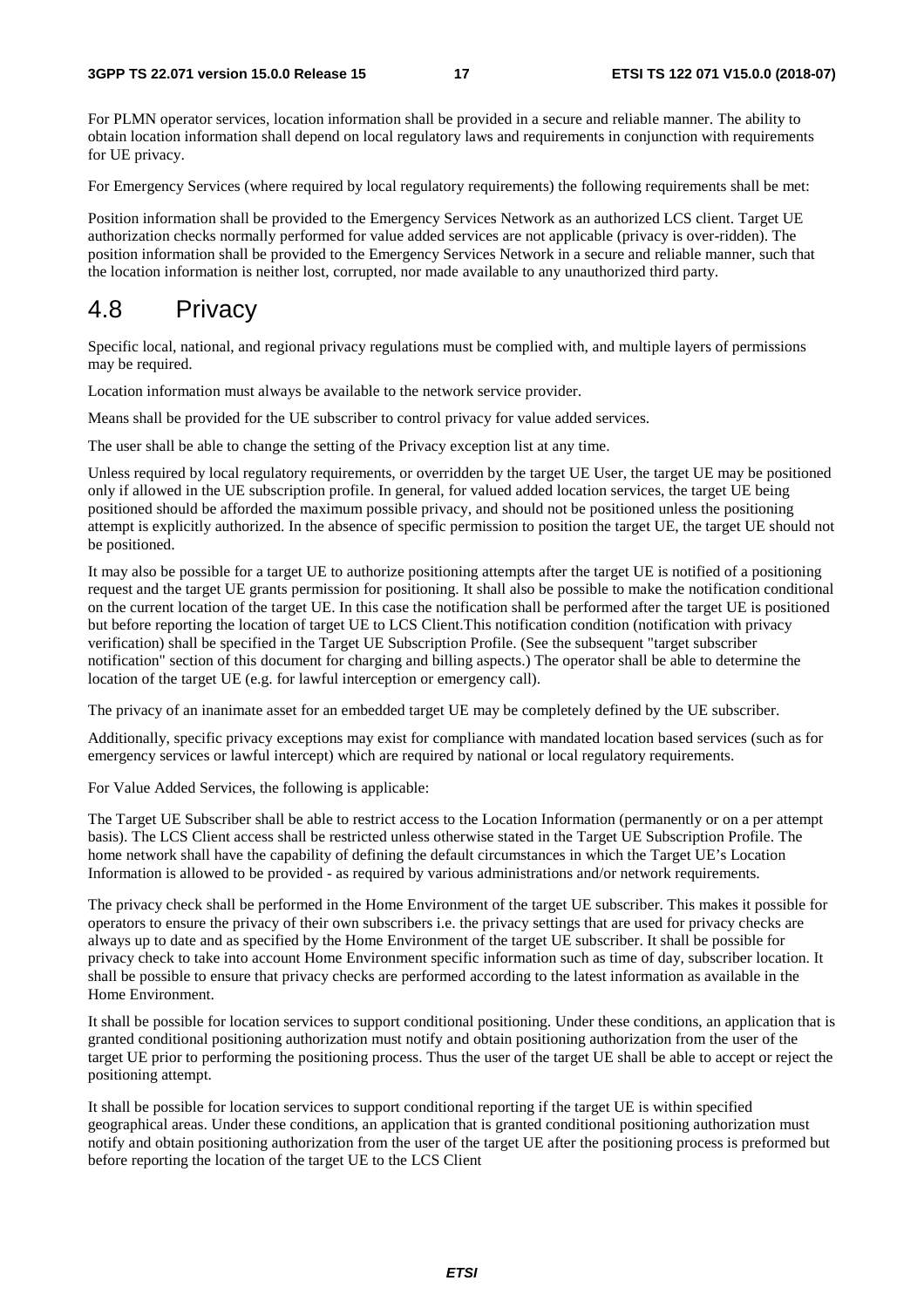The default treatment, which is applicable in the absence of a response from the Target UE, shall be specified in the Target UE Subscription Profile. Thus for some location services the default treatment may be to accept the positioning request, whereas for other location services the default treatment may be to reject the positioning attempt.

However, considering that in general, users shall be afforded the maximum possible privacy, and shall not be positioned unless the target subscriber authorizes the requesting location application to perform positioning, the default condition shall normally be to deny the positioning attempt.

For PLMN operator services, the target UE subscriber may be able to restrict access to location information used to enhance or support particular types of service. The LCS client access shall be restricted unless stated otherwise in the Target UE subscription profile. The target UE user shall not be notified of any authorized location attempt.

For Emergency Services (where required by local regulatory requirements) Target UEs making an emergency call may be positioned regardless of the privacy attribute value of the subscriber associated with the Target UE (or ME) making the call.

For Lawful Interception Services (where required by local regulatory requirements), target UEs may be positioned under all circumstances required by local regulatory requirements. The target UE user shall not be notified of any location attempt.

All location requests (LRs) shall be done with a privacy check except for the following:

- LRs relating to lawful interception
- LRs related to emergency calls
- LRs from the serving network related to anonymous tracking for statistical and O&M purposes
- LRs from the home network as requested by the home network operator for its own internal purposes. The home network operator should not use the UE location information, which was obtained from the visited network without privacy checks, for value added services or to forward such location information to any third party (except for the cases of lawful interception or emergency calls).

#### 4.8.1 Service Type Privacy

The user may wish to differentiate between privacy requirements even with one LCS Client, depending on which service the user requests from this LCS client or which service the LCS client offers to the user.

The users shall be able to allow or deny their location information to be given to LCS clients providing an indicated type of service. The user could e.g. allow all dating type services to get location information but decline other types of services to get the user's location. The location request message issued by the LCS client may include a service identity, and the LCS Server may interpret that the indicated service belong to a certain Service Type. The subscriber shall be able to define and set privacy rules based on service type, so that services belonging to that service type shall be handled according to the corresponding service type privacy setting.

It shall be possible to verify that the service type indicated by the LCS client is correct. The service type privacy check may be done by the LCS server or by the user of the target mobile.

The LCS Server shall be aware of what service types a certain LCS Client supports. The LCS Server shall map the service identity given by the LCS client to a service type, as described below. The PLMN operator defines to what service type the given service identity belongs to.

#### 4.8.1.1 Standardized Service Types

Annex C lists the attributes of specific location based services as determined by the GSM Alliance Services Working Group. The standardized Service Types to be used in privacy checking are listed in table 4.2 and are based on the services listed in Annex C. It is noted that not all services listed in Annex C need belong to a standardized service type.

It should be noted that only the names and identities (number) of the Service Types are standardized.

It shall be possible for the network operator/service provider to define additional, non-standardised service types that need not be globally unique.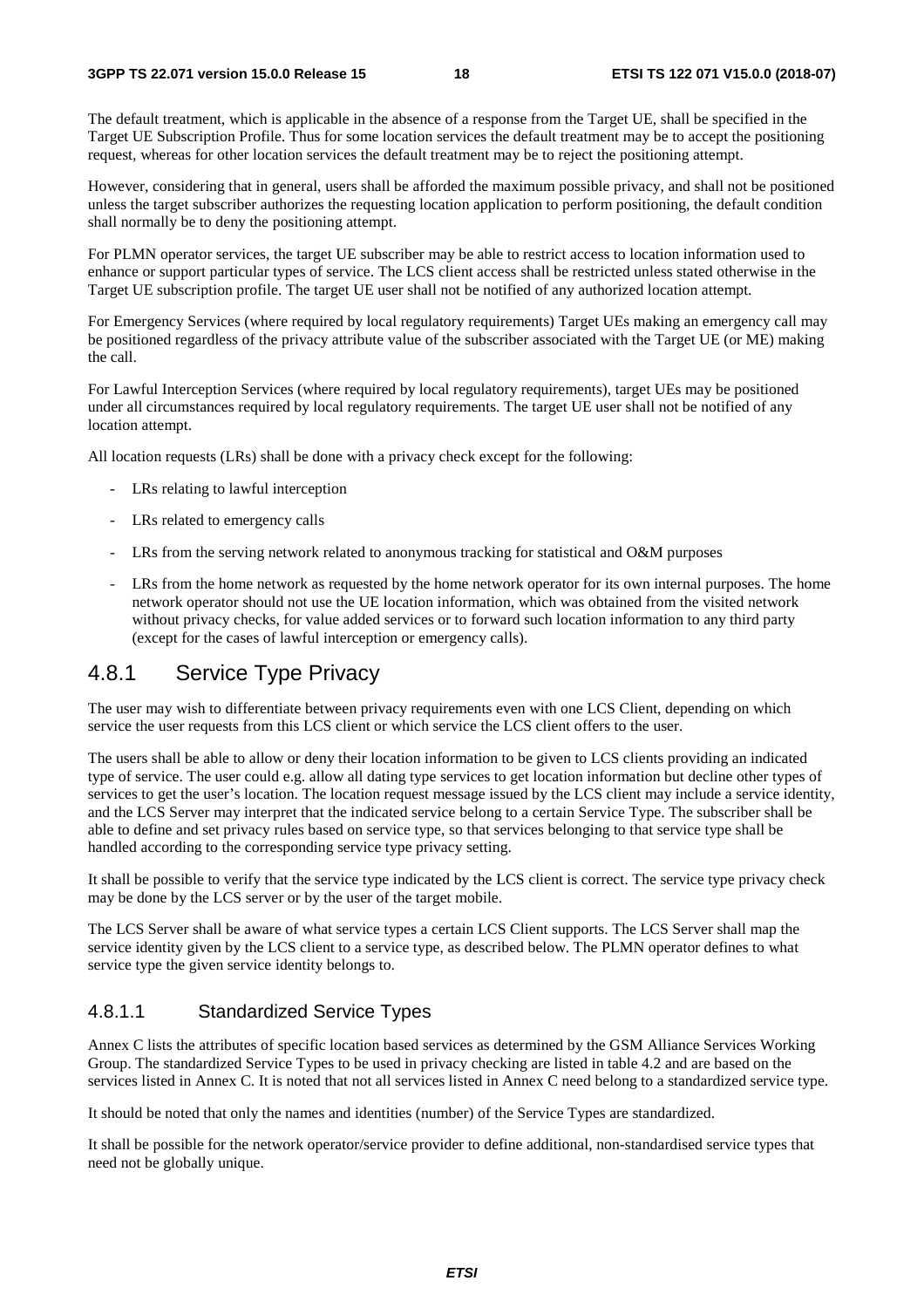| <b>Location based services</b>               | <b>Standardized</b>                                       |  |
|----------------------------------------------|-----------------------------------------------------------|--|
| categories                                   | <b>Service Types</b>                                      |  |
| <b>Public Safety Services</b>                | <b>Emergency Services</b>                                 |  |
|                                              | <b>Emergency Alert Services</b>                           |  |
| <b>Location Sensitive Charging</b>           |                                                           |  |
| <b>Tracking Services</b>                     | Person Tracking                                           |  |
|                                              | Fleet Management.                                         |  |
|                                              | <b>Asset Management</b>                                   |  |
| <b>Traffic Monitoring</b>                    | <b>Traffic Congestion Reporting</b>                       |  |
| <b>Enhanced Call Routing</b>                 | Roadside Assistance                                       |  |
|                                              | <b>Routing to Nearest</b><br><b>Commercial Enterprise</b> |  |
| <b>Location Based</b>                        | Traffic and public                                        |  |
| <b>Information Services</b>                  | transportation information                                |  |
|                                              | <b>City Sightseeing</b>                                   |  |
|                                              | Localized Advertising                                     |  |
|                                              | <b>Mobile Yellow Pages</b>                                |  |
|                                              | Weather                                                   |  |
|                                              | Asset and Service Finding                                 |  |
| Entertainment and                            | Gaming                                                    |  |
| <b>Community Services</b>                    | Find Your Friend                                          |  |
|                                              | Dating                                                    |  |
|                                              | Chatting                                                  |  |
|                                              | Route Finding                                             |  |
|                                              | Where-am-I                                                |  |
| Service Provider<br><b>Specific Services</b> |                                                           |  |
|                                              |                                                           |  |

#### **Table 4.2, Standardized Service Types**

Note: It should not be possible for the target UE subscriber to block the emergency services Service Type, so maybe this Service Type is not needed, this is FFS.

## 4.9 Service Authorization

Requests for positioning information should be processed only if the requesting application is authorized. The identity and authorization privileges of the requesting application should be verified prior to processing positioning requests.

### 4.10 Service Activation and De-Activation

To maximize the adoption of location services, the service activation process must be simple. Three types of service package, may be distinguished, each of which may require a different service activation process:

- 1 On Demand: the user accesses services only when required.
- 2 Period Subscription: the subscriber requires periodic availability of the service
- 3 Mixed: some services provided on subscription and the remainder on-demand.

The process of activation + service delivery + deactivation may be provided in a single transaction. It may be possible for a subscriber to activate a location service on one occasion before deactivating an existing invocation.

 Furthermore, a location service may be 'enabled' at the point of sale as part of the service package purchased by the UE subscriber. The use of Over-The-Air (OTA) provisioning may allow the location feature to be enabled for UE-based positioning methods.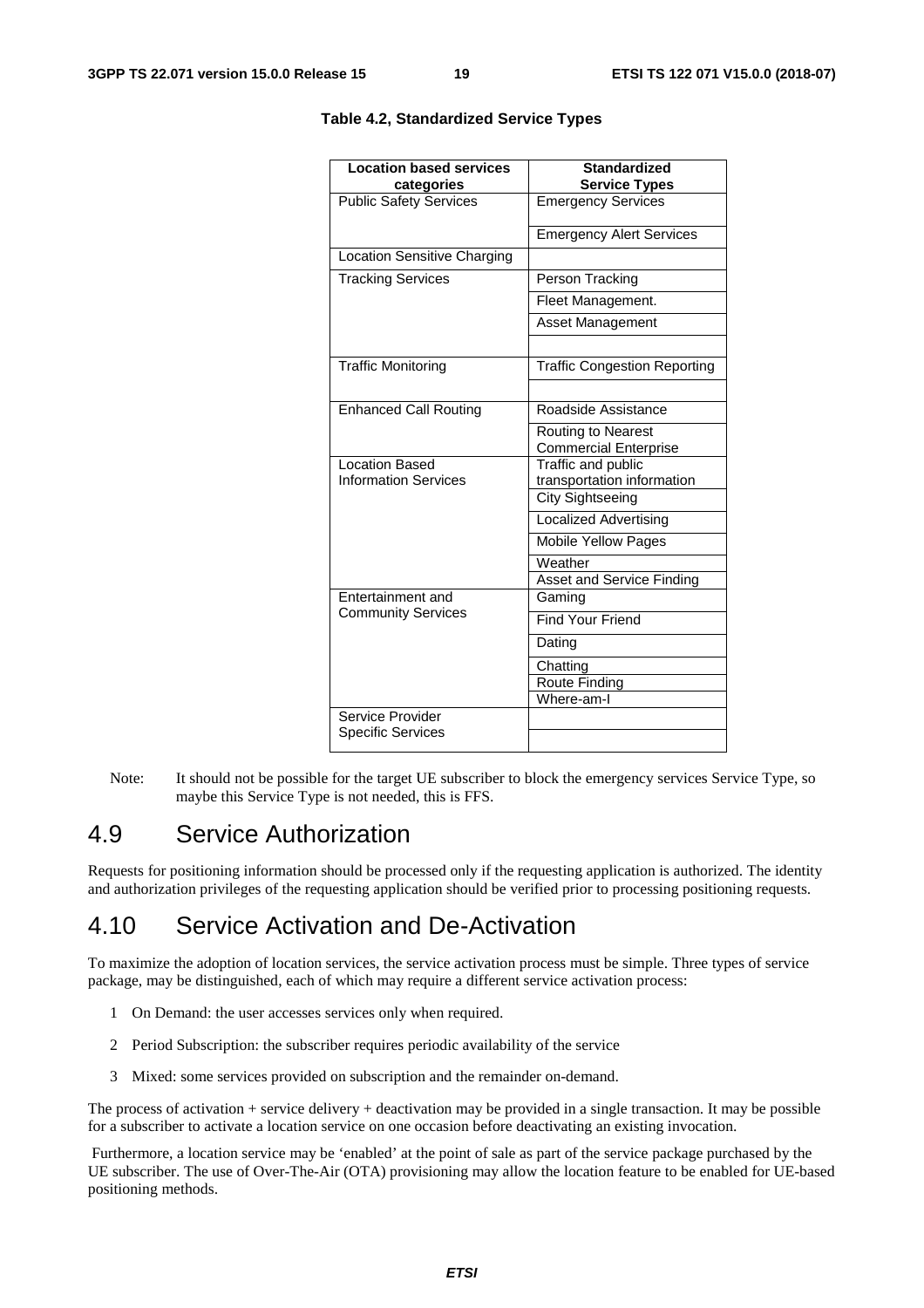### 4.11 Coverage

In general an UE user should be able to access a location service anywhere within the operator's coverage area, or within the roaming area. Three levels of coverage may be considered:

- 1 Home Network Complete
- 2 Home Network Partial
- 3 Roaming Networks

Considering network topography and dynamically varying environmental factors, a network operator may not be able to guarantee homogeneous service quality across the entire home network geographic area, or roaming partners' networks. Even within those areas where service is offered, the provided quality of service may vary due to dynamic environmental (i.e. radio) conditions. Additionally, the location method may have an accuracy that depends on the UE location, for example due to varying radio conditions, cell configuration and cell density in different areas, and geometric dilution of precision.

Furthermore the roaming partner's network may not accept a similar location method to that experienced by the user in the home network.

Finally, the service may not be available in a roaming partner's network despite technical interoperability between the location method supported by the UE and the network.

Therefore coverage may be considered not only to be a technical attribute, but may also be related to roaming contracts between network operators. In general, provided that a roaming agreement exists, any properly authorized locationbased service may position a Target UE in either the Home PLMN (HPLMN) or a Visited PLMN (VPLMN). It may also be noteworthy that some location based services (such as location based information services) may be especially attractive to subscribers roaming outside their home networks.

## 4.12 Roaming Target UE

With respect to roaming, specific local, national, and regional privacy regulations must be complied with, and multiple layers of permissions may be required.

Many location-based services may be especially attractive to subscribers roaming outside their home PLMN. As such, support should be provided for the transparent and consistent provision of location based services to the fullest extent possible. Consideration for roaming support should be provided with the following priorities:

- 1. Roaming between 3GPP networks.
- 2. Roaming between 3GPP systems and IMT 2000 family networks.
- 3. Roaming between 3GPP and ANSI-41 or other systems.

If the location capability in the VPLMN is compatible with that provided in the HPLMN, the same parameters must be provided to the location server in the VPLMN that would be provided to the server in the HPLMN to enable provision of the same services.

For Value Added Services, the following is applicable:

Provided that a roaming agreement exists, the LCS feature shall allow any properly authorized LCS client to request and receive the location of a particular Target UE when the Target UE is either located in its Home PLMN (HPLMN) or Visited PLMN (VPLMN). The LCS client shall be authorised by the HPLMN of the subscriber whose UE is the target of the location attempt. Any PLMN not supporting the LCS feature shall return a suitable error response to any other PLMN from which an LCS request is received. The requesting PLMN shall then infer that the LCS feature is not supported and provide a suitable error response in turn to the requesting LCS Client.

For PLMN Operator Services, location of any roaming target UE shall be supported in the VPLMN as allowed by both local regulatory requirements and considerations, where applicable, of UE privacy.

For Emergency Services (where required by local regulatory requirements) the Serving PLMN shall support the positioning of all Target UEs including roaming Target UEs currently serviced by that serving PLMN. There is no requirement for a HPLMN to position Target UEs that have roamed outside the HPLMN.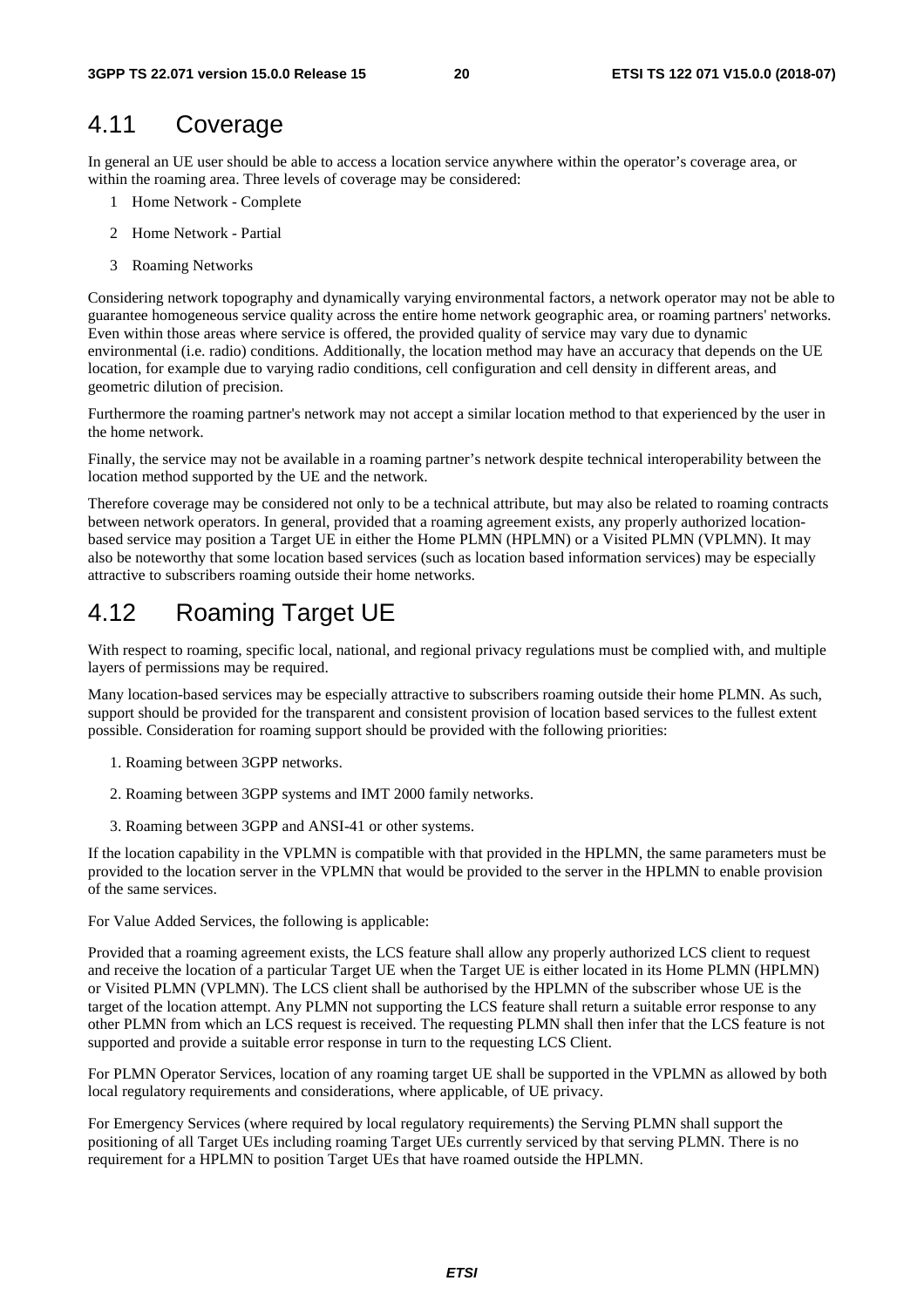## 4.13 Support for all UEs

For value added services, and PLMN operator services, the LCS feature may be supported for all UEs.

For Emergency Services (where required by local regulatory requirements), positioning shall be supported for all UEs (i.e. including legacy UEs) where coverage is provided, and also UEs without a SIM/USIM. In such a case, the location of the caller may be determined using the identity associated with the Mobile Equipment (ME) involved in the call.

Both "active" and "idle" UEs shall be capable of being positioned.

## 4.14 Support for Unauthorized UEs

For value added services, support of unauthorized UEs may be provided by the PLMN.

For PLMN operator services, positioning of unauthorized UEs may be provided by the PLMN as required by local regulatory requirements.

For Emergency Services (where required by local regulatory requirements), the PLMN shall support positioning for unauthorized UEs (i.e. including stolen UEs and UEs without a SIM/USIM).

NOTE: A subscriber is in general identified as an UE containing in it the SIM/USIM associated with the subscriber. In some exceptional cases (e.g., an Emergency call), an UE without a valid subscription recognized in the PLMN can become a Target UE. In such a case, the subscriber may be identified by the identity associated with the Mobile Equipment (ME) involved in the call.

## 4.15 Periodic Location Reporting

Periodic location reporting is the act of the LCS Server initiating multiple position locations spread over a period of time.

The periodic reporting function is generally applicable for asset management services and exists as several variants, each applicable to different value added services:

| Location reporting only within predetermined<br>period                                                | e.g. commercial asset tracking and, subject to<br>provision of privacy, manpower planning. |
|-------------------------------------------------------------------------------------------------------|--------------------------------------------------------------------------------------------|
| Periodic location reporting within specified<br>period and reporting triggered by a specific<br>event | e.g. high value asset security, stolen vehicle<br>monitoring, home zone charging.          |
| Periodic location reporting triggered by a<br>specific event                                          | e.g. 24hr depot management, transit passenger<br>information systems                       |

Periodic location determination and reporting increases network traffic. However, scheduling the periods of location monitoring and reporting will reduce this. Finally, event-based logic provided by the network operator that monitors the asset (location and status) and only reports events that meet conditions agreed with the application may reduce network traffic further without reducing the QoS.

If this event-based or time-based decision process is the responsibility of the application and not the network operator then all of the above services can be regarded as periodic location reporting.

For value added services, and PLMN operator services, support of periodic location reporting may be provided by the PLMN.

When an LCS client activates Periodic Location Reporting, the LCS server shall be able to inform the target UE of this activation according to the Privacy Exception List.

Optionally, it may be possible for the target UE at any time to query the LCS server about any valid requests activated for that target UE, and/or cancel the request.

When a request is cancelled by the target UE, the LCS server shall inform the LCS client of this cancellation.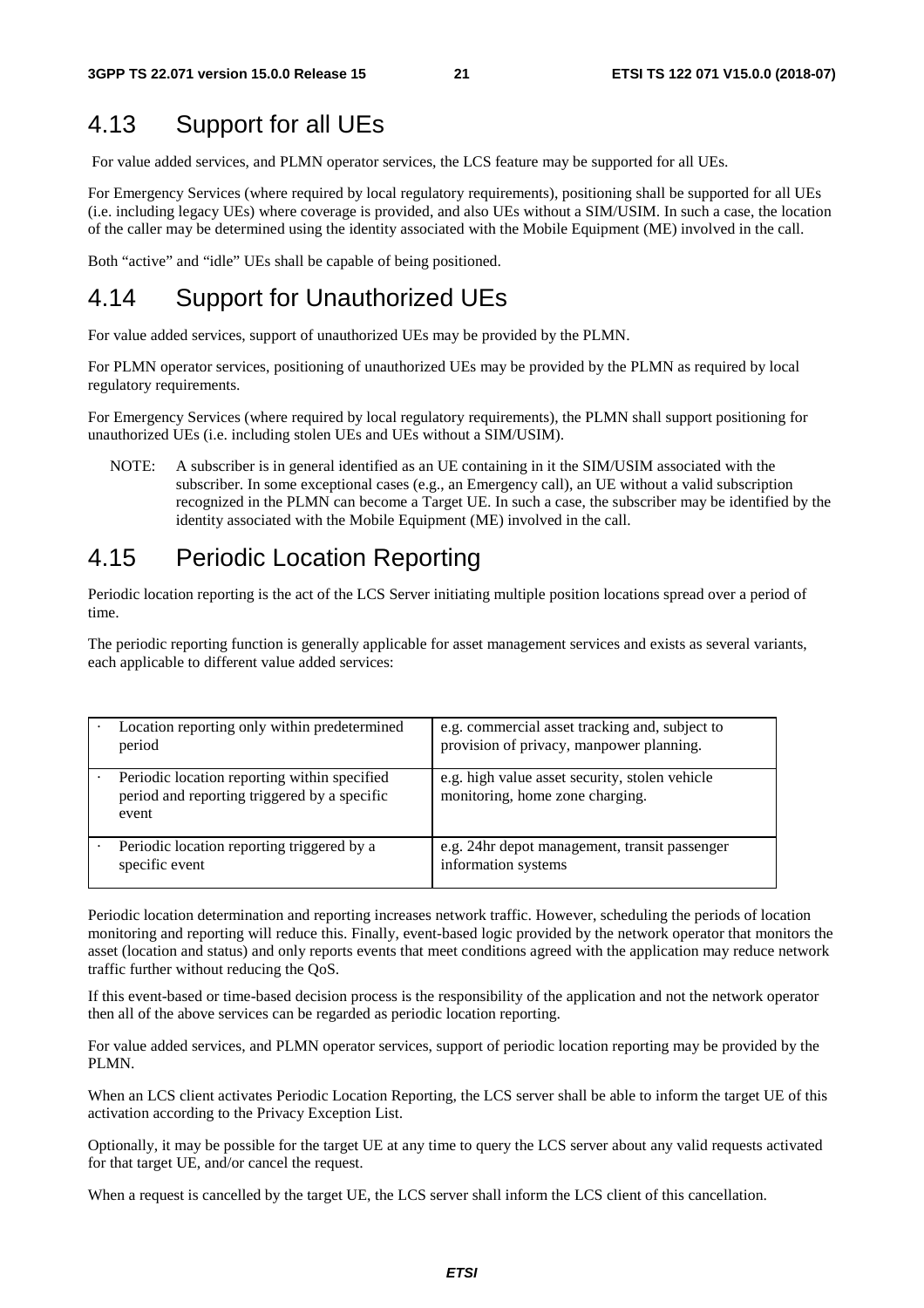It should be possible for more than one LCS client to activate requests for the same target UE.

For Emergency Services (where required by local regulatory requirements), there is no requirement for the PLMN to support periodic location reporting.

## 4.16 UE-Based Location Calculation

UE-Based Location Calculation may be supported on either a per-request basis or semi-autonomously whereby a single request from an UE subscriber enables UE based location calculation over an extended period without further interaction with the PLMN.

For Commercial Services, the following may be applicable for semi-autonomous location:

The network may broadcast location assistance information to mobiles, which enables mobiles to calculate their own location. The network may encrypt the location assistance information. If the location assistance information is encrypted, a single common standardized encryption algorithm shall be used.

The location assistance information may be available to the UE at all times, continuously in idle mode and during a call, without additional point to point signalling. The network may request location information from the UE for operator or for service provider applications. For this purpose a point to point signalling connection must be established.

## 4.17 UE\_Assisted LCS Location Calculation

The UE-Assisted Location Calculation is accomplished by network resources based upon radio ranging measurements provided by the UE.

For Commercial Services, the following may be applicable for UE-Assisted location services:

The network may broadcast assistance information to mobiles, which enables mobiles to obtain the appropriate radio ranging measurements. The network may encrypt the assistance information. If the assistance information is encrypted, a single common standardized encryption algorithm shall be used.

The assistance information may be available to the UE at all times, continuously in idle mode and during a call, without additional point to point signalling. The network may request radio ranging measurement data from the UE for operator or for service provider applications. For this purpose a point to point signalling connection must be established. Optionally, this point to point connection can be used to deliver the resulting location to the UE.

## 4.18 Mobile Originating Location

Mobile Originating Location is the capability of the mobile station to obtain its own geographical location or have its own geographic location transferred to another LCS client.

For Value Added Services, the following may be applicable:

There are three classes of mobile originating location:

Basic Self Location - The mobile station needs to interact with the network for each separate location request

Semi-autonomous Self Location - One interaction with the network assists the mobile station to obtain multiple location positionings over a predetermined period of time.

NOTE: Autonomous Self Location – The mobile needs no interaction with the network and is therefore considered to be outside the scope of this technical specification.

Transfer to Third Party – The location of the mobile station is transferred by request of the mobile station to another specified LCS client.

## 4.19 Network support for LCS

The provision of location services shall be possible without significantly adversely impacting the radio transmission or the signalling capabilities of the network.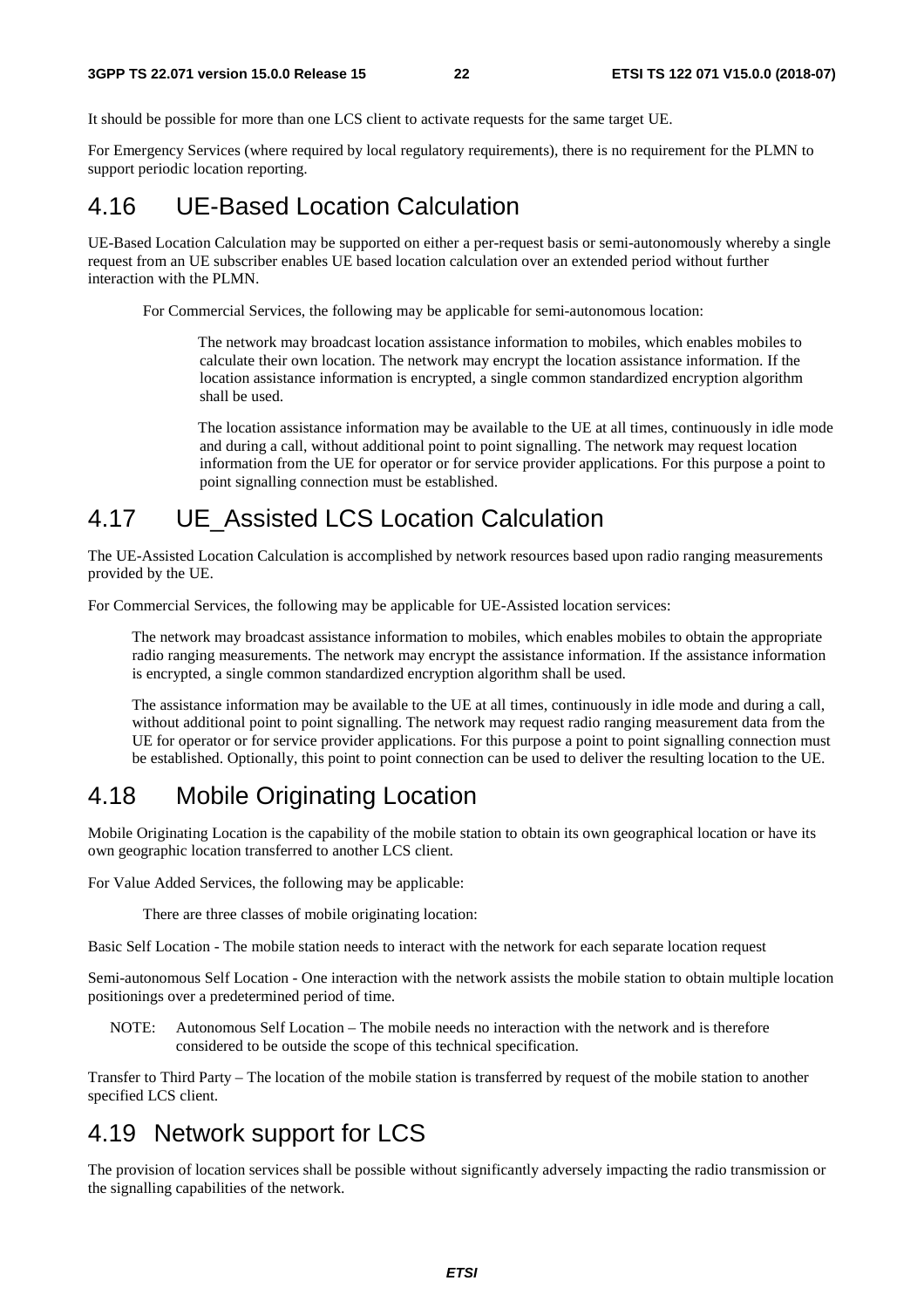# 5 Logical Description

## 5.1 Logical Reference Model

Figure 1 shows the logical reference model for LCS whereby an LCS Client is enabled to request location information for one or more certain target UEs from the LCS Server supported by a PLMN. The LCS Server employs a positioning function to obtain the location information and furnish the information to the LCS Client. The particular requirements and characteristics of an LCS Client are made known to the LCS Server by its LCS Client Subscription Profile. The particular LCS-related restrictions associated with each Target UE are detailed in the Target UE Subscription Profile. The LCS feature shall allow a Target UE to be positioned within a specified Quality of Service. The LCS feature shall allow the location of a Target UE to be determined at any time whilst the UE is attached.

The LCS feature shall support conveyance of both the location Quality of Service (QoS) requirements of the LCS Client and the location information returned to the LCS Client in a universal standard format.





## 5.2 Functional Entities

#### 5.2.1 LCS Client

An LCS Client is a logical functional entity that makes a request to the PLMN LCS server for the location information of one or more than one target UEs within a specified set of parameters such as QoS. The LCS Client may reside in an entity (including an UE) within the PLMN or in an entity external to the PLMN. When the LCS client resides in an entity external to the PLMN, the LCS client may be connected to several Requestors who originate the location requests. The specification of the LCS Client's internal logic and its relationship to any external user (e.g. Requestor) is outside the scope of this document.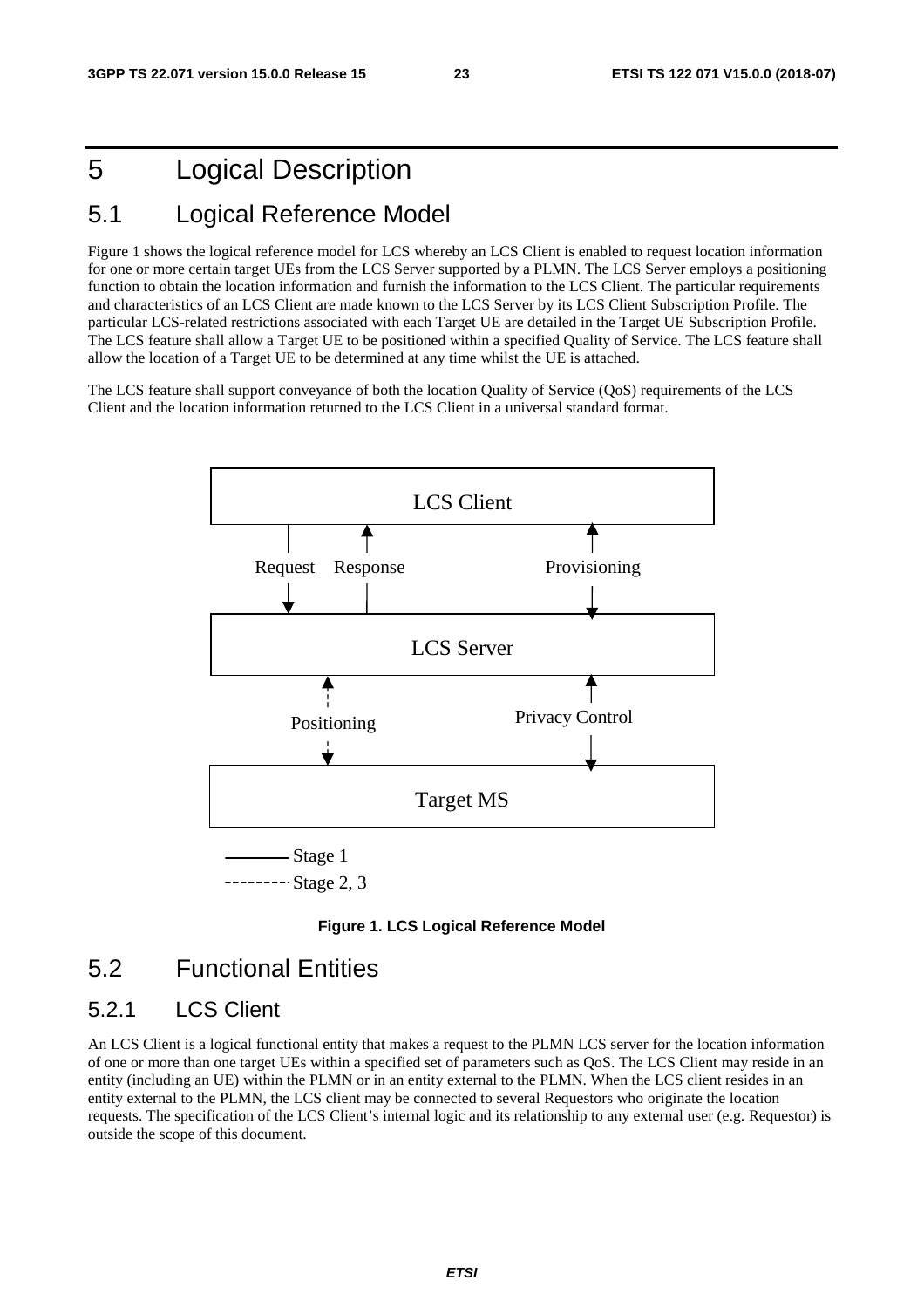## 5.2.2 LCS Server

An LCS server consists of a number of location service components and bearers needed to serve the LCS clients. The LCS server shall provide a platform which will enable the support of location based services in parallel to other telecommunication services such as speech, data, messaging, other teleservices, user applications and supplementary services and therefore enable the market for services to be determined by users and service providers. The LCS server may respond to a location request from a properly authorized LCS client with location information for the target UEs specified by the LCS client if considerations of target UE privacy are satisfied. The LCS server may enable an LCS client to determine the services provided to it by the LCS server through a process of provisioning.

#### 5.2.3 Positioning Function

*Positioning* is the basic function that performs the actual positioning of a specific target UE. The input to this function is a positioning request from a LCS Client with a set of parameters such as QoS requirements. The end results of this function are the location information for the positioned target UE.

#### 5.2.4 Target UE

The Target UE is the object to be positioned by the LCS Server. For network based positioning methods, no support for LCS is required by the target UE. For mobile assisted and mobile based positioning methods, the target UE actively supports LCS. For all positioning methods, the ability to control privacy may be required to be given to the UE user for each location request and/or to the UE subscriber through the Target UE subscription profile to satisfy local regulatory requirements (see the previous section on Privacy).

## 5.3 Functional Interfaces

#### 5.3.1 LCS Client / LCS Server Interface

The LCS client/server use LCS messages to exchange information. Each LCS message contains a set of parameters.

In the case of UE Based positioning methods, if the LCS Client is located in the UE, then an internal LCS Client /LCS Server interface may be supported.

NOTE: Further regional/national specific interfaces between LCS clients and servers may need to be supported in addition to the interfaces described here.

#### 5.3.1.1 Location Service Request

Using the Location Service Request, an LCS client communicates with the LCS server to request the location information for one or more target UEs within a specified set of quality of service parameters.

As shown in Table 1, a location service may be specified as immediate or deferred.

| <b>Request Type</b> | <b>Response Time</b>   | Number of<br><b>Responses</b> |
|---------------------|------------------------|-------------------------------|
| <b>Immediate</b>    | Immediate              | Single                        |
| <b>Deferred</b>     | Delayed (event driven) | One or More                   |

**Table 1: Location Service Requests** 

If a positioning attempt fails, the LCS server may make another positioning attempt. This attempt should be made when the target UE can be detected by the network. It may be possible for the LCS client to set this action as an option. This optional action should be applied for both request types.

Note: This functionality may be provided using one or more of the existing toolkits, including but not limited to CAMEL and OSA.

When using the Deferred type (event driven), the LCS client shall be able to set the following items:

- Time interval of positioning
- Number of responses (if needed)
- Valid period of the request (if needed)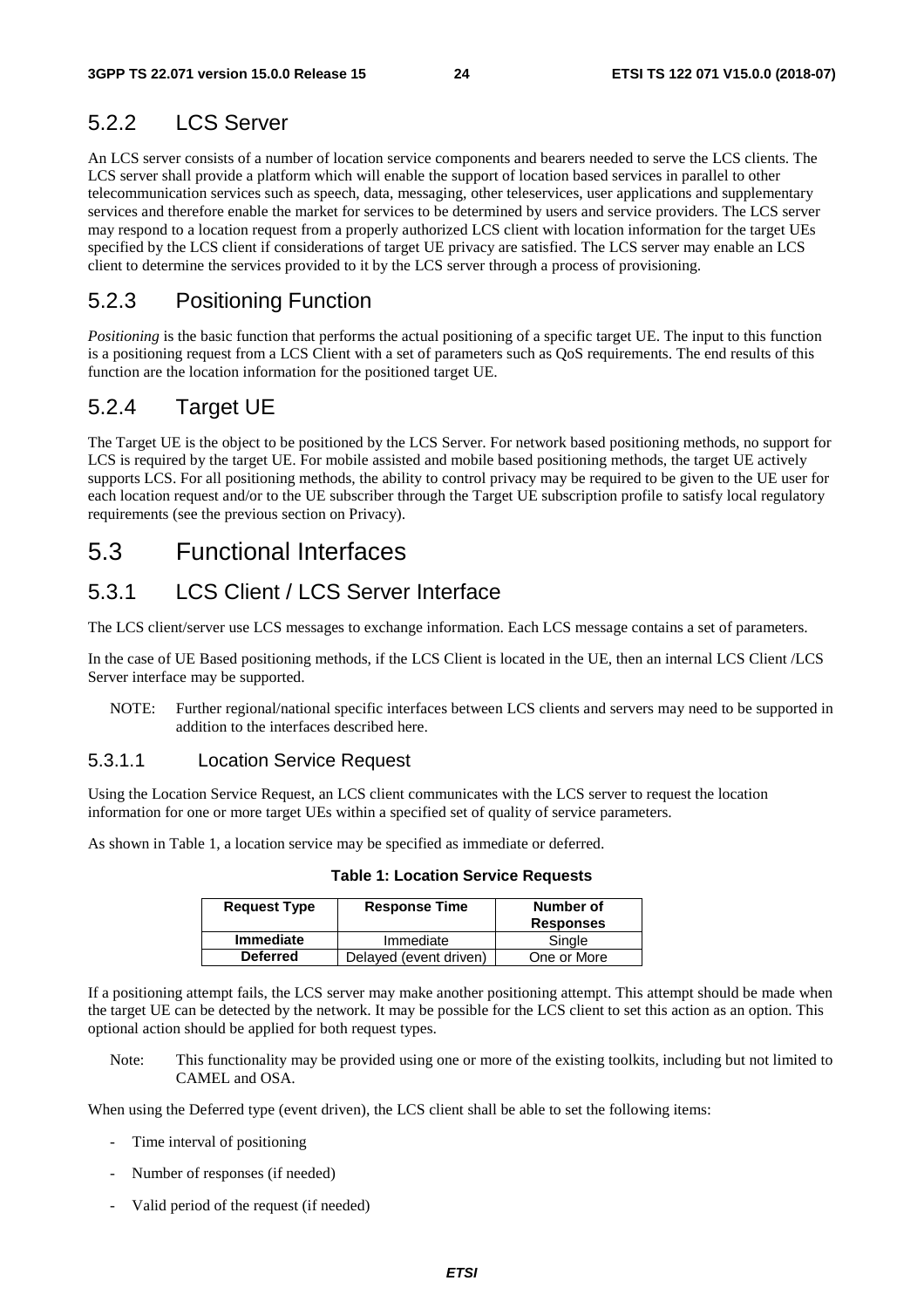Type of event

Currently following events are introduced:

- UE available
	- Change of Area

It shall be possible for the LCS client to cancel the pre-arranged request.

It shall be possible for the LCS server to set the minimum time interval of positioning allowed.

It shall be possible to limit the area where the Change of Area event will be reported e.g use the OSA messages defined in 3GPP TS 29.198.

For Emergency Services, LCS shall support requests for the initial, the current (updated), or the last known position of an ME while a voice connection is established.

#### 5.3.1.2 Location Service Response

The Location Service Response provides the result of a Location Service Request from the LCS Server to the LCS Client.

A LCS response is either '*immediate'* or '*deferred'.* The LCS Request indicates the type of response the LCS Client wishes to receive. The two types of location response are described in table 2.

#### **Table 2: Types of LCS Response**

| Response  | Description                                                                                                                                                                                                                     |
|-----------|---------------------------------------------------------------------------------------------------------------------------------------------------------------------------------------------------------------------------------|
| Immediate | A Location Response is referred to as 'immediate', when a response to a request for location<br>information is answered immediately (within a set time). The response shall be single and not<br>dependent to any event.        |
| Deferred  | A Location Response is referred to as 'deferred', when a response to a request for location<br>information is returned after the occurrence of an event specified by the LCS client. The<br>response can be single or periodic. |

When the location positioning for the target UE has failed, the LCS server may be able to report the reason for failure and Last Known Location with the relevant timestamp.

#### 5.3.1.3 Location Service Request Report

The Location Service Request Report provides the result of a deferred Location Service Request from the LCS Server to the LCS Client. The report is provided using a dialog between the LCS Client and the LCS Server that is initiated by the LCS Server.

## 5.4 Location information

#### 5.4.1 Sources of location information

It shall be possible for the location determining process to make use of several sources of information in determining the location. Propagation and deployment conditions may limit the number or quality of measurements or additional measurements may be possible. Some ME may also have additional (independent) sources of position information. The LCS shall be capable of making use of the restricted or the extra information as appropriate for the service being requested.

# 6 Service Provision

## 6.1 Identification of a Target UE

For value added services, the following is applicable: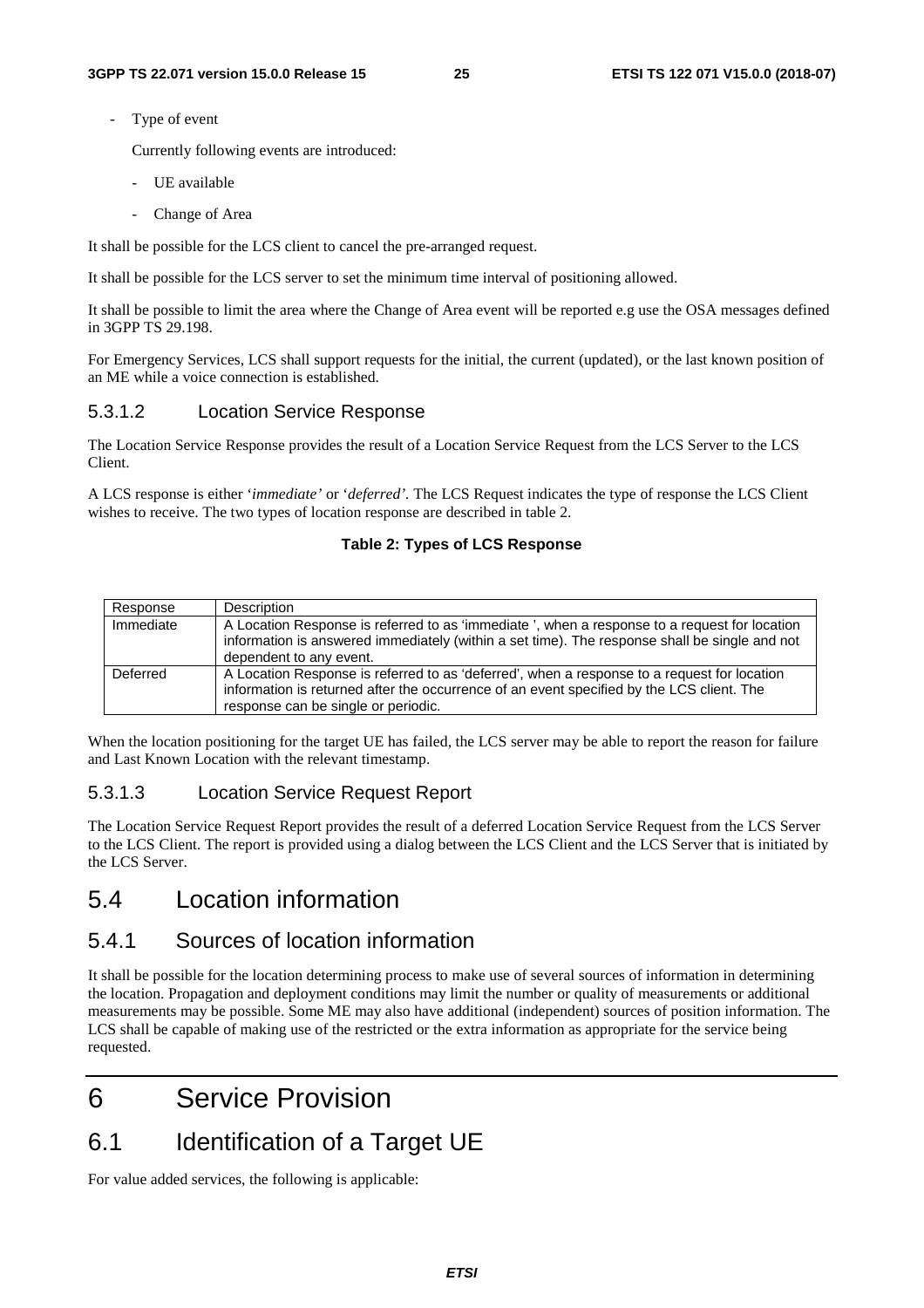The LCS client shall identify a target UE using the MSISDN or SIP URL.

The LCS Client shall be able to identify the target UE using IP addressing.

For PLMN operator services, the LCS client may identify a target UE using any of the following:

MSISDN

SIP URL

IMSI

An identifier internal to the PLMN

For emergency services (where required by local regulatory requirements), the LCS client may identify a target UE using any one of the following:

MSISDN

SIP URL

IMSI

NA-ESRK + (optionally) IMEI, applicable for regions using the ANSI standards

IMEI, applicable for regions using the ETSI standards

IMEI is used for unauthorized UEs or UEs without SIM/USIM. In regions using ETSI standards it shall be indicated that the use of this identification is triggered by an emergency call.

It shall be possible for the target mobile's user to hide her true identity from the requestor and the LCS client and replace it with an alias. The alias shall be a unique identification that has a one-to-one relationship to the true identity of the subscriber and may be permanent or temporary. The target mobile user shall be able to know her own alias so that she can pass the alias to the LCS client, e.g. when invoking a location-based service.

## 6.2 Location Information Provided to the LCS Client

For value added services, the following is applicable:

The LCS Server shall provide, on request, the current or most recent Location Information (if available) of the Target UE or, if positioning fails, an error indication plus optional reason for the failure.

For PLMN operator services (where allowed by local regulatory requirements and restrictions on UE privacy), Location Information for a particular target UE may be provided to a PLMN operator LCS client either on request or on the occurrence of an event in the LCS server that has been defined to equate to such a request.

For emergency services (where required by local regulatory requirements), the geographic location or Dispatchable Location may be provided to an emergency services LCS Client either without any request from the client at certain points in an emergency services call (e.g. following receipt of the emergency call request, when the call is answered, when the call is released) or following an explicit request from the client. The former type of provision is referred to as a "push" while the latter is known as a "pull". In the case of a "pull", the emergency service LCS Client shall identify the Target UE as defined in section 6.1. Table 3 shows the information that may be provided to the client for either a "push" or a "pull".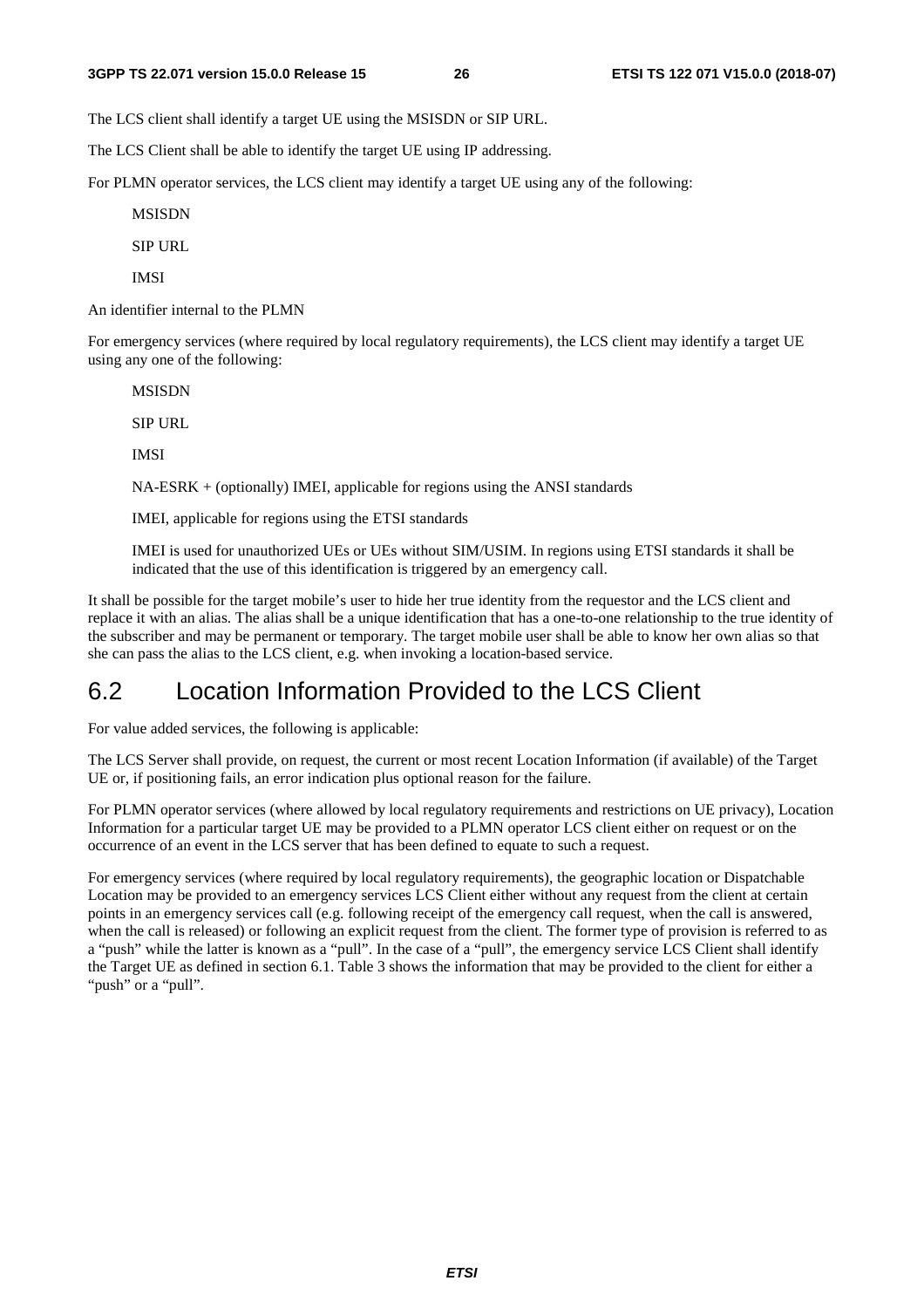| <b>Type of Access</b> | <b>Information Items</b>                           |  |
|-----------------------|----------------------------------------------------|--|
| Push                  | Current Dispatchable Location (if available)       |  |
|                       | Current Geographic Location (if available)         |  |
|                       | <b>MSISDN</b>                                      |  |
|                       | <b>SIP URL</b>                                     |  |
|                       | IMSI                                               |  |
|                       | <b>IMEI</b>                                        |  |
|                       | <b>NA-ESRK</b>                                     |  |
|                       | NA-ESRD                                            |  |
|                       | State of emergency call – unanswered, answered,    |  |
|                       | released (note 1)                                  |  |
| Pull                  | Dispatchable Location (note 2), either:            |  |
|                       | Current civic location or                          |  |
|                       | Initial civic location at start of emergency call  |  |
|                       | Geographic location (note 2), either:              |  |
|                       | Current location or                                |  |
|                       | initial location at start of emergency call        |  |
|                       | Both Dispatchable Location and geographic location |  |
|                       | (note 2), either:                                  |  |
|                       | Current location or                                |  |
|                       | initial location at start of emergency call        |  |

| Table 3: Location related information provided to an emergency services LCS Client |  |  |
|------------------------------------------------------------------------------------|--|--|
|------------------------------------------------------------------------------------|--|--|

NOTE 1: indication of call release means that any NA-ESRK will no longer identify the calling UE subscriber

NOTE 2: which type of location is required will be indicated by the LCS Client

## 6.3 LCS Client Subscription

It shall be possible for an LCS Client to subscribe to the LCS feature for third-party location with or without subscription to other services. A LCS Client may subscribe to one or more service providers' LCS feature in one or more PLMNs. The LCS Client Subscription Profile of a client may contain the range of QoS and subscriptions that the LCS Client is allowed to request.

For certain authorized LCS Clients internal to the PLMN, a subscription profile may be unnecessary. For these LCS Clients subscription to LCS feature is given implicitly as a result of subscription to an authorized PLMN service (e.g. supplementary services). These LCS Clients are empowered to access the LCS Server and request location information for a Target UE.

For emergency services, the subscription requirements to the LCS feature may not be needed.

### 6.4 Target UE Subscription

#### 6.4.1 Privacy Subscription Options

It shall be possible for a Target UE Subscriber to subscribe to various types of privacy classes. The default treatment in the absence of the information to the contrary in the Target UE Subscription Profile shall be to assume that access is restricted to all LCS Clients (unless using privacy overriding, or otherwise overridden by local regulatory requirements).

Privacy Attributes consist of:

Codeword: an additional level of security that may be set by a Target UE user to determine which Requestors are allowed to request location information;

Privacy Exception List: determines which LCS Clients, services and classes of LCS Clients may position a Target UE;

Service Type Privacy: determines whether the service type allows the LCS Clients to get the position of a Target UE;

Privacy Override Indicator: determines applicability of the Privacy Exception List.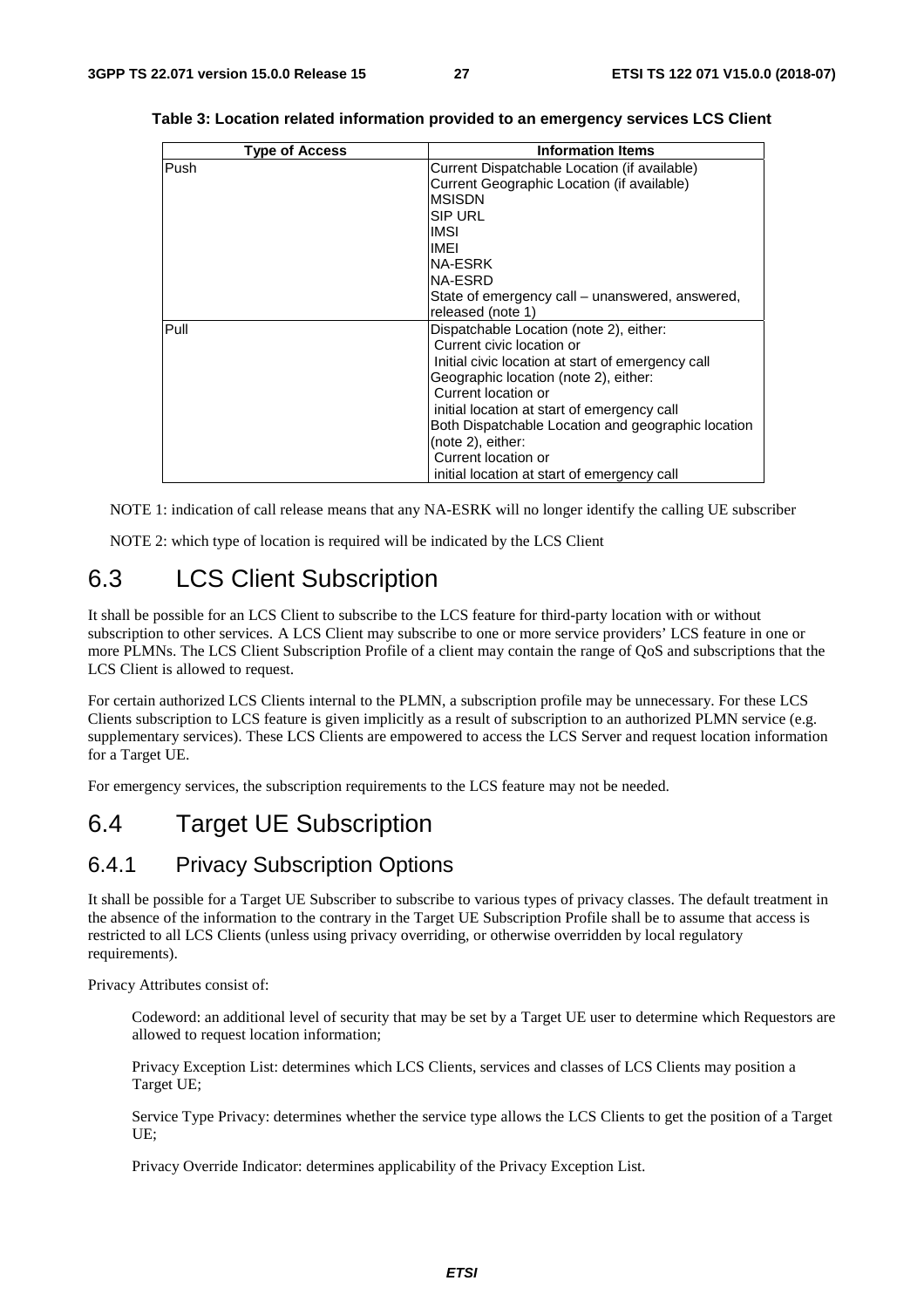#### 6.4.2 Codeword

It shall be possible for a Requestor and an LCS client to request location information by indicating a Codeword associated with the Target UE user. The codeword shall be either checked by the Target UE/user or by the LCS server in the home network. In the former case, the codeword supplied by the requestor and forwarded by the LCS client with the request shall be forwarded to the Target UE/user for verification and acceptance. In the latter case, the codeword shall be registered with the LCS server by the Target UE user (or subscriber) in advance. Optionally, the UE and/or network may have the capability to generate and/or distribute codewords. The generation of codewords and the distribution of those codewords are out of scope of this specification. A comparison of the codeword sent by the Requestor and the registered codeword shall be performed. A location request shall only be accepted if this comparison is successful. In the case where the Target UE/user does not check the codeword, the codeword need not be sent to the Target UE/user. In the case where the codeword is checked by the Target UE/user, the Target UE subscriber need not register the codeword in advance.

The other privacy settings should also be checked even when the codeword has been checked.

The Target UE Subscriber may register multiple codewords for multiple requestors. Once the codeword has been set and properly distributed, the Target UE user would be protected against location requests from third parties, which do not know the appropriate codeword.

It should be possible for a Target UE subscriber to enable and disable codeword checking for each of the LCS Clients.

The codeword is applicable to the value added services only.

#### 6.4.2.1 Enhanced codeword

It shall be possible for the target UE/ user to secure the codeword from being misused. Only the intended requestor or LCS client shall be able to use the secured codeword.

It shall be possible for the target UE/user to ensure that the secured codeword can be used only within a specific time period, as determined by the target UE/user. It shall be possible for the target UE/user to ensure that a secured codeword can be used only a specific number of times, as determined by the target UE/user.

The user of the target UE shall not need to be involved in checking the validity of the secured codeword during the location service request. The secured codeword shall be checked by the LCS server.

#### 6.4.3 Privacy Exception List

To support privacy, the LCS Server shall enable each Target UE Subscriber to subscribe to a "privacy exception list" containing the LCS Client identifiers, the service identifiers, classes of LCS Clients, the target subscriber notification setting (with/without notification) and the default treatment, which is applicable in the absence of a response from the Target UE for each LCS Client and service identifiers.

The privacy exception list shall support a minimum of 20 clients. For each client the privacy exception list shall support a minimum of 10 services. The maximum number of clients and services shall be determined by implementation constraints.

If the target subscriber notification is set as "notification with verification", each positioning request from the LCS Client or the service shall be notified to the target UE before positioning. If the target subscriber notification is set as "notification with verification based on current location", positioning requests from the LCS Client or the service shall be notified to the target UE after positioning is performed if the current location of the target UE is within the areas specified to require notification. The treatment for location request from the LCS Client or service, which is not registered in the privacy exception list, shall also be specified in the privacy exception list. An empty privacy exception list shall signify an intent to withhold location from all LCS Clients.

The classes that can be included are as follows.

- Universal Class: location services may be provided to all LCS Clients;
- Call/session-related Class: location services may be provided to any value added LCS clients or a particular value added LCS client or a particular service or particular group of value added LCS Clients – where each LCS Client, service or group of LCS Clients is identified by a unique international identification, e.g. E.164 - that currently has a temporary association with the Target UE in the form of an established voice, data call or PS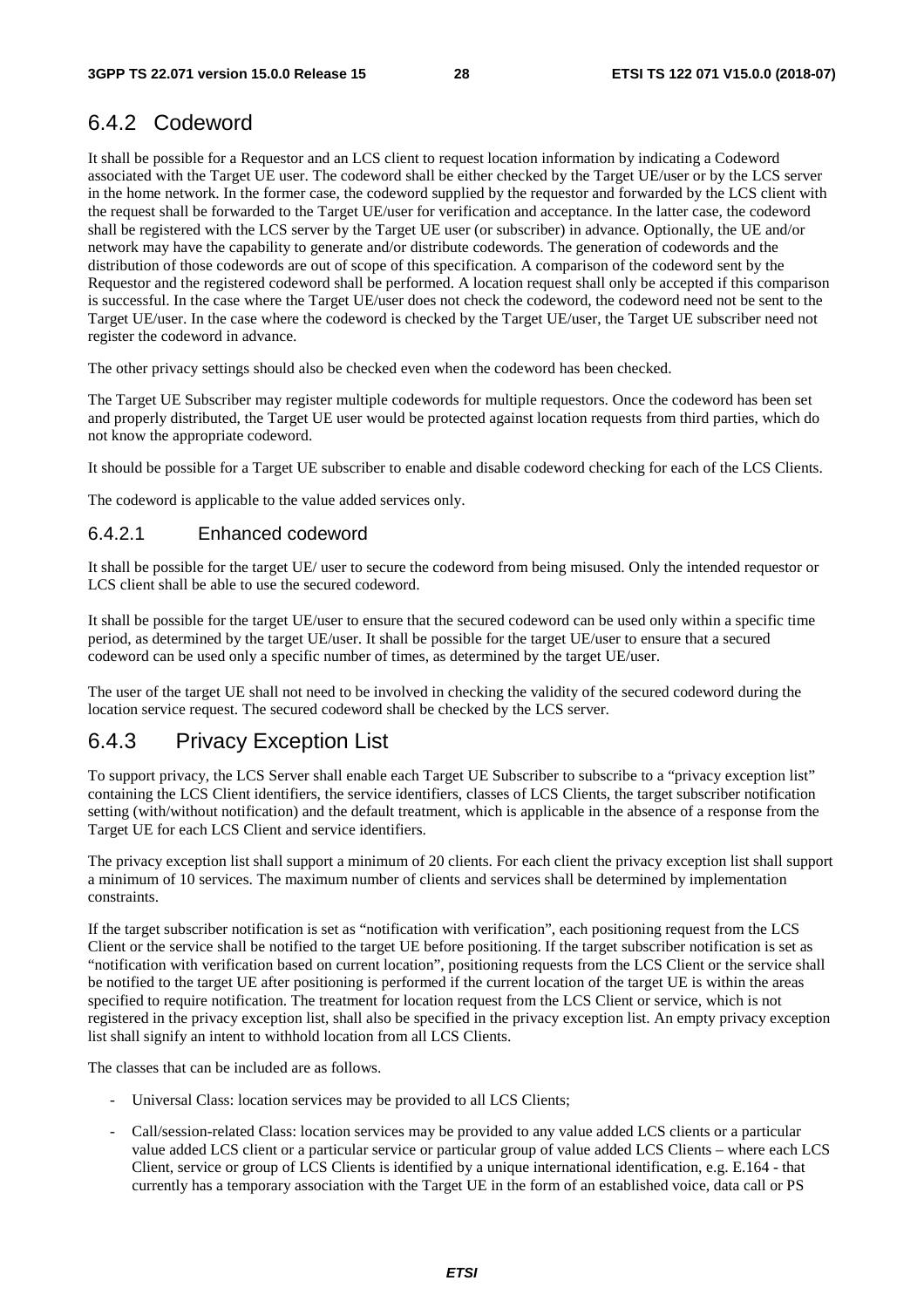session originated by the Target UE. For each identified LCS Client, service or group of LCS Clients, one of the following geographical restrictions shall apply:

- a) Location request allowed from an LCS Client or service served by identified PLMN only;
- b) Location request allowed from an LCS Client or service served in the home country only;
- c) Location request allowed from any LCS Client or service;
- Call/session-unrelated Class; location services may be provided to a particular value added LCS Client or a particular service or particular group of value added LCS Clients – where each LCS Client, service or group of LCS Clients is identified by a unique international identification, e.g. E.164. For each identified LCS Client, service or group of LCS Clients, one of the following geographical restrictions shall apply:
	- a) Location request allowed from an LCS Client or service served by identified PLMN only;
	- b) Location request allowed from an LCS Client or service served in the home country only;
	- c) Location request allowed from any LCS Client or service;
- PLMN Operator Class location services may be provided by particular types of LCS clients supported within the HPLMN or VPLMN. The following types of clients are distinguished (see note):
	- a) Clients broadcasting location related information to the UEs in a particular geographic area e.g. on weather, traffic, hotels, restaurants;
	- b) O&M client (e.g. an Operations System) in the HPLMN
	- c) O&M client (e.g. an Operations System) in the VPLMN
	- d) Clients recording anonymous location information (i.e. without any UE identifiers) e.g. for traffic engineering and statistical purposes
	- e) Clients enhancing or supporting any supplementary service, IN service, bearer service or teleservice subscribed to by the target UE subscriber.
- NOTE: The definitions of the various PLMN operator categories may be supplemented by more precise language in contractual agreements both between UE subscribers and their home service providers and between individual network operators with inter-PLMN roaming agreements. Such classification of the PLMN operator categories is outside the scope of this specification.

#### 6.4.4 Privacy Override Indicator

The privacy override indicator is applicable to lawful intercept and emergency services as allowed by local regulatory requirements. It is not applicable to value added and PLMN operator services. The Privacy Override Indicator shall be used to determine whether Subscriber Privacy of the Target UE subscriber should be overridden or not. This indicator will be set for certain special LCS Clients when it is justified. Each LCS Client shall be associated with a particular value of a position privacy override indicator during the LCS Client provisioning. The privacy override indicator is normally only valid when the LCS Server for the LCS client is located in the same country of the Target UE. If agreed by bi-lateral agreements between operators, the privacy override indicator shall also be valid when the LCS client is not located in the same country as the Target UE.

#### 6.4.5 Subscription to Mobile Originating Location

The UE subscriber may subscribe to the following types of Mobile Originating Location (as defined in section 4):

- A) Basic Self Location
- B) Semi-autonomous Self Location
- C) Transfer to Third Party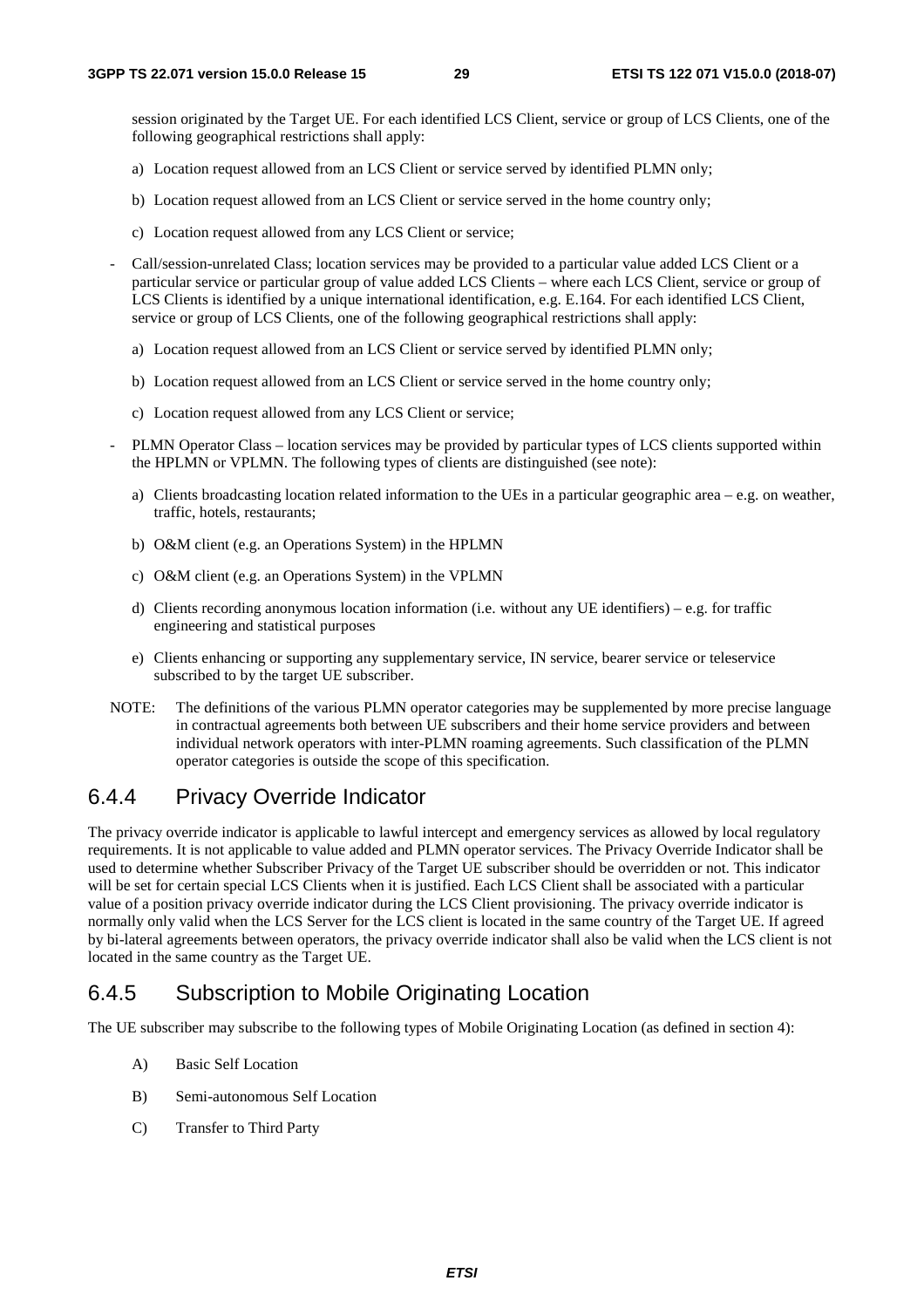#### 6.4.6 Void

## 6.4A Requestor

The Location Request issued by the LCS client to GMLC shall optionally include also the identity of the originator of the location request, i.e. the Requestor, not only the identity of the LCS client.

The requestor shall be authenticated by the LCS client and/or the network.

The identity of the Requestor shall be included in the privacy interrogation request. It may be either checked by an entity in the network, the Target UE or the user.

It shall be possible for the requestor to use an alias, so that the true identity of the requestor is unknown to the LCS client. The alias shall be a unique identification that has a one-to-one relationship to the true identity of the requestor and may be permanent or temporary. The LCS client shall indicate the requestor alias instead of the real requestor identity in the location request. The target mobile user in this case authorizes the requestor based on the requestor's true identity, after it has been decrypted in the requestor's operator's network.

## 6.5 Security

The LCS Server may authorize the LCS Client. There may be security mechanisms to authorize the LCS Client's request for locating a Target UE based on:

LCS Client access barring list(s),

PLMN/SP access barring list,

Point of origin of a location request.

# 6.6 Charging

The LCS Server shall enable a PLMN to charge LCS Clients for the LCS features that the PLMN provides. . The information that the operator uses to generate a bill to an LCS Client is operator or service provider specific. The charging information may be collected both for the LCS Client and for inter-network revenue sharing.

To support charging and billing for location services, additional information will need to be provided in call detail records.

Charging for value added location services may be provided on a transaction basis, periodically, or a mixture of both.

To support transaction based charging where applicable, service associated call detail records may need to include (as a minimum) the following additional information (depending on the specific service):

- Type and Identity of the LCS Client;
- Identity of the target UE;
- Results (e.g. success/failure, method used, position, response time, accuracy)
- Time Stamp;
- Type of coordinate system used.

# 6.7 LCS Open Service Architecture and Application Programming Interface

Note: LCS information may be accessible through the Open Service Architecture (OSA) standardized Application Programming Interface (API). OSA service aspects of LCS are described in 22.127. [6]

# 7 Provisioning and Administration

## 7.1 Procedures for an LCS Client

These procedures are concerned with the LCS client's provisioning and administration to the LCS feature.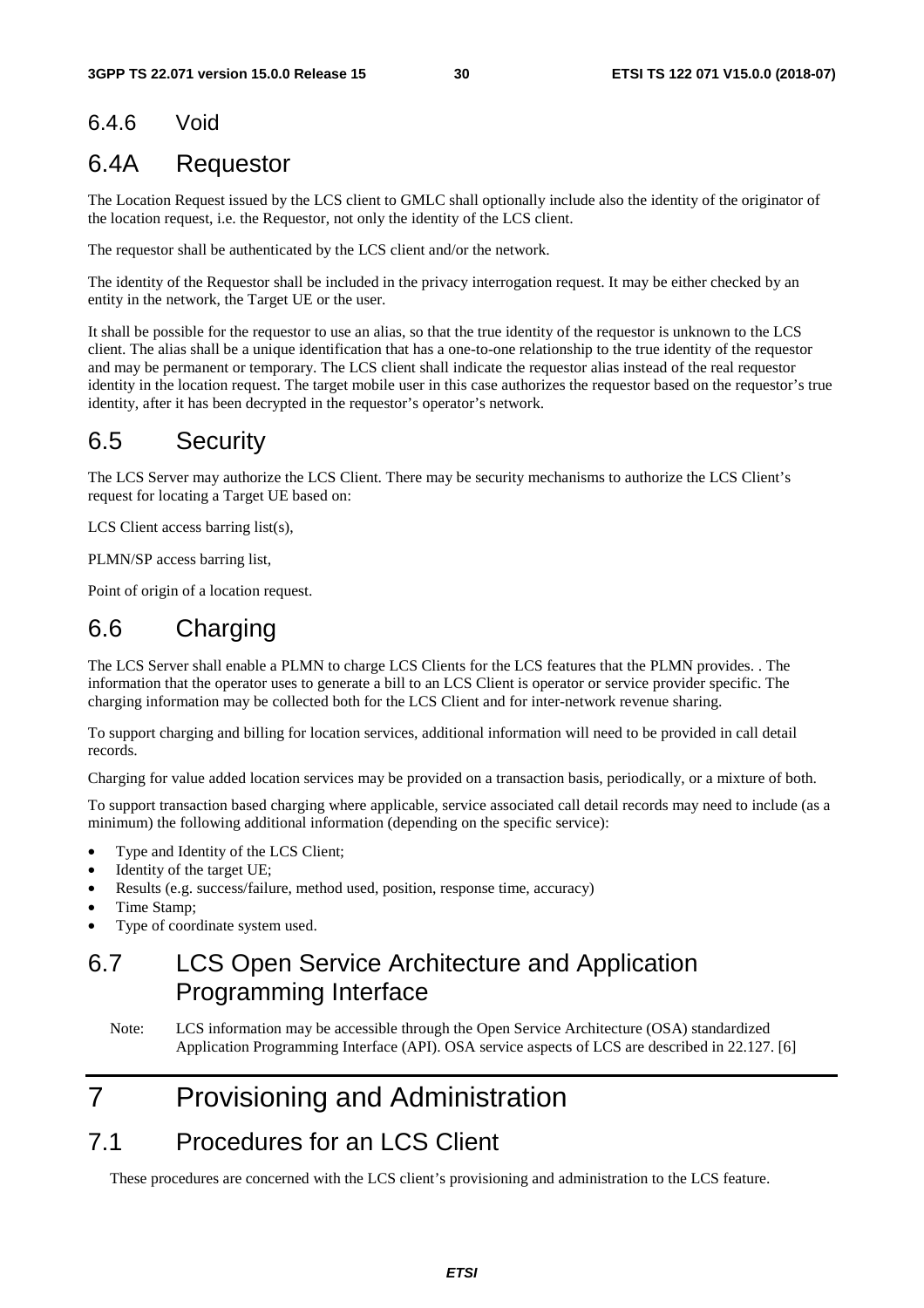#### 7.1.1 Provisioning

Provisioning is an action to make the LCS feature available to a subscriber.

Provisioning may be:

- General: where the service may be made available to all subscribers without prior arrangements being made with the service provider (i.e. emergency calls).
- Pre-arranged: where the service is made available to an individual LCS Client only after the necessary arrangements have been made with the service provider.

#### 7.1.2 Withdrawal

Withdrawal is an action taken by the service provider to remove an available LCS feature from a LCS Client's subscription profile.

Withdrawal may be:

- General: where the LCS feature is removed from all LCS Clients.
- Specific: where the LCS feature is removed on an individual basis per LCS Client.

#### 7.1.3 Invocation

Invocation is an action to invoke the LCS feature, taken by the LCS Client (e.g. issuing a location request) or automatically by the LCS server as a result of a particular condition (e.g. periodic location request, mobile originating emergency call, etc.).

## 7.2 Procedures for a Target UE

These procedures are concerned with a Target UE's privacy exception list.. For emergency services, provisioning and withdrawal for Target UEs may not apply.

#### 7.2.1 Provisioning

Provisioning is an an action to make the privacy exception list with its privacy classes available to a Target UE. The provision may be:

- General: where the list is made available to all Target UE's without prior arrangements being made with the service provider. The list shall contain the default privacy class.
- Pre-arranged: where any extra privacy permission class (--granting permission to locate an UE Client ) shall be capable of being independently provisioned for a target UE as agreed with the service provider for a certain contractual period.

#### 7.2.2 Withdrawal

Withdrawal is an action taken by the service provider to remove an available privacy class from a target UE's PEL. Withdrawal may be:

- General: where a privacy class is removed from all target UEs provided with this privacy class.
- Specific: where each of the privacy classes in the privacy exception list shall be independently withdrawn at the subscriber's request or for administrative reasons.

#### 7.2.3 User Control

The user shall be able to change the following settings in the privacy exception list:

- the LCS Client and/or group of LCS Clients list
- the codeword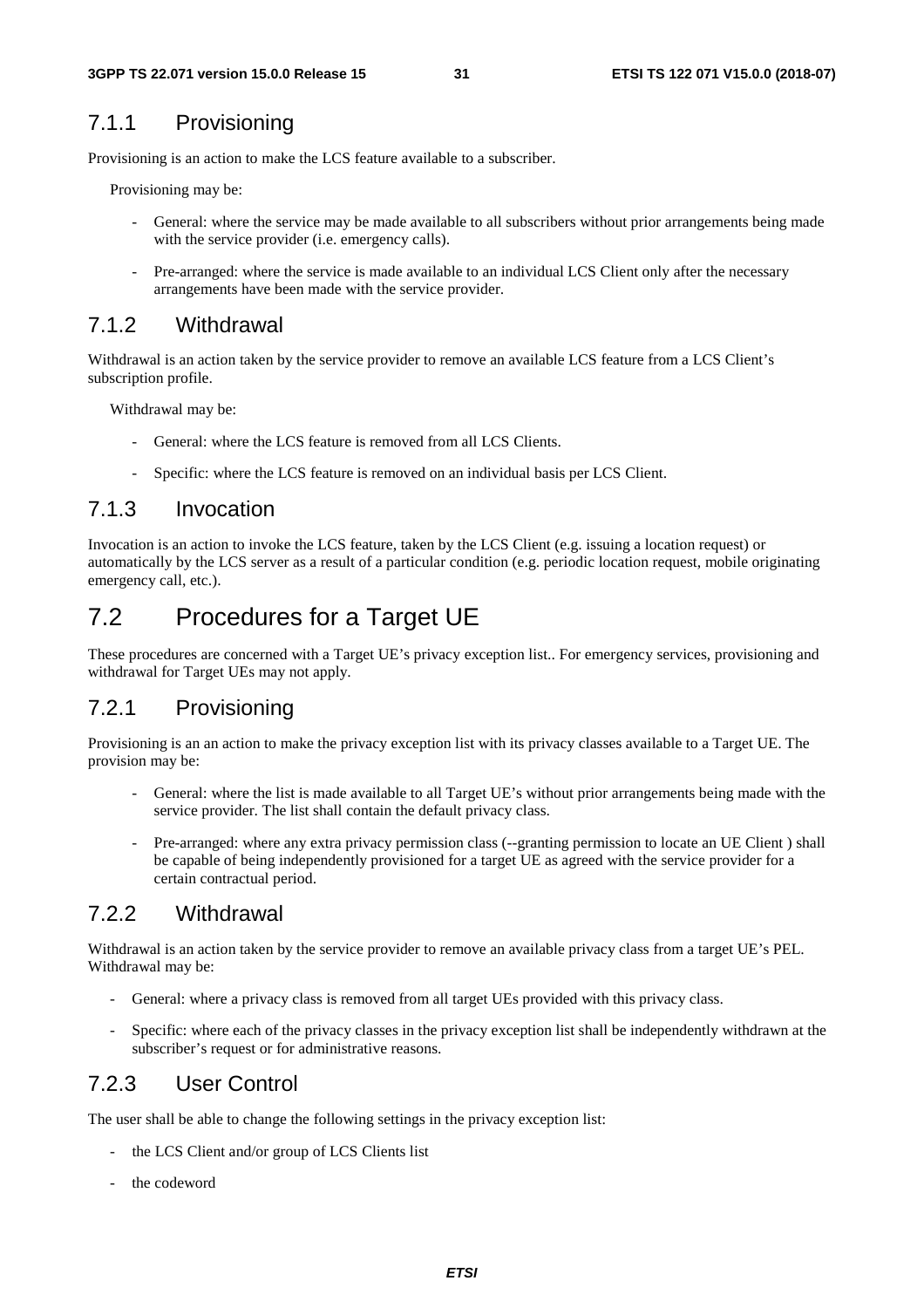- the requestor
- the service types
- the target subscriber notification setting (with/without notification)
- the default treatment, which is applicable in the absence of a response from the Target UE for each LCS Client identifiers.

# 7.3 Barring Capability of the Location Service

It shall be possible for operators to bar the Location Service of a specific user at any time. i.e. any location requests towards the user's Target UE and her own location requests towards her own Target UE are barred.

If the LCS request fails due to barring then an error cause is returned to the LCS Requestor.

For Emergency Services and other services where required by local regulatory requirements, and for PLMN operator Services, the location request shall be processed with the highest priority level regardless of the barring status of LCS.

# 8 Interactions with Bearer and Teleservices and Other Services

LCS shall support location of any Target UE that is idle or has established any CS teleservice, bearer service or PS session.

Location of a GPRS terminal or an UE using SMS may be supported.

Provision of location services to assist supplementary services and CAMEL is outside the scope of this specification. The operation of location services shall be independent of other services - including Number Portability, private numbering, CAMEL, supplementary services, teleservices, and bearer services.

# 9 Cross Phase Compatibility between releases

This section details the cross phase compatibility requirements relating to the service requirements in this document.

Note: when a change is introduced which affects the 3GPP specifications, it is said to be 'backward compatible' if existing equipment can continue to operate and perform correctly with equipment that conforms to the new implementation.

## 9.1 Compatibility With Existing Standards

Where the service and operational requirements in this document relate to a core network functionality, compatibility is required.

UTRAN and E-UTRAN LCS shall be developed to maximise synergies with earlier LCS phases.

## 9.2 Compatibility With Future Releases

It is envisaged that 3GPP standards will evolve in future releases, for example with the addition of new service requirements. The standards which define the technical implementation of LCS should be developed in such a way that it is practical to add the requirements in this section in a backward compatible manner.

Following chapters include requirements that are foreseen for future release.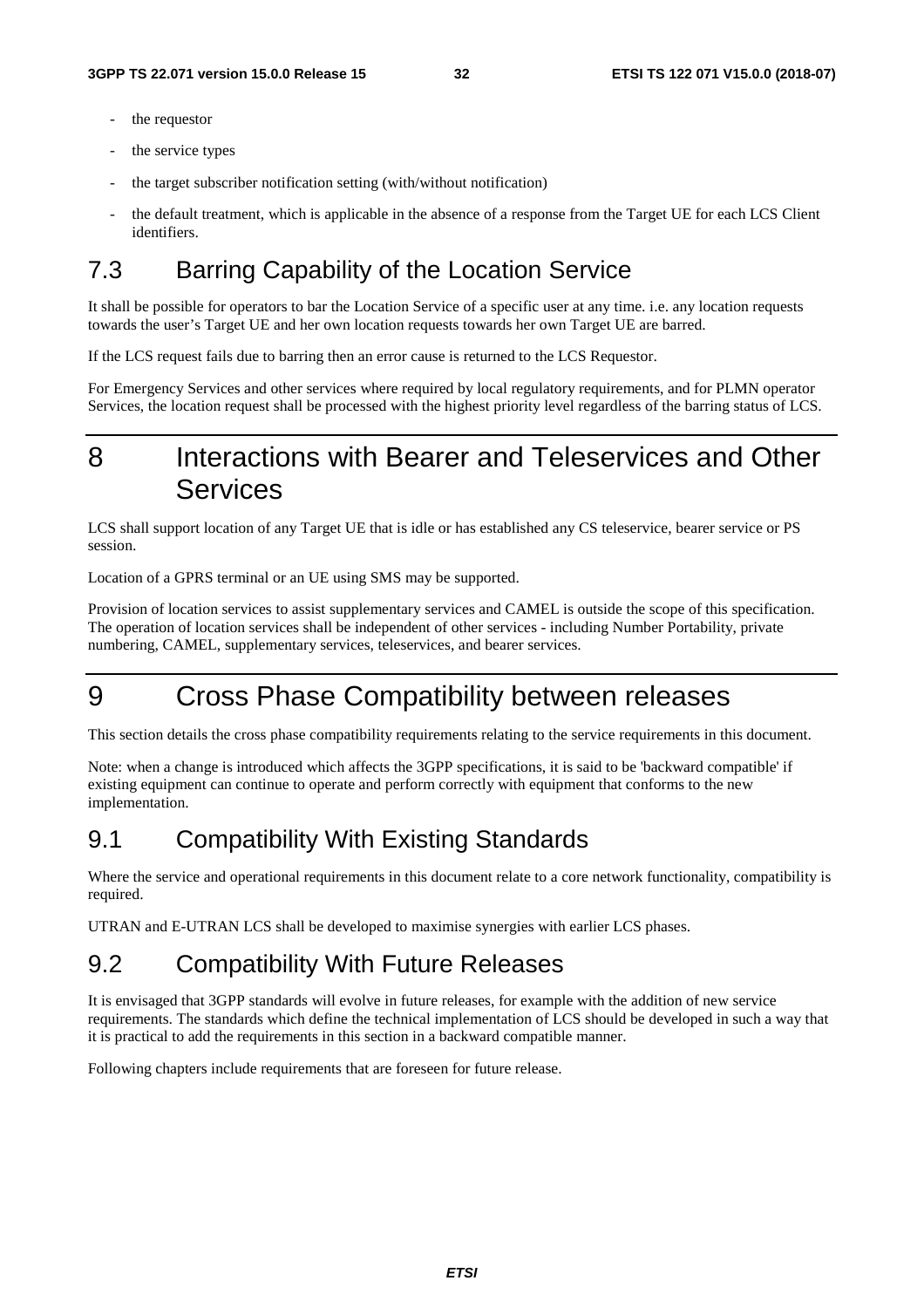#### 9.2.1 Void

#### 9.2.2 Location determination in call or PDP context activation and release

A possible future enhancement in LCS is that location information of a specific target UE may be obtained at the activation of a Call or PDP Context. A corresponding mechanism to obtain the location information of a specific target UE at the release of a Call or PDP Context may also be feasible.

#### 9.2.3 Void

#### 9.2.4 Defined geographical areas

It shall be possible to specify a geographical area as ellipse to a resolution that will be limited by the accuracy capability of the part of the serving network where the user is registered.

It may be possible to identify and report when the user's terminal enters or leaves a specified geographic area.

In order to enable ME to determine itself if it enters or leaves a defined geographical area information about the defined geographical area shall be made available to client. The method is FFS, one alternative is that cells covering parts of the geographical area broadcasts information about the geographical area.

#### 9.2.5 Continuous check of location

The client may continuously check its current location with or without requesting signalling support from the network using the Self Location feature. In this way the client may become aware of entering or leaving a predefined geographical area, as defined above, and/ or it can supply the user or an application with real-time tracking information.

#### 9.2.6 Identification of a Target UE

In future releases usage of IP addresses for UE identification shall be supported by the standard.

#### 9.2.7 Void

9.2.8 VHE

LCS shall support VHE 22.121 [6].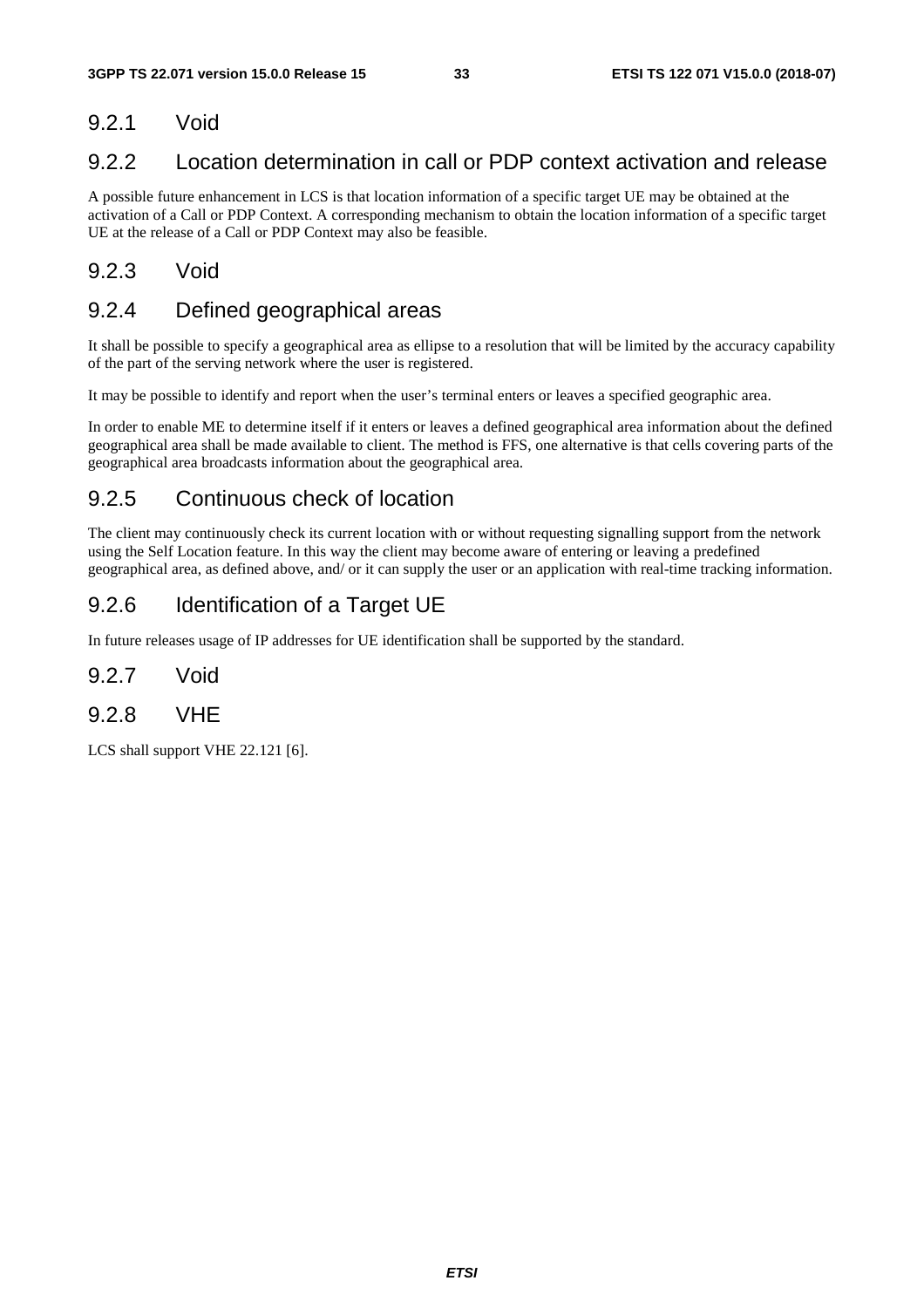# Annex A (informative): USA FCC Wireless E911 Rules

Action was taken by the FCC on January 29, 2015, with respect to E911 location technology by the Fourth Report and Order (FCC 15-9).The following revisions to the wireless E911 rules (see [12] and [13] for the specific rules) are reproduced from the Fourth Report and Order (revisions on compliance, enforcement, testing, test bed, reporting, submission of plans and reports is not included):

- Location Delivery Latency (Time to First Fix) is set at a maximum of 30 seconds from the time the user initiates an emergency service call to the time it is available at the location information center.
- Defines the following:

Dispatchable location: A location delivered to the PSAP by the network with an emergency service call that consists of the street address of the calling party, plus additional information such as suite, apartment or similar information necessary to adequately identify the location of the calling party. The street address of the calling party must be validated and, to the extent possible, corroborated against other location information prior to delivery of dispatchable location information by the PLMN operator to the PSAP.

National Emergency Address Database (NEAD): A database that utilizes MAC address information to identify a dispatchable location for nearby wireless devices within the PLMN operator's coverage area.

Nationwide PLMN operator: a PLMN operator whose service extends to a majority of the population and land area of the United States.

Non-nationwide PLMN operator: Any PLMN operator other than a nationwide PLMN operator.

Sets the following indoor location accuracy standards for 911 calls:

For horizontal location

- A. Nationwide PLMN operators shall provide either a dispatchable location or x/y location within 50 meters for the following percentages of wireless emergency service calls within the following timeframes from the effective date of the adoption of these rules
	- a. Within 2 years: 40% of all wireless emergency service calls
	- b. Within 3 years: 50% of all wireless emergency service calls
	- c. Within 5 years: 70% of all wireless emergency service calls
	- d. Within 6 years: 80% of all wireless emergency service calls
- B. Non-nationwide PLMN operators shall provide either a dispatchable location or x/y location within 50 meters for the following percentages of wireless emergency service calls within the following timeframes from the effective date of the adoption of these rules
	- a. Within 2 years: 40% of all wireless emergency service calls
	- b. Within 3 years: 50% of all wireless emergency service calls
	- c. Within 5 years or within 6 months of deploying VoLTE whichever is later: 70% of all wireless service calls
	- d. Within 6 years or within one year of deploying VoLTE, whichever is later: 80% of all wireless emergency service calls

 For vertical location, PLMN operators shall provide vertical location information with wireless emergency service calls within the following timeframes from the effective date of the adoption of these rules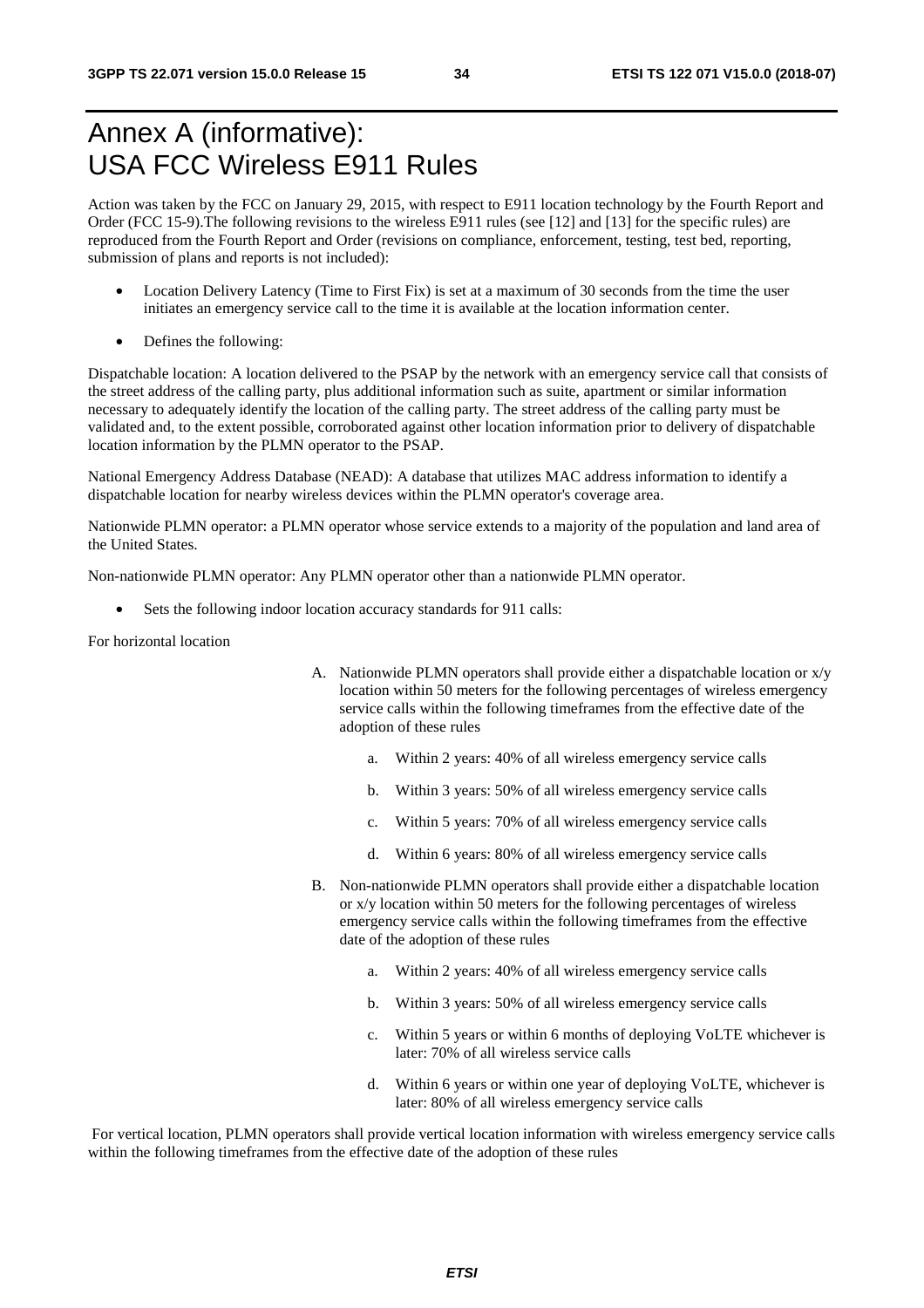- A. Within 3 years: All PLMN operators shall make uncompensated barometric data available to PSAPs with respect to any 911 call placed from any UE with the capability to deliver barometric sensor information
- B. Within 3 years: Nationwide PLMN operators shall develop one or more zaxis metrics validated by an independently administered and transparent test bed process and shall submit the proposed metrics and testing results to the FCC for approval.
- C. Within 6 years: In each of the top 25 Cellular Market Areas (CMA), nationwide PLMN operators shall deploy either dispatchable location or zaxis technology in compliance with any z-axis accuracy metric that has been approved by the FCC.
	- a. In each CMA where dispatchable location is used: nationwide PLMN operators must ensure that the NEAD is populated with a sufficient number of total dispatchable location reference points to equal 25% of the CMA population.
	- b. In each CMA where z-axis is used: nationwide PLMN operators must deploy z-axis technology to cover 80% of the CMA population.
- D. Within 8 years: In each of the top 50 CMAs, nationwide PLMN operators shall deploy either dispatchable location or such z-axis technology in compliance with any z-axis accuracy metric that has been approved by the FCC.
- E. Non-nationwide PLMN operators that serve any of the top 25 or 50 CMAs will have an additional year to meet the vertical location benchmarks in C & D.
- Specifies the delivery of location confidence and uncertainty data

PLMN operators shall provide for all wireless emergency service calls, whether from outdoor or indoor locations, x- and y-axis confidence and uncertainty information on a per-call basis upon the request of a PSAP. The data shall specify the caller's location with a uniform confidence level of 90 percent and the radius in meters from the reported position at the same confidence level. All entities responsible for transporting confidence and uncertainty between CMRS providers and PSAPs including PLMN operators, owners of E911 networks and emergency service providers, must enable the transmission of confidence and uncertainty data provided by PLMN operators to the requesting PSAP.

Upon meeting the 3 year timeframe for the horizontal location standards, PLMN operators shall provide with emergency service calls that have a dispatchable location the confidence and uncertainty data for the x- and y- axis required in these regulations.

Upon meeting the 6 year timeframe for the horizontal location standards, PLMN operators shall provide with wireless emergency service calls that have a dispatchable location the confidence and uncertainty data for the x- and y- axis required in these regulations.

Specifies the live emergency service call data recording requirements

 PLMN operators must record information on all live emergency calls including, but not limited to, the positioning source method used to provide a location fix associated with the call. PLMN operators must also record the confidence and uncertainty data they provide. This information must be made available to PSAPs upon request, and shall be retained for a period of two years.

• Defines when the requirements of the location accuracy regulations apply

The requirements shall be applicable only to the extent that the administrator of the applicable designated PSAP has requested the services required under these regulations and the PSAP is capable of receiving and utilizing the requested data elements and has a mechanism for recovering the PSAP's costs associated with them.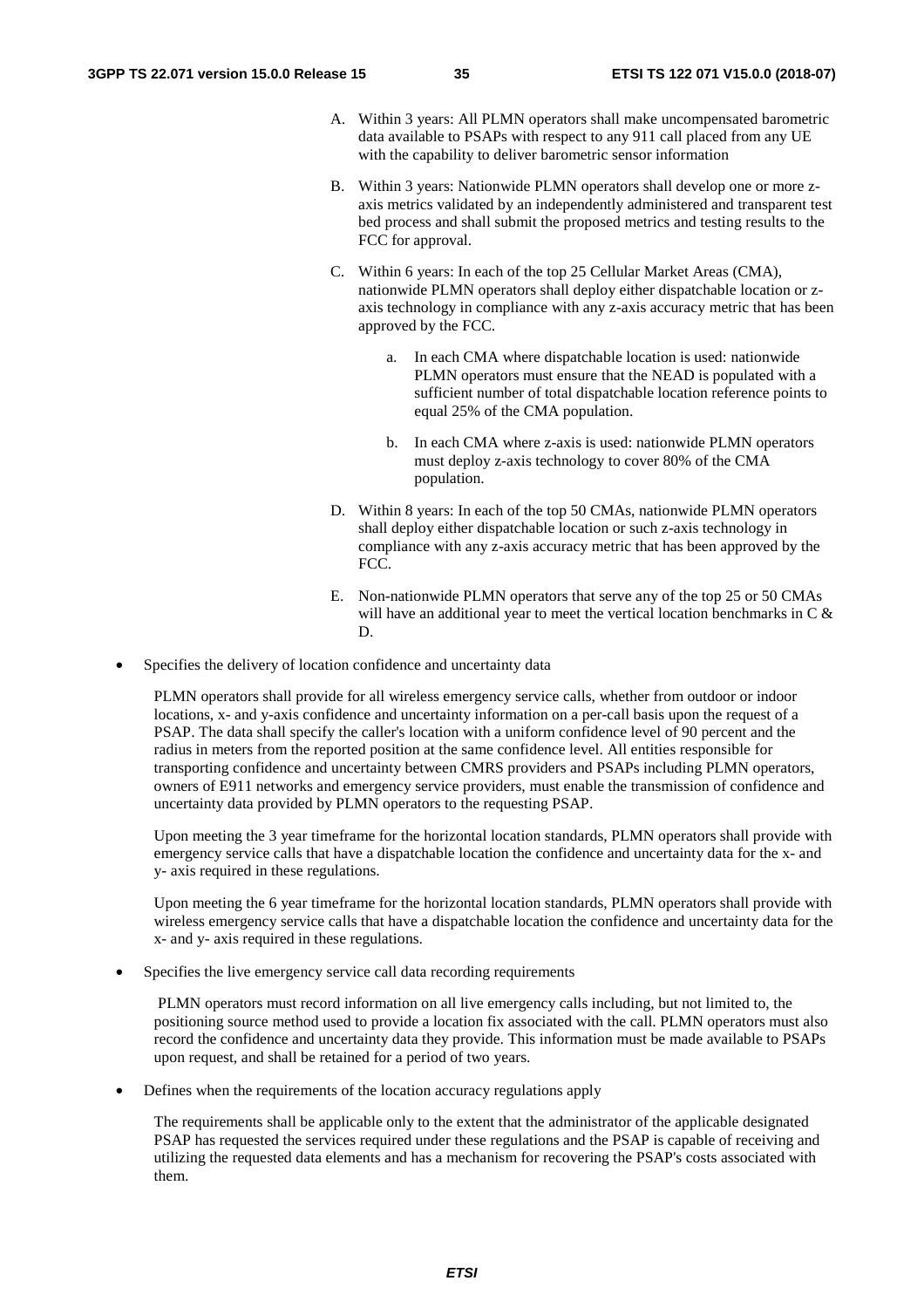# Annex B (informative): Descriptions of possible location based services

## B1 Public Safety Services

Service providers offer these location-based services for the good of the public. They are made available without requiring pre-subscription.

#### B1.1 Emergency Services

Specific consideration of mandated Emergency Services is outside the scope of this specification. Such requirements may be regionally or nationally specific.

#### B1.1.1 Attributes

Specific consideration of the attributes for mandated Emergency Services is outside the scope of this specification. However, the current requirements specified by the U.S. FCC [12] and [13] may be useful as examples.

The FCC's Fourth Report and Order (FCC 15-9) in the matter of Wireless E911 Location Accuracy Requirements (PS Docket No. 07-114), adopted January 29, 2015, is reproduced here:

*All CMRS providers must provide (1) dispatchable location, or (2) x/y location within 50 meters, for the following percentages of wireless 911 calls within the following timeframes, measured from the effective date of rules adopted in this Order ("Effective Date"):* 

• *Within 2 years: 40 percent of all wireless 911 calls.* 

• *Within 3 years: 50 percent of all wireless 911 calls.* 

• *Within 5 years: 70 percent of all wireless 911 calls.* 

• *Within 6 years: 80 percent of all wireless 911 calls.* 

*Within 6 years: Nationwide CMRS provides must deploy either (1) dispatchable location, or (2) z-axis technology that achieves the Commission-approved z-axis metric , in each of the top 25 Cellular Market Areas Within 8 years: Nationwide CMRS providers must deploy dispatchable location or z-axis technology in accordance with the above benchmarks in each of the top 50 CMAs.* 

Note 1: The Fourth Report and Order definition of a dispatchable location as reproduced here: *Dispatchable location is the street address of the calling party plus additional information such as floor, suite, apartment or similar information that may be needed to adequately identify the location of the calling party. See the Report and Order [12] for more information.*

The network should be sufficiently flexible to accommodate evolving enabling mechanisms and service requirements to provide new and improved services.

### B1.1.2 Emergency Alert Services

Emergency Alert Services may be enabled to notify wireless subscribers within a specific geographic location of emergency alerts. This may include such alerts as tornado warnings, pending volcano eruptions, etc. No requirements currently exist for Emergency Alert Services, and they may be considered for further study.

# B2 Location Based Charging

Location Based Charging allows a subscriber to be charged different rates depending on the subscriber's location or geographic zone, or changes in location or zone. The rates charged may be applicable to the entire duration of the call, or to only a part of call's duration. This service may be provided on an individual subscriber basis, or on a group basis.

For example, when provided on an individual basis this service could apply reduced rates to those areas most often frequented by the subscriber by taking into consideration the subscriber's daily route and life style. Different rates may be applied at country clubs, golf courses, or shopping malls. For example, a "home" zone may be defined which is centered around a user's home, an agreed larger area, work or travel corridor or some unrelated zone. The zone may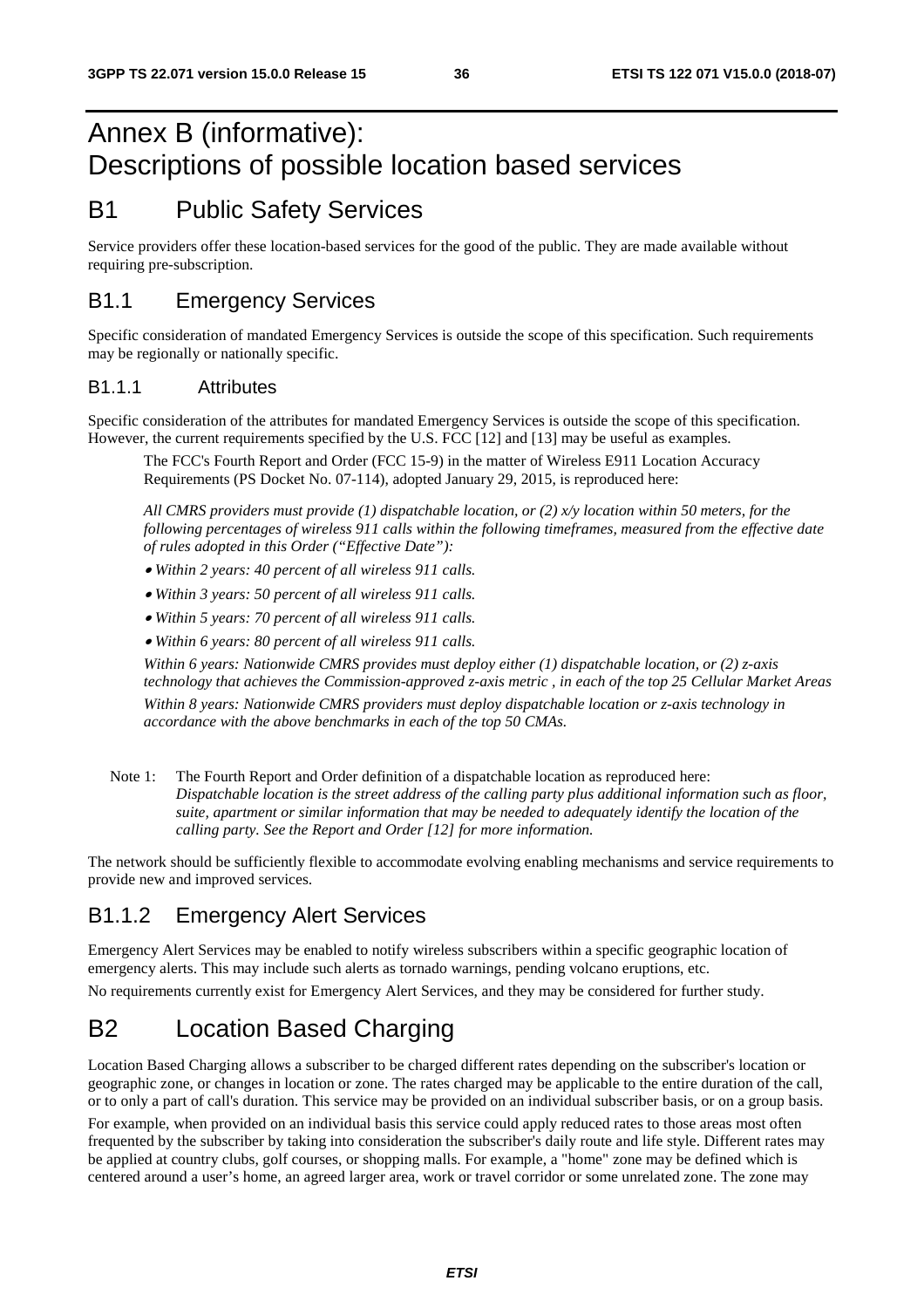vary in size and shape from a cell (or sector) coverage area to a precisely defined polygon completely independent of cell coverage.

Additionally, different rates may be applied in different zones based on the time of day or week.

In addition to being applicable on an individual basis, this service may be applicable on a group basis, which may be desirable for example, for business groups. Locations may be defined for business groups to include corporate campuses, work zones or business zones with different tiers of charging rates.

Individual and group subscribers should be notified of the zone or billing rate currently applicable, and be notified when the rate changes. Location Based Charging may be invoked upon initial registration. A charging zone would then be associated with the subscriber's location. When the subscriber moves to a different zone, the subscriber would be notified.

This service should be transparently provided to the subscriber (i.e. independent of existing voice calls, data, or other services being provided).

#### B2.1 Attributes

Normal service operation includes invocation upon initial registration, autonomous registration, call origination, and call termination. Location-Based Charging should analyze location information to compare against service zones established for the subscriber. The service would notify the subscriber of their relative location to the established service zone, indicating either "in" or "out" of zone. As the subscriber changes location or predefined location service area they should be notified of their location-based charging service opportunity, being "in" or "out" of a subscribed zone. Except for subscriber notification, the user should experience transparency in interaction with other services (Voice, Data, SMS, etc).

This service may, as an option, be activated/de-activated using special feature codes on a subscriber or business customer basis.

#### B2.1.1 Target Subscriber Notification

The user needs to be informed on an ongoing basis which zone and billing rate is currently applicable.

Users should be enabled to make an informed decision on expected call charges and therefore need to be provided charging zone information accurately, and in a timely manner, being notified which zone they are in when a call is set up. Notification to the subscriber/user could be provided in several forms including tone, announcement, or short message.

The billing system will need to consider the following possible scenarios:

- 1. For the duration of the call, the subscriber remains in a single charging zone
- 2. During the call, the charging zones may change
- 2.1. The user may initiate a call in one zone, then move to a different zone where the call is terminated.
- 2.2. The user may cross back and forth between zones multiple times during the duration of a call, and the call may terminate in the zone it was originated from, or in a different zone.

Notification to the user may be via the UE MMI prior to initiation of the call and, during the call.

#### B2.1.2 Charging

To support appropriate charging, call detail records may need to include the following additional information:

- 1 Location Service (Location Based Charging) Identification
- 2 Location Information
- 3 Zone Information
- 4 Type of Event
- 5 Duration of Event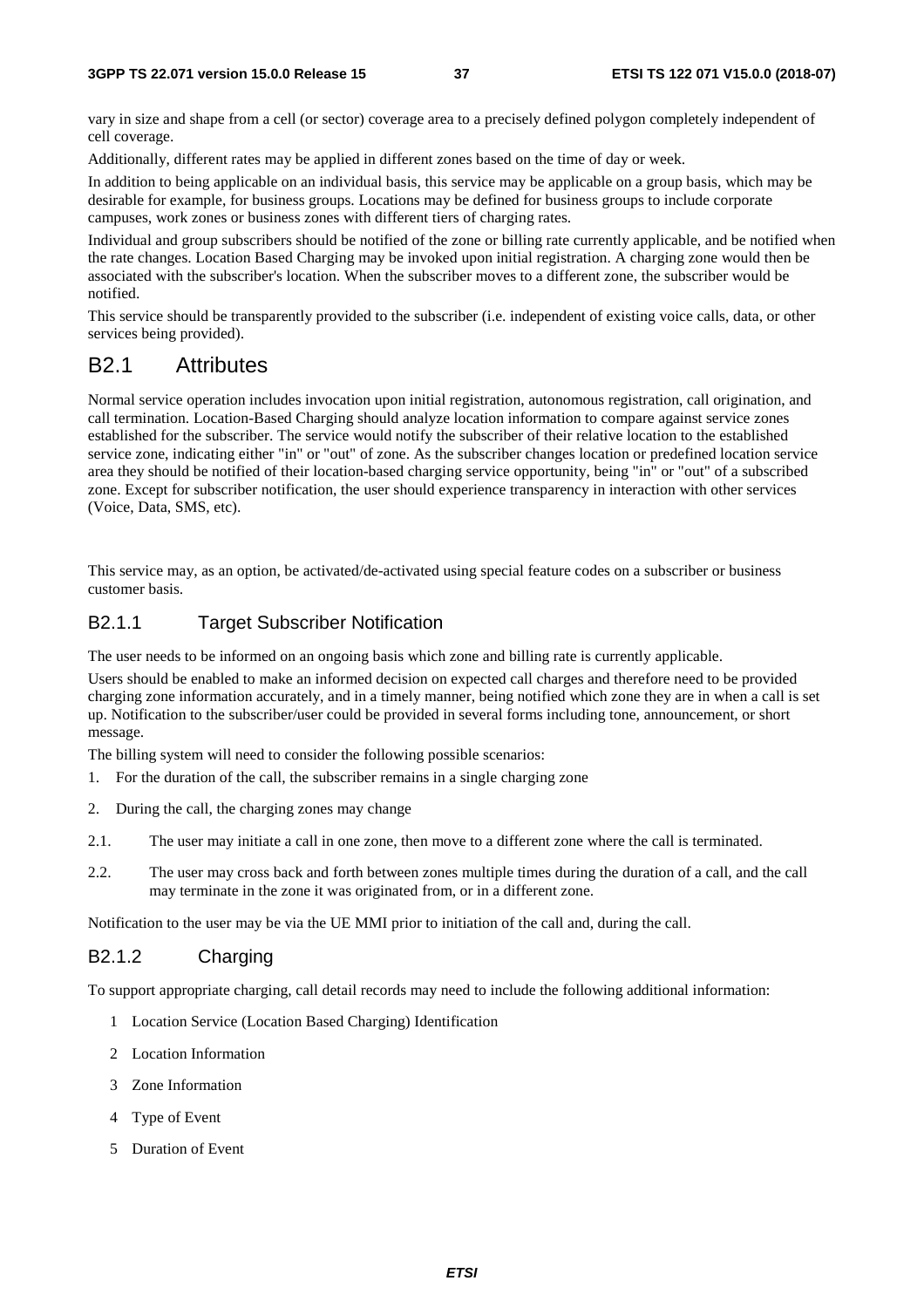#### B2.1.3 Roaming

If a subscriber with active location based charging roams into a system that does not support the service, the subscriber may be notified of an "out of coverage zone" notification using the best possible method (UE display, SMS, etc.).

## B3 Tracking Services

Although Fleet and Asset Management services may be offered as separate services, within this document they are described as a single service category. In a similar manner, Person Tracking may be viewed as a form of personal asset tracking.

#### B3.1 Fleet and Asset Management Services

Fleet and Asset Management services allow the tracking of location and status of specific service group users. Examples may include a supervisor of a delivery service who needs to know the location and status of employees, parents who need to know where their children are, animal tracking, and tracking of assets.

The service may be invoked by the managing entity, or the entity being managed, depending on the service being provided.

Fleet Management may enable an enterprise or a public organization to track the location of vehicles (cars, trucks, etc.) and use location information to optimize services.

Asset management services, for example, may range from asset visualization (general reporting of position) to stolen vehicle location and geofencing (reporting of location when an asset leaves or enters a defined zone). The range of attributes for these services is wide.

For Fleet and Asset Management services, a distinction may be made between the manager of the fleet/assets in charge of tracking, and the entities being tracked (service group users, etc). The tracking service may make use of mobile station handsets with possible specialized functions (Web browsers, etc) to allow for tracking and specific methods for communicating with the managing entity. A managing entity would be able to access one or several managed entities' location and status information through a specified communication interface (Internet, Interactive Voice Response, Data service, etc). The managing entity would be able to access both real-time and recent location and status results of managed entities.

The network shall provide the capability to provide the last known location and timestamp. In cases where the service group user's mobile station is not registered (i.e. Inactive, out of coverage) the last known location information and timestamp may optionally be provided. If this information is unavailable in real-time, a reason for why the information is unattainable may be provided. The managing entity may also be able to relay messages to service group users through the appropriate interface, as well as receive messages originated by the service group users.

Activation of Fleet and Asset Management services could be performed via subscriber provisioning by the service provider, as well as by offering subscriber-based service activation codes to the service group user/subscriber. The managing entity could also initiate service via requests to a provisioning system through Interactive Voice Response or Internet request. A feature code may optionally also be provided to allow for specific mobile user group subscriber activation by the managing entity (\*FC + Mobile ID). A specific user group mobile could also be able to self-activate through the use of a feature code.

#### B3.2 Traffic Monitoring

Mobiles in automobiles on freeways anonymously sampled to determine average velocity of vehicles. Congestion detected and reported.

Congestion, average flow rates, vehicle occupancy and related traffic information can be gathered from a variety of sources including roadside telematic sensors, roadside assistance organizations and ad-hoc reports from individual drivers. In addition average link speeds can be computed through anonymous random sampling of UE locations.

#### B3.2.1 Attributes

#### B3.2.1.1 Privacy

Anonymous sampling of target UE requires all unique information relating to the UE location to be retained by the network operator. Depending on the capabilities of the location method (ref. section 3.4) traffic behavior described above can only be determined if an UE is sampled at least twice within a finite predetermined period.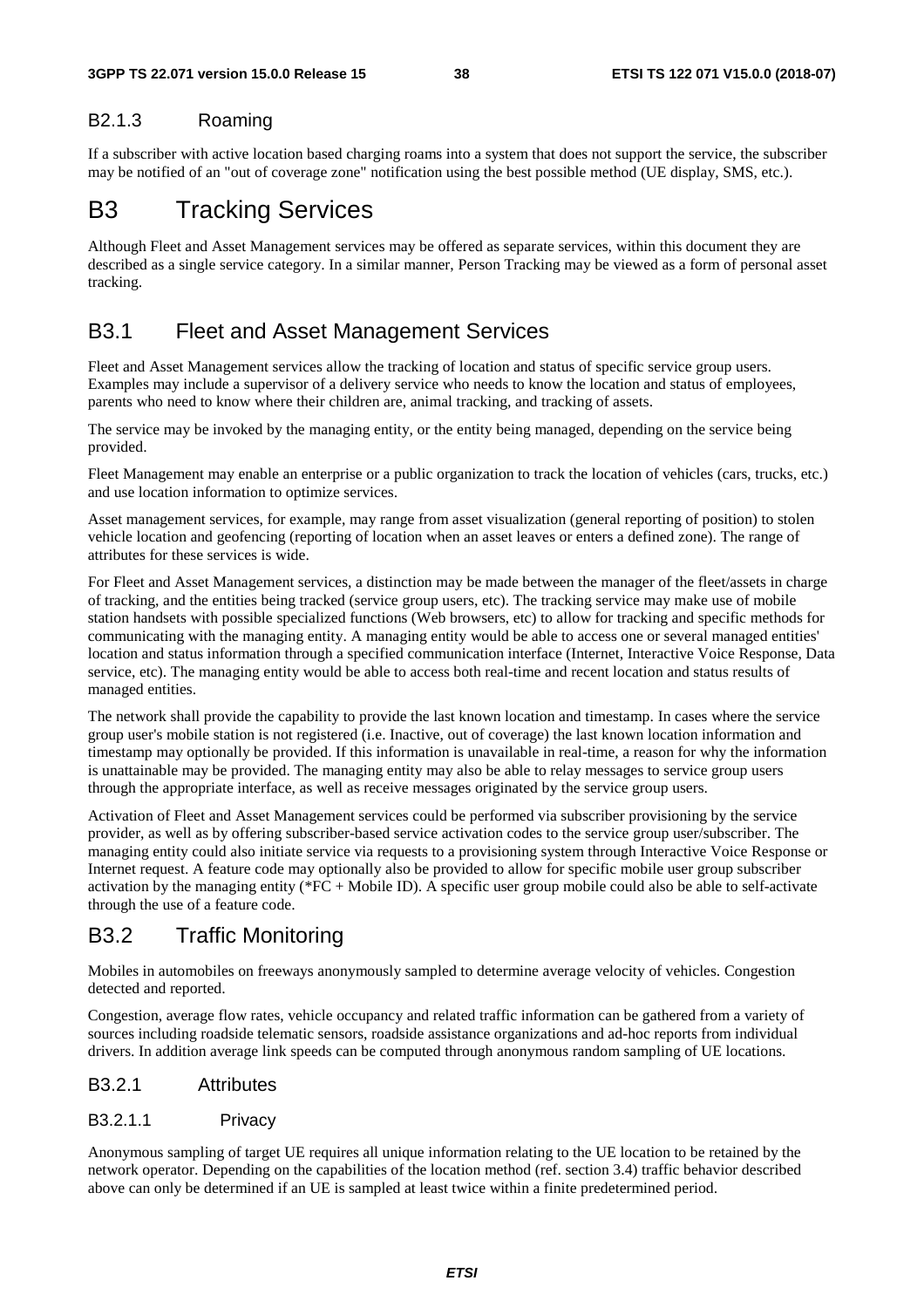The UE identification must be sufficiently unique to allow time separated measurements to be paired before discarding the source UE identification.

The level of uniqueness can be a highly truncated form of the UE-IMSI (or equivalent). For example maintaining 1000 unattached location estimates for subsequent pairing with future estimates will only require 3 least significant digits of the IMSI. Ambiguity in matching will occur but at a low (detectable) rate. Finally, all unattached estimates can be set to expire after a preset time.

# B4 Enhanced Call Routing

Enhanced Call Routing (ECR) allows subscriber or user calls to be routed to the closest service client based on the location of the originating and terminating calls of the user. The user may optionally dial a feature or service code to invoke the service (\*GAS for closest gas station, etc).

In addition to routing the call based on location, ECR should be capable of delivering the location information to the associated service client. For example, this capability may be needed for services such as Emergency Roadside Service. This could be used for the purpose of dispatching service agents for ECR service clients that can make use of this information.

ECR services may be offered, for example, through menu driven access allowing users to interactively select from a variety of services.

# B5 Location Based Information Services

Location-Based Information services allow subscribers to access information for which the information is filtered and tailored based on the location of the requesting user. Service requests may be initiated on demand by subscribers, or automatically when triggering conditions are met, and may be a singular request or result in periodic responses.

The following subsections provide some examples of possible location based information services.

#### B5.1 Navigation

The purpose of the navigation application is to guide the handset user to his/her destination. The destination can be input to the terminal, which gives guidance how to reach the destination. The guidance information can be e.g. plain text, symbols with text information (e.g. turn + distance) or symbols on the map display. If the handset's velocity is available in addition to its position, real-time, adaptable turn-by-turn directions can be provided. The instructions may also be given verbally to the users by using a voice call.

Note: this may involve a service provider giving verbal directions to a lost motorist, or providing periodic short text messages (possibly using SMS), in addition to, or as an alternative to the provision of a graphic map.

This can be accomplished through carrying a mobile phone that has location technology capabilities down to a few feet. Less granularity impedes the applicability of this functionality.

This service can either be menu driven from a handset using SIM Application Toolkit or a WAP based terminal with a map application running – similar to a GPS system. A central server may handle all mapping of locations, and may save specific locations (i.e., favorite fishing holes).

### B5.2 City Sightseeing

City Sightseeing would enable the delivery of location specific information to a sightseer. Such information might consist of combinations of the services described throughout this document to describe historical sites, providing navigation directions between sites, facilitate finding the nearest restaurant, bank, airport, bus terminal, restroom facility, etc.

## B5.3 Location Dependent Content Broadcast

The main characteristic of this service category is that the network automatically broadcasts information to terminals in a certain geographical area. The information may be broadcast to all terminals in a given area, or only to members of specific group (perhaps only to members of a specific organization). The user may disable the functionality totally from the terminal or select only the information categories that the user is interested in.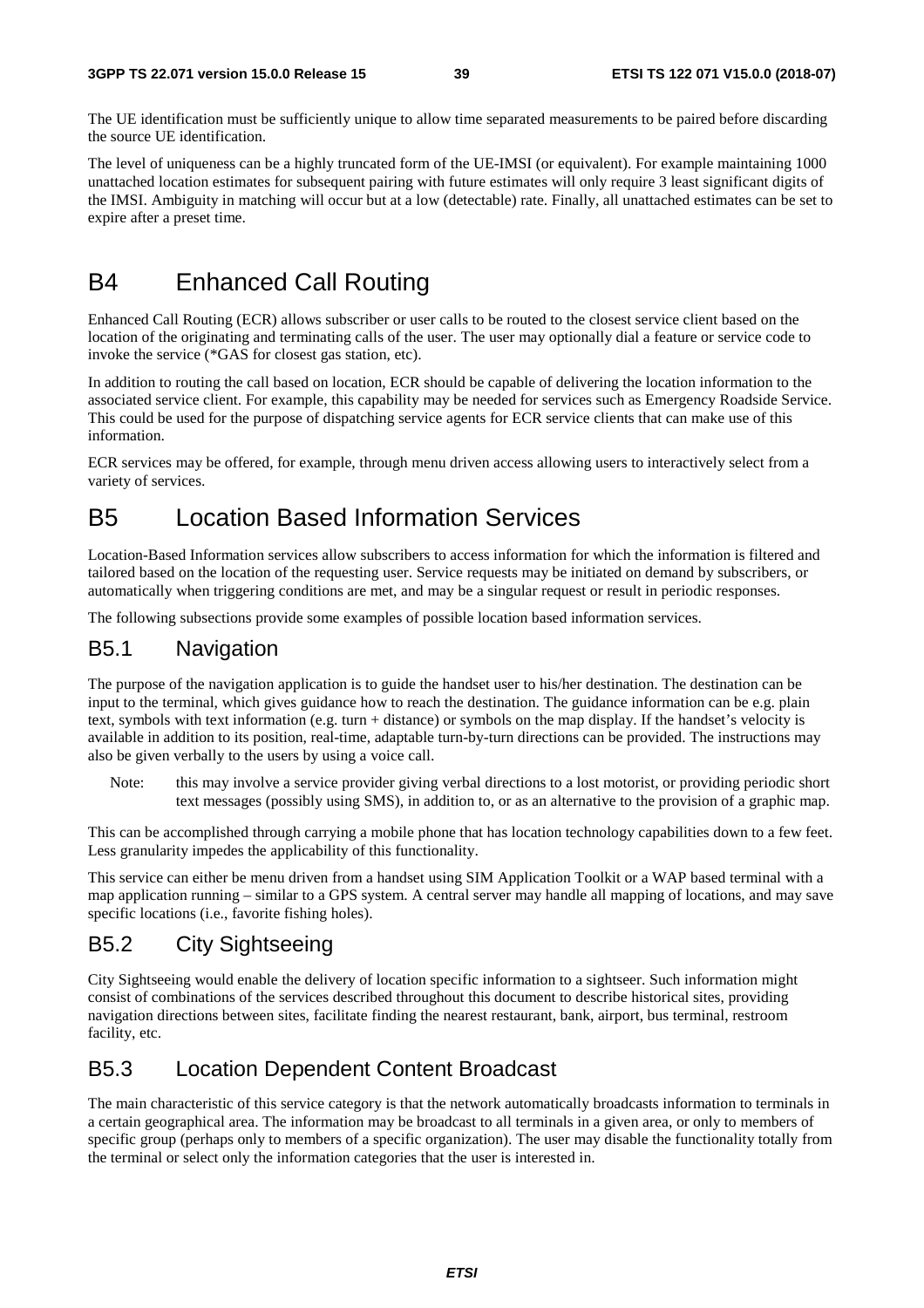An example of such a service may be localized advertising. For example, merchants could broadcast advertisements to passersby based on location / demographic / psychographic information (for example "today only, 30% off on blue jeans").

## B5.4 Mobile Yellow Pages

The internet has also changed how people find phone numbers. Instead of thumbing through the yellow pages or calling Directory assistance you simply go online and search the number. The need for paper copy phonebooks is gone. Wireless takes this one step further by adding the location of the subscriber to the search. Now the phone number of the nearest location can be ascertained as opposed to all locations within a 50-mile area.

Mobile Yellow Pages services provide the user with the location of the nearest service point, e.g. Italian restaurant. The result of the query may be a list of service points fulfilling the criteria (e.g. Italian restaurants within three kilometers). The information can be provided to the users in text format (e.g. name of the restaurant, address and telephone number) or in graphical format (map showing the location of the user and the restaurants).

#### B5.5 Location Sensitive Internet

Location Sensitive Internet is for further study.

# B6 Network Enhancing Services

The Network Enhancing Services described in this section are for further study and privacy issues will require further consideration.

#### B6.1 Applications for Network Planning

The network operator may be able to use location information to aid network planning. The operator may be able to locate calls in certain areas to estimate the distribution of calls and user mobility for network planning purposes. These applications may be used for hot spot detection and user behavior modeling

#### B6.2 Applications for Network QoS Improvements

The network operator may be able to use location services to improve the Quality of Service of the network. The location system may be used to track dropped calls to identify problematic areas. The system may also be used to identify poor quality areas.

#### B6.3 Improved Radio Resource Management

The location of the handset may be used for more intelligent handovers and more efficient channel allocation techniques.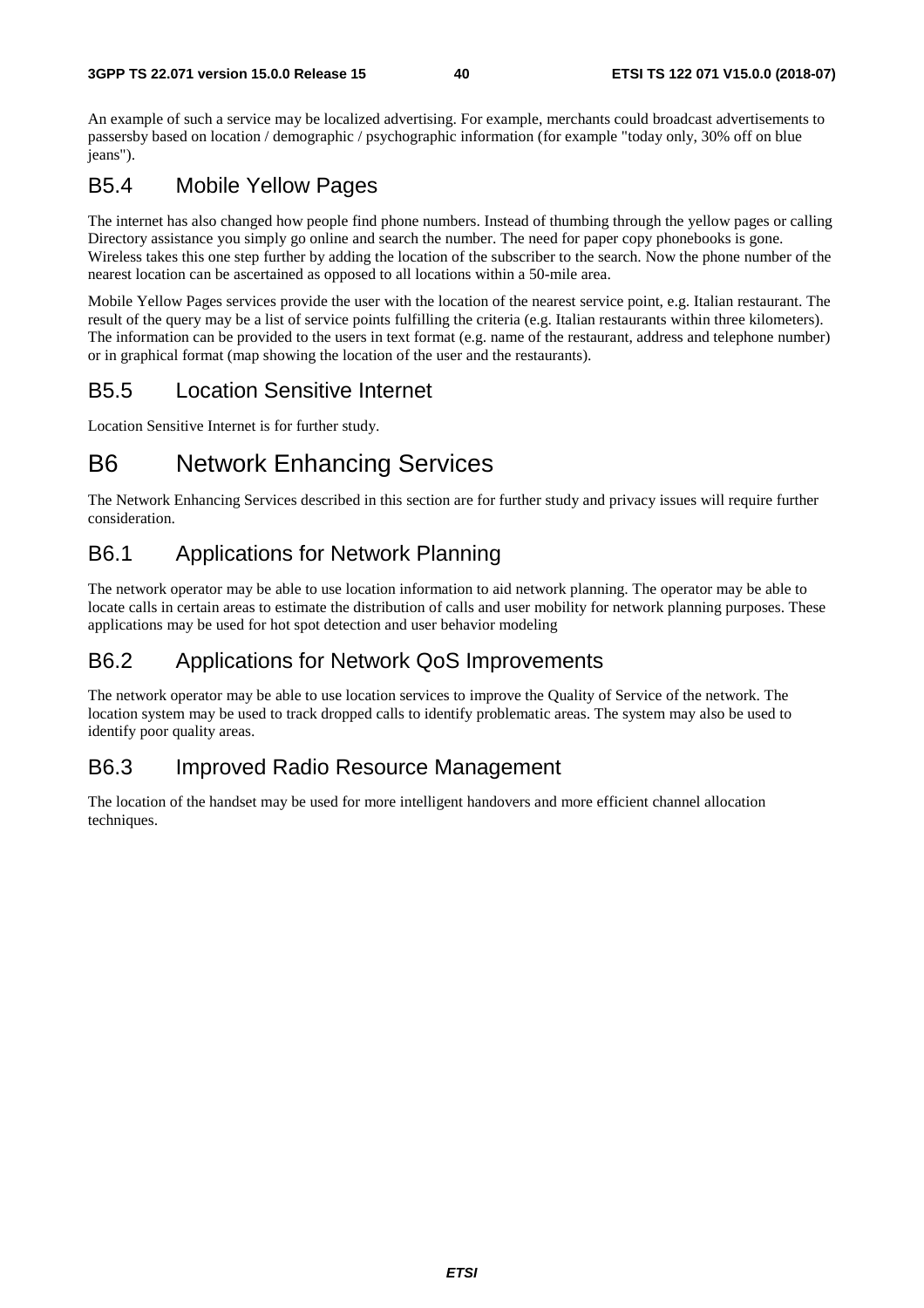# Annex C (Informative): Attributes of Specific Services

The following table (provided by the GSM Alliance Services Working Group) depicts ranges of values that may be expected for various attributes of location based services.

| $\overline{\text{Required}}$ ><br>Service<br>Category | Service<br>Authoriza<br>tion | Privacy                                                                                | Target<br>Subscri<br>ber<br>Notific<br>ation | Horizontal<br>Accuracy                                                                                                            | Vertic<br>al<br>Accur<br>acy                            | Respo<br>nse<br>Time | Reliab<br>ility          | Securi<br>ty             | Period<br>ic<br>Locati<br>on<br>Repor<br>ting                                 | Servic<br>e<br>Regist<br>ration | Servic<br>e<br>Activa<br>tion | Servic<br>e De-<br>Activa<br>tion | Servic<br>e<br>Invoc<br>ation                 | Roami<br>ng                                                | Servic<br>e<br>Specif<br>ic<br>Consi<br>derati<br>ons | Intera<br>ctions<br>With<br>Other<br>Wirel<br>ess<br>Servic<br>es |
|-------------------------------------------------------|------------------------------|----------------------------------------------------------------------------------------|----------------------------------------------|-----------------------------------------------------------------------------------------------------------------------------------|---------------------------------------------------------|----------------------|--------------------------|--------------------------|-------------------------------------------------------------------------------|---------------------------------|-------------------------------|-----------------------------------|-----------------------------------------------|------------------------------------------------------------|-------------------------------------------------------|-------------------------------------------------------------------|
| <b>Public Safety Services</b>                         |                              |                                                                                        |                                              |                                                                                                                                   |                                                         |                      |                          |                          |                                                                               |                                 |                               |                                   |                                               |                                                            |                                                       |                                                                   |
| Emergency<br>Services                                 | None<br>req'd                | Implied<br>when<br>dialing<br>$911$ info<br>provided<br>to safety<br>organiza<br>tions | Not<br>require<br>d                          | Network<br>based:<br>100m<br>(67%)<br>300 <sub>m</sub><br>(95%)<br>Handset<br>based:<br>50 <sub>m</sub><br>(67%)<br>150m<br>(95%) | n/a<br>now<br>$(5 -$<br>15m<br>future<br>$\overline{?}$ | 5 sec.               | Same<br>as<br><b>GSM</b> | Same<br>as<br><b>GSM</b> | Requi<br>red<br>Period<br><b>TBD</b><br>sugge<br>st $1-$<br>10<br>minut<br>es | None<br>req'd                   | None<br>requir<br>ed          | Not<br>Allow<br>ed                | Keystr<br>oke or<br>Dialed<br>string<br>(911) | Requi<br>red if<br>emerg<br>ency<br>call<br>can be<br>made |                                                       | Lat<br>and<br>Long.<br>To<br><b>PSAP</b>                          |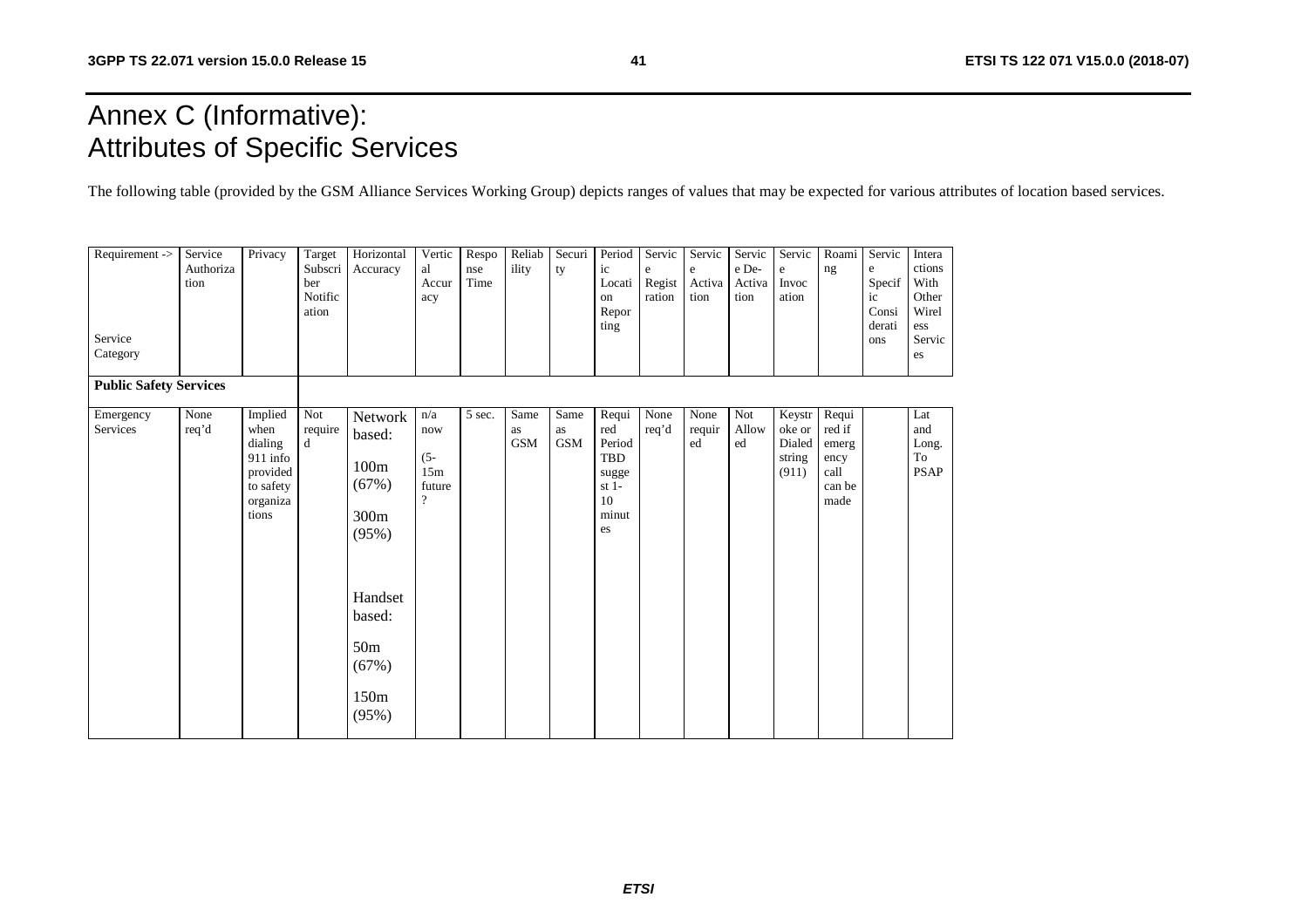| Requirement -><br>Service<br>Category | Service<br>Authoriza<br>tion | Privacy                                                                  | Target<br>Subscri<br>ber<br>Notific<br>ation | Horizontal<br>Accuracy                             | Vertic<br>al<br>Accur<br>acy                            | Respo<br>nse<br>Time                              | Reliab<br>ility          | Securi<br>ty             | Period<br>ic<br>Locati<br>on<br>Repor<br>ting                                             | Servic<br>e<br>Regist<br>ration | Servic<br>$\rm e$<br>Activa<br>tion                                                | Servic<br>e De-<br>Activa<br>tion                                                         | Servic<br>$\mathbf e$<br>Invoc<br>ation | Roami<br>ng                                             | Servic<br>e<br>Specif<br>ic<br>Consi<br>derati<br>ons | Intera<br>ctions<br>With<br>Other<br>Wirel<br>ess<br>Servic<br>es                                                                                                 |
|---------------------------------------|------------------------------|--------------------------------------------------------------------------|----------------------------------------------|----------------------------------------------------|---------------------------------------------------------|---------------------------------------------------|--------------------------|--------------------------|-------------------------------------------------------------------------------------------|---------------------------------|------------------------------------------------------------------------------------|-------------------------------------------------------------------------------------------|-----------------------------------------|---------------------------------------------------------|-------------------------------------------------------|-------------------------------------------------------------------------------------------------------------------------------------------------------------------|
| Emergency<br><b>Alert Services</b>    | Req'd                        | Info<br>only<br>passed<br>to<br>subscrib<br>ed to<br>service<br>provider | <b>Not</b><br>require<br>d                   | 125 <sub>m</sub><br>(10 <sub>m</sub> )<br>future?) | n/a<br>now<br>$(5 -$<br>15m<br>future<br>$\overline{?}$ | $\overline{5}$ sec.                               | Same<br>as<br><b>GSM</b> | Same<br>as<br><b>GSM</b> | Requi<br>red<br>Period<br><b>TBD</b><br>sugge<br>st $1-$<br>10<br>minut<br>es             | Req'd                           | By<br>menu,<br>keystr<br>oke,<br>intera<br>ctive<br>or live<br>operat<br><b>or</b> | <b>By</b><br>menu,<br>keystr<br>oke.<br>intera<br>ctive<br>or live<br>operat<br><b>or</b> | Auto<br>matic                           | Prefer<br>red<br>where<br>roami<br>ng is<br>allowe<br>d |                                                       | Lat $&$<br>Long<br>to<br>Servic<br>e<br>Provid<br>er<br>Live,<br><b>SMS</b><br><b>or</b><br>other<br>data<br>servic<br>e<br>(WAP)<br>,GPR<br>S)<br>return<br>msg. |
| <b>Location Sensitive Charging</b>    |                              |                                                                          |                                              |                                                    |                                                         |                                                   |                          |                          |                                                                                           |                                 |                                                                                    |                                                                                           |                                         |                                                         |                                                       |                                                                                                                                                                   |
| Home-Zone<br>Billing                  | Req'd                        | Info<br>only<br>passed<br>to<br>subscrib<br>ed to<br>carrier             | <b>Not</b><br>require<br>d                   | Depends<br>on billing<br>zone (5m-<br>300m)        | n/a                                                     | Depen<br>ds on<br>incre<br>ments<br>of<br>billing | Same<br>as<br><b>GSM</b> | Same<br>as<br><b>GSM</b> | Requi<br>red<br>depen<br>ds on<br>billing<br>incre<br>ment<br>and<br>covera<br>ge<br>zone | Req'd                           | Intera<br>ctive<br>with<br>Carrie<br>$\mathbf r$                                   | Intera<br>ctive<br>with<br>Carrie<br>$\mathbf r$                                          | Auto<br>matic                           | n/a                                                     |                                                       | Lat $&$<br>Long<br>to<br>Carrie<br>$\mathbf{r}$                                                                                                                   |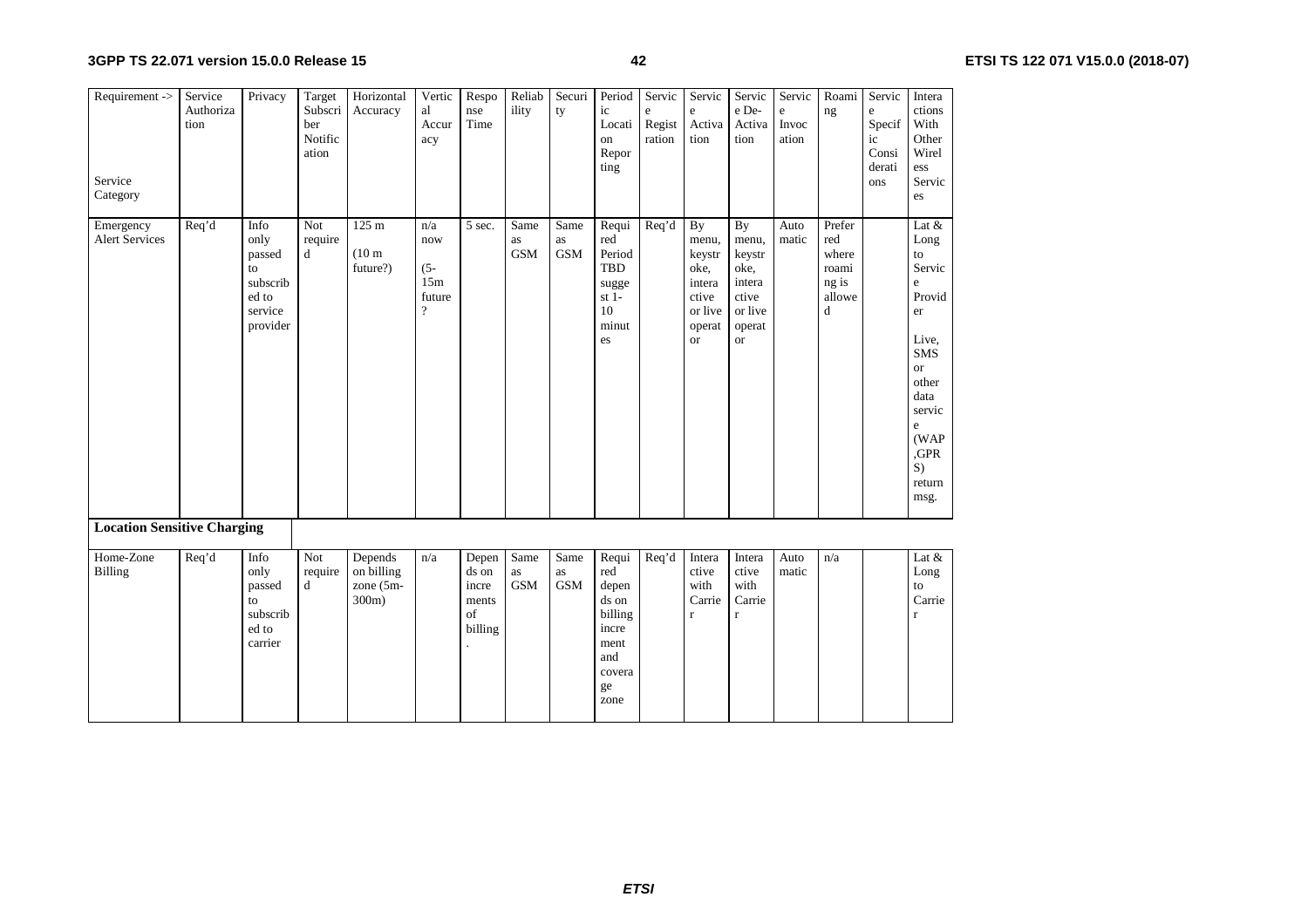| Requirement -><br>Service | Service<br>Authoriza<br>tion | Privacy                                                                  | Target<br>Subscri<br>ber<br>Notific<br>ation | Horizontal<br>Accuracy | Vertic<br>al<br>Accur<br>acy               | Respo<br>nse<br>Time | Reliab<br>ility          | Securi<br>ty             | Period<br>ic<br>Locati<br>on<br>Repor<br>ting | Servic<br>e<br>Regist<br>ration | Servic<br>$\rm e$<br>Activa<br>tion               | Servic<br>e De-<br>Activa<br>tion                 | Servic<br>$\mathbf{e}$<br>Invoc<br>ation          | Roami<br>$\rm ng$                                       | Servic<br>$\rm e$<br>Specif<br>ic<br>Consi<br>derati<br>ons | Intera<br>ctions<br>With<br>Other<br>Wirel<br>ess<br>Servic                                                                                                                      |
|---------------------------|------------------------------|--------------------------------------------------------------------------|----------------------------------------------|------------------------|--------------------------------------------|----------------------|--------------------------|--------------------------|-----------------------------------------------|---------------------------------|---------------------------------------------------|---------------------------------------------------|---------------------------------------------------|---------------------------------------------------------|-------------------------------------------------------------|----------------------------------------------------------------------------------------------------------------------------------------------------------------------------------|
| Category                  |                              |                                                                          |                                              |                        |                                            |                      |                          |                          |                                               |                                 |                                                   |                                                   |                                                   |                                                         |                                                             | es                                                                                                                                                                               |
| <b>Tracking Services</b>  |                              |                                                                          |                                              |                        |                                            |                      |                          |                          |                                               |                                 |                                                   |                                                   |                                                   |                                                         |                                                             |                                                                                                                                                                                  |
| Fleet Mgment.             | Req'd                        | Info<br>only<br>passed<br>to<br>subscrib<br>ed to<br>service<br>provider | Not<br>require<br>$\mathbf d$                | 125m-Cell<br>$\rm ID$  | n/a                                        | 5 sec.               | Same<br>as<br><b>GSM</b> | Same<br>as<br><b>GSM</b> | Requi<br>red (1-<br>10<br>minut<br>es)        | Req'd                           | Intera<br>ctive<br>or live<br>operat<br><b>or</b> | Intera<br>ctive<br>or live<br>operat<br><b>or</b> | Intera<br>ctive<br>or live<br>operat<br><b>or</b> | Prefer<br>red<br>where<br>roami<br>ng is<br>allowe<br>d |                                                             | Lat &<br>Long<br>to<br>Servic<br>$\mathbf e$<br>Provid<br>er<br>To<br>reques<br>ting<br>custo<br>mer's<br>interfa<br>ce (e-<br>mail,<br>Web<br>or live<br>operat<br><b>or</b>    |
| <b>Asset Mgment</b>       | Req'd                        | Info<br>only<br>passed<br>to<br>subscrib<br>ed to<br>service<br>provider | Not<br>require<br>d                          | $10m-125m$             | n/a<br>$(5 -$<br>15m<br>future<br>$\gamma$ | 5 sec.               | Same<br>as<br><b>GSM</b> | Same<br>as<br><b>GSM</b> | Requi<br>$red(1-$<br>10<br>minut<br>es)       | Req'd                           | Intera<br>ctive<br>or live<br>operat<br><b>or</b> | Intera<br>ctive<br>or live<br>operat<br><b>or</b> | Intera<br>ctive<br>or live<br>operat<br><b>or</b> | Prefer<br>red<br>where<br>roami<br>ng is<br>allowe<br>d | Specia<br>1<br>Termi<br>nal                                 | Lat $\&$<br>Long<br>to<br>Servic<br>$\mathbf e$<br>Provid<br>er<br>To<br>reques<br>ting<br>custo<br>mer's<br>interfa<br>ce (e-<br>mail,<br>Web<br>or live<br>operat<br><b>or</b> |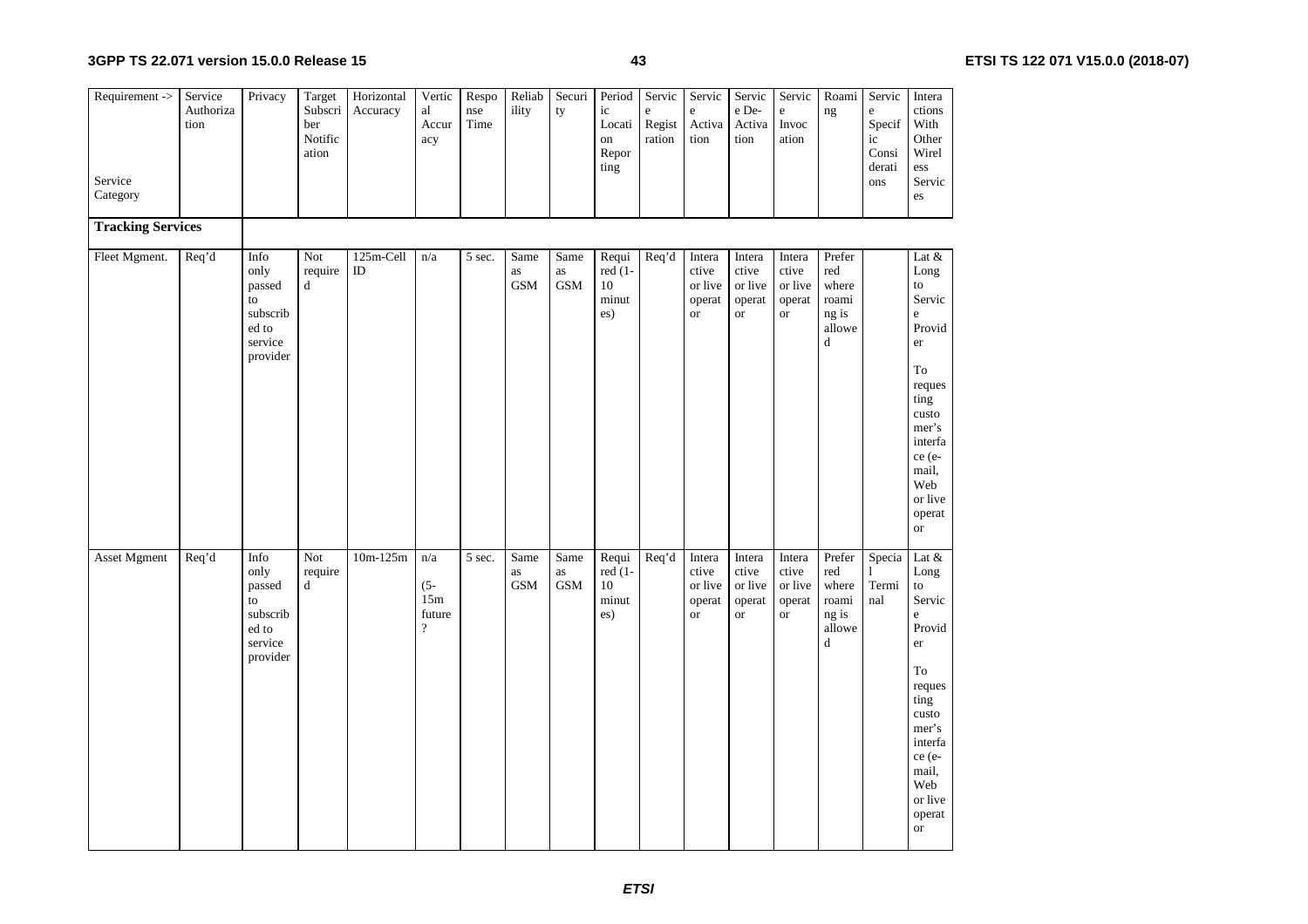| Requirement -><br>Service<br>Category | Service<br>Authoriza<br>tion | Privacy                                                                  | Target<br>Subscri<br>ber<br>Notific<br>ation                 | Horizontal<br>Accuracy | Vertic<br>al<br>Accur<br>acy                     | Respo<br>nse<br>Time | Reliab<br>ility          | Securi<br>ty             | Period<br>ic<br>Locati<br>on<br>Repor<br>ting | Servic<br>$\rm e$<br>Regist<br>ration | Servic<br>$\rm e$<br>Activa<br>tion                   | Servic<br>$\rm e$ De-<br>Activa<br>tion           | Servic<br>e<br>Invoc<br>ation                         | Roami<br>ng                                                       | Servic<br>$\rm e$<br>Specif<br>ic<br>Consi<br>derati<br>ons | Intera<br>ctions<br>With<br>Other<br>Wirel<br>ess<br>Servic<br>es                                                                                                      |
|---------------------------------------|------------------------------|--------------------------------------------------------------------------|--------------------------------------------------------------|------------------------|--------------------------------------------------|----------------------|--------------------------|--------------------------|-----------------------------------------------|---------------------------------------|-------------------------------------------------------|---------------------------------------------------|-------------------------------------------------------|-------------------------------------------------------------------|-------------------------------------------------------------|------------------------------------------------------------------------------------------------------------------------------------------------------------------------|
| Person<br>Tracking                    | Req'd                        | Info<br>only<br>passed<br>to<br>subscrib<br>ed to<br>service<br>provider | May be<br>require<br>d<br>(Child<br>versus<br>Emplo<br>yee?) | $10m-125m$             | n/a<br>$(5 -$<br>15m<br>future<br>$\overline{?}$ | 5 sec.               | Same<br>as<br><b>GSM</b> | Same<br>as<br><b>GSM</b> | Requi<br>red (1-<br>10<br>minut<br>es)        | Req'd                                 | Intera<br>ctive<br>or live<br>operat<br><sub>or</sub> | Intera<br>ctive<br>or live<br>operat<br><b>or</b> | Intera<br>ctive<br>or live<br>operat<br><b>or</b>     | Prefer<br>red<br>where<br>roami<br>ng is<br>allowe<br>$\mathbf d$ |                                                             | Lat $\&$<br>Long<br>to<br>Servic<br>e<br>Provid<br>er<br>To<br>reques<br>ting<br>custo<br>mer's<br>interfa<br>ce (e-<br>mail,<br>Web<br>or live<br>operat<br><b>or</b> |
| Pet Tracking<br>Troffic Monitoring    | Req'd                        | Info<br>only<br>passed<br>to<br>subscrib<br>ed to<br>service<br>provider | Not<br>require<br>d                                          | $10m-125m$             | n/a<br>$(5 -$<br>15m<br>future<br>$\overline{?}$ | 5 sec.               | Same<br>as<br><b>GSM</b> | Same<br>as<br><b>GSM</b> | Requi<br>red (1-<br>10<br>minut<br>es)        | Req'd                                 | Intera<br>ctive<br>or live<br>operat<br><sub>or</sub> | Intera<br>ctive<br>or live<br>operat<br><b>or</b> | Intera<br>ctive<br>or live<br>operat<br><sub>or</sub> | Prefer<br>red<br>where<br>roami<br>ng is<br>allowe<br>d           | Specia<br>Termi<br>nal                                      | Lat $&$<br>Long<br>to<br>Servic<br>e<br>Provid<br>er<br>To<br>reques<br>ting<br>custo<br>mer's<br>interfa<br>ce (e-<br>mail,<br>Web<br>or live<br>operat<br><b>or</b>  |

**Traffic Monitoring**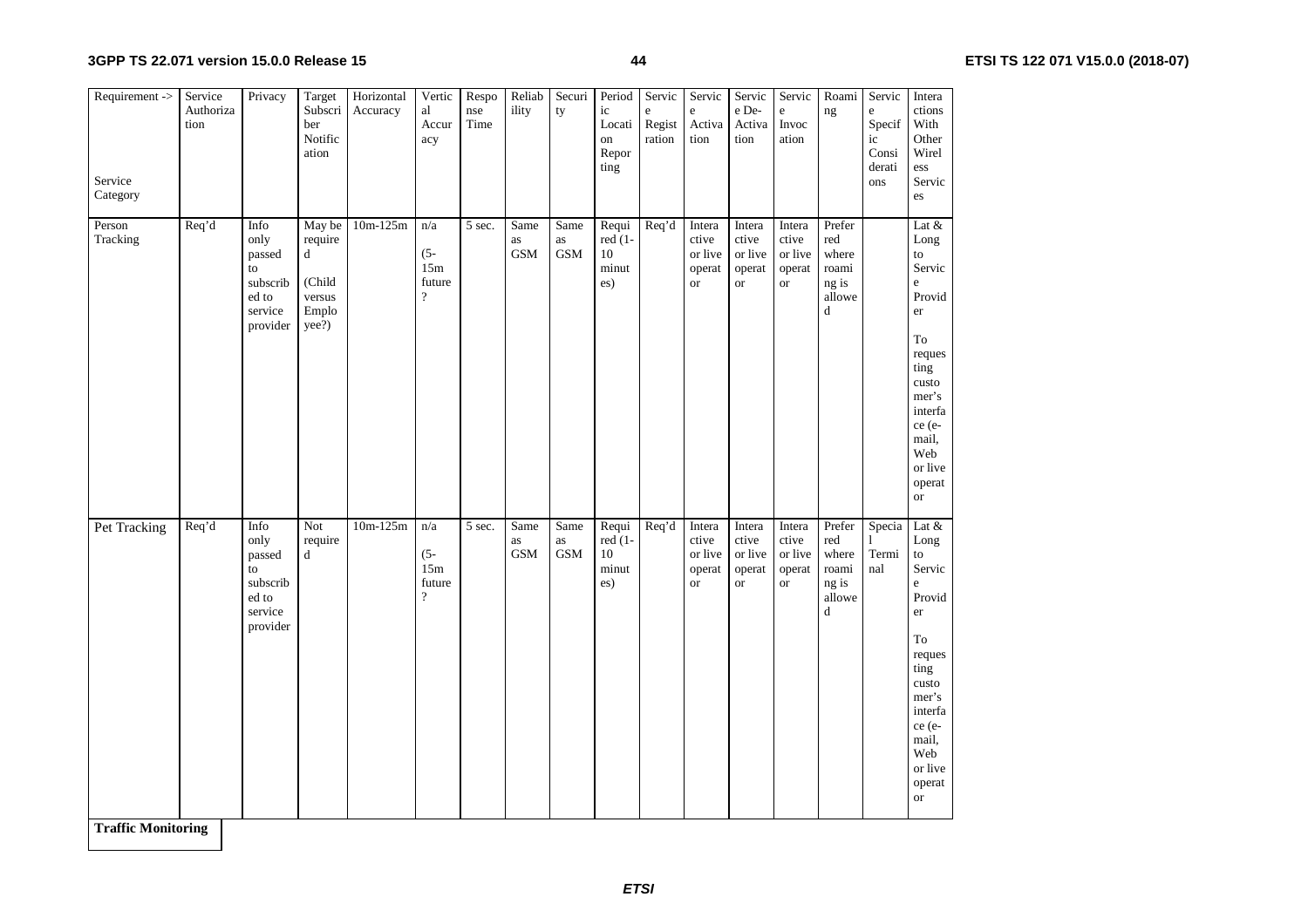| Requirement -><br>Service<br>Category | Service<br>Authoriza<br>tion | Privacy                                                  | Target<br>Subscri<br>ber<br>Notific<br>ation | Horizontal<br>Accuracy                                                                             | Vertic<br>al<br>Accur<br>acy                 | Respo<br>nse<br>Time | Reliab<br>ility          | Securi<br>ty             | Period<br>ic<br>Locati<br>on<br>Repor<br>ting   | Servic<br>e<br>Regist<br>ration | Servic<br>$\rm e$<br>Activa<br>tion                                                       | Servic<br>e De-<br>Activa<br>tion                                                             | Servic<br>$\mathbf e$<br>Invoc<br>ation                                                   | Roami<br>ng                                             | Servic<br>e<br>Specif<br>ic<br>Consi<br>derati<br>ons | Intera<br>ctions<br>With<br>Other<br>Wirel<br>ess<br>Servic<br>es                                       |
|---------------------------------------|------------------------------|----------------------------------------------------------|----------------------------------------------|----------------------------------------------------------------------------------------------------|----------------------------------------------|----------------------|--------------------------|--------------------------|-------------------------------------------------|---------------------------------|-------------------------------------------------------------------------------------------|-----------------------------------------------------------------------------------------------|-------------------------------------------------------------------------------------------|---------------------------------------------------------|-------------------------------------------------------|---------------------------------------------------------------------------------------------------------|
| Traffic<br>Congestion<br>Reporting    | Req'd                        | No<br>specific<br>Target<br>UE info<br>allowed           | Not<br>require<br>d                          | $10-40m$<br>Hi-res.<br>req'd muti-<br>near<br>proximity<br>lanes<br>(opposing)<br>and<br>adjacent) | May<br>be<br>req'd<br>for<br>over-<br>passes | 5 sec.               | Same<br>as<br><b>GSM</b> | Same<br>as<br><b>GSM</b> | Requi<br>red (1-<br>$\sqrt{2}$<br>$\min$<br>es) | Req'd                           | <b>By</b><br>menu,<br>keystr<br>oke.<br>intera<br>ctive<br>or live<br>operat<br><b>or</b> | <b>By</b><br>menu,<br>keystr<br>oke.<br>intera<br>ctive<br>or live<br>operat<br><sub>or</sub> | <b>By</b><br>menu,<br>keystr<br>oke.<br>intera<br>ctive<br>or live<br>operat<br><b>or</b> | Prefer<br>red<br>where<br>roami<br>ng is<br>allowe<br>d | High<br>bandw<br>idth<br>req on<br>netwo<br>rk.       | Lat &<br>Long<br>to<br>Servic<br>e<br>Provid<br>er<br>Live<br><b>or</b><br><b>SMS</b><br>return<br>msg. |
| <b>Enhanced Call Routing</b>          |                              |                                                          |                                              |                                                                                                    |                                              |                      |                          |                          |                                                 |                                 |                                                                                           |                                                                                               |                                                                                           |                                                         |                                                       |                                                                                                         |
| Routing to<br>Nearest                 | Req'd                        | Info<br>only                                             | Not<br>require                               | $10m-125m$                                                                                         | n/a                                          | 5 sec.               | Same                     | Same                     | Not                                             | Req'd                           | <b>By</b>                                                                                 | <b>By</b>                                                                                     | <b>By</b>                                                                                 | Prefer                                                  |                                                       | Lat &<br>Long                                                                                           |
| Commercial<br>Enterprise              | Req'd                        | passed<br>to<br>subscrib<br>ed to<br>service<br>provider | $\mathbf d$                                  |                                                                                                    |                                              |                      | as<br><b>GSM</b>         | as<br><b>GSM</b>         | requir<br>ed                                    | Req'd                           | menu,<br>keystr<br>oke,<br>intera<br>ctive<br>or live<br>operat<br><b>or</b>              | menu,<br>keystr<br>oke,<br>intera<br>ctive<br>or live<br>operat<br>or                         | menu,<br>keystr<br>oke,<br>intera<br>ctive<br>or live<br>operat<br><b>or</b>              | red<br>where<br>roami<br>ng is<br>allowe<br>d           |                                                       | to<br>Servic<br>e<br>Provid<br>er                                                                       |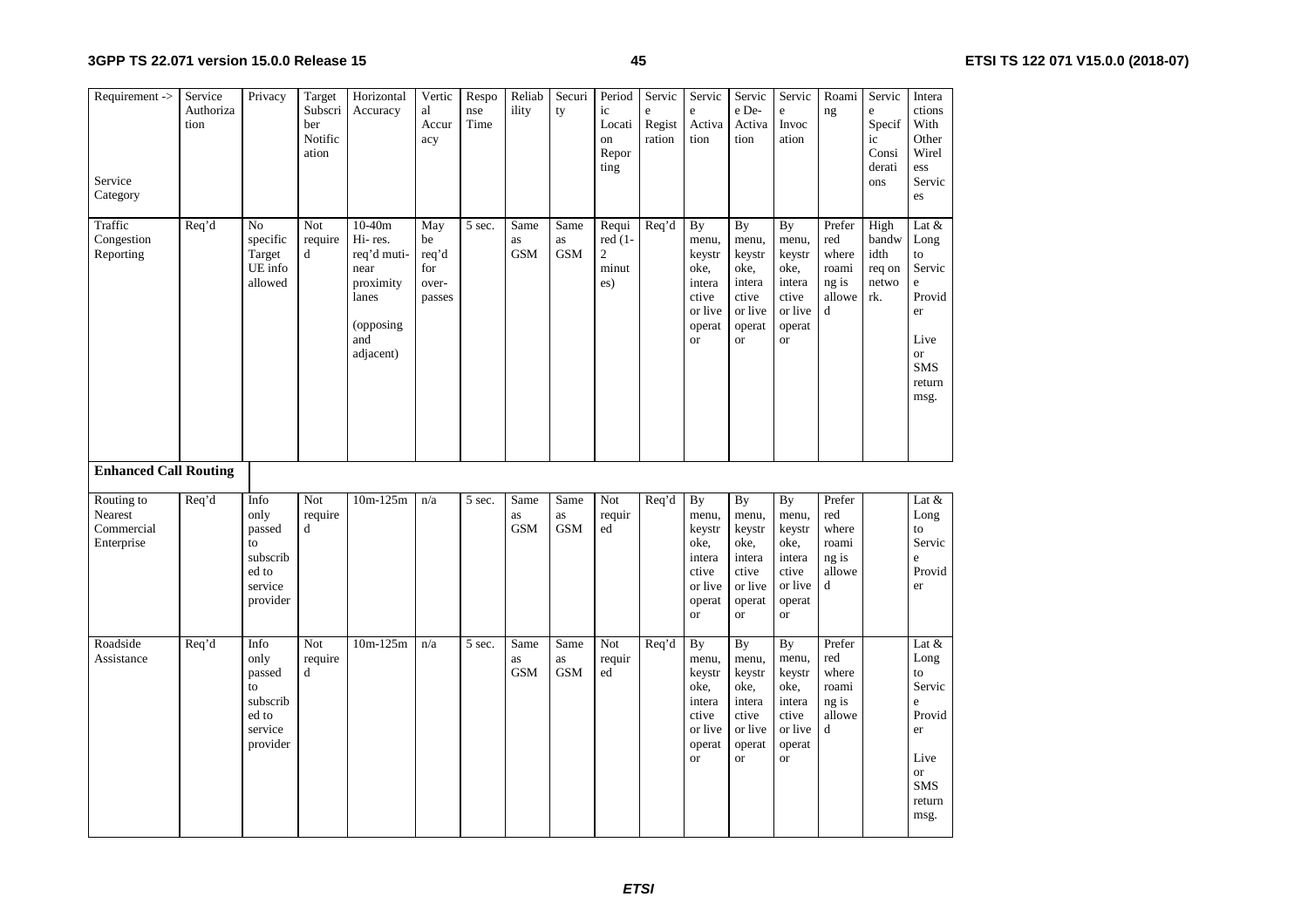| Requirement -><br>Service                  | Service<br>Authoriza<br>tion | Privacy                                                                  | Target<br>Subscri<br>ber<br>Notific<br>ation | Horizontal<br>Accuracy | Vertic<br>al<br>Accur<br>acy | Respo<br>nse<br>Time | Reliab<br>ility          | Securi<br>ty             | Period<br>ic<br>Locati<br>on<br>Repor<br>ting | Servic<br>$\rm e$<br>Regist<br>ration | Servic<br>e<br>Activa<br>tion                                                                        | Servic<br>e De-<br>Activa<br>tion                                                         | Servic<br>$\rm e$<br>Invoc<br>ation                                                       | Roami<br>ng                                                       | Servic<br>e<br>Specif<br>ic<br>Consi<br>derati<br>ons | Intera<br>ctions<br>With<br>Other<br>Wirel<br>ess<br>Servic                                                                                                        |
|--------------------------------------------|------------------------------|--------------------------------------------------------------------------|----------------------------------------------|------------------------|------------------------------|----------------------|--------------------------|--------------------------|-----------------------------------------------|---------------------------------------|------------------------------------------------------------------------------------------------------|-------------------------------------------------------------------------------------------|-------------------------------------------------------------------------------------------|-------------------------------------------------------------------|-------------------------------------------------------|--------------------------------------------------------------------------------------------------------------------------------------------------------------------|
| Category                                   |                              |                                                                          |                                              |                        |                              |                      |                          |                          |                                               |                                       |                                                                                                      |                                                                                           |                                                                                           |                                                                   |                                                       | es                                                                                                                                                                 |
| <b>Location Based Information Services</b> |                              |                                                                          |                                              |                        |                              |                      |                          |                          |                                               |                                       |                                                                                                      |                                                                                           |                                                                                           |                                                                   |                                                       |                                                                                                                                                                    |
| Navigation                                 | Req'd                        | Info<br>only<br>passed<br>to<br>subscrib<br>ed to<br>service<br>provider | Requir<br>ed                                 | $10m-125m$             | n/a                          | $\overline{5}$ sec.  | Same<br>as<br><b>GSM</b> | Same<br>as<br><b>GSM</b> | Requi<br>$red(1-$<br>10<br>minut<br>es)       | Req'd                                 | <b>By</b><br>menu,<br>keystr<br>oke,<br>intera<br>ctive<br>or live<br>operat<br>$\hbox{or}\hskip2pt$ | <b>By</b><br>menu,<br>keystr<br>oke,<br>intera<br>ctive<br>or live<br>operat<br><b>or</b> | <b>By</b><br>menu,<br>keystr<br>oke,<br>intera<br>ctive<br>or live<br>operat<br><b>or</b> | Prefer<br>red<br>where<br>roami<br>ng is<br>allowe<br>$\mathbf d$ |                                                       | Lat $&$<br>Long<br>to<br>Servic<br>e<br>Provid<br>er<br>Live,<br><b>SMS</b><br><b>or</b><br>other<br>data<br>servic<br>e<br>(WAP)<br>,GPR<br>S)<br>return<br>msg.  |
| City<br>Sightseeing                        | Req'd                        | Info<br>only<br>passed<br>to<br>subscrib<br>ed to<br>service<br>provider | Not<br>require<br>d                          | $10m-125m$             | n/a                          | 5 sec.               | Same<br>as<br><b>GSM</b> | Same<br>as<br><b>GSM</b> | $\operatorname{\bf Not}$<br>requir<br>ed      | Req'd                                 | <b>By</b><br>menu,<br>keystr<br>oke,<br>intera<br>ctive<br>or live<br>operat<br><b>or</b>            | <b>By</b><br>menu,<br>keystr<br>oke,<br>intera<br>ctive<br>or live<br>operat<br><b>or</b> | By<br>menu,<br>keystr<br>oke,<br>intera<br>ctive<br>or live<br>operat<br><sub>or</sub>    | Prefer<br>red<br>where<br>roami<br>ng is<br>allowe<br>$\mathbf d$ |                                                       | Lat $\&$<br>Long<br>to<br>Servic<br>e<br>Provid<br>er<br>Live.<br><b>SMS</b><br><b>or</b><br>other<br>data<br>servic<br>e<br>(WAP)<br>,GPR<br>S)<br>return<br>msg. |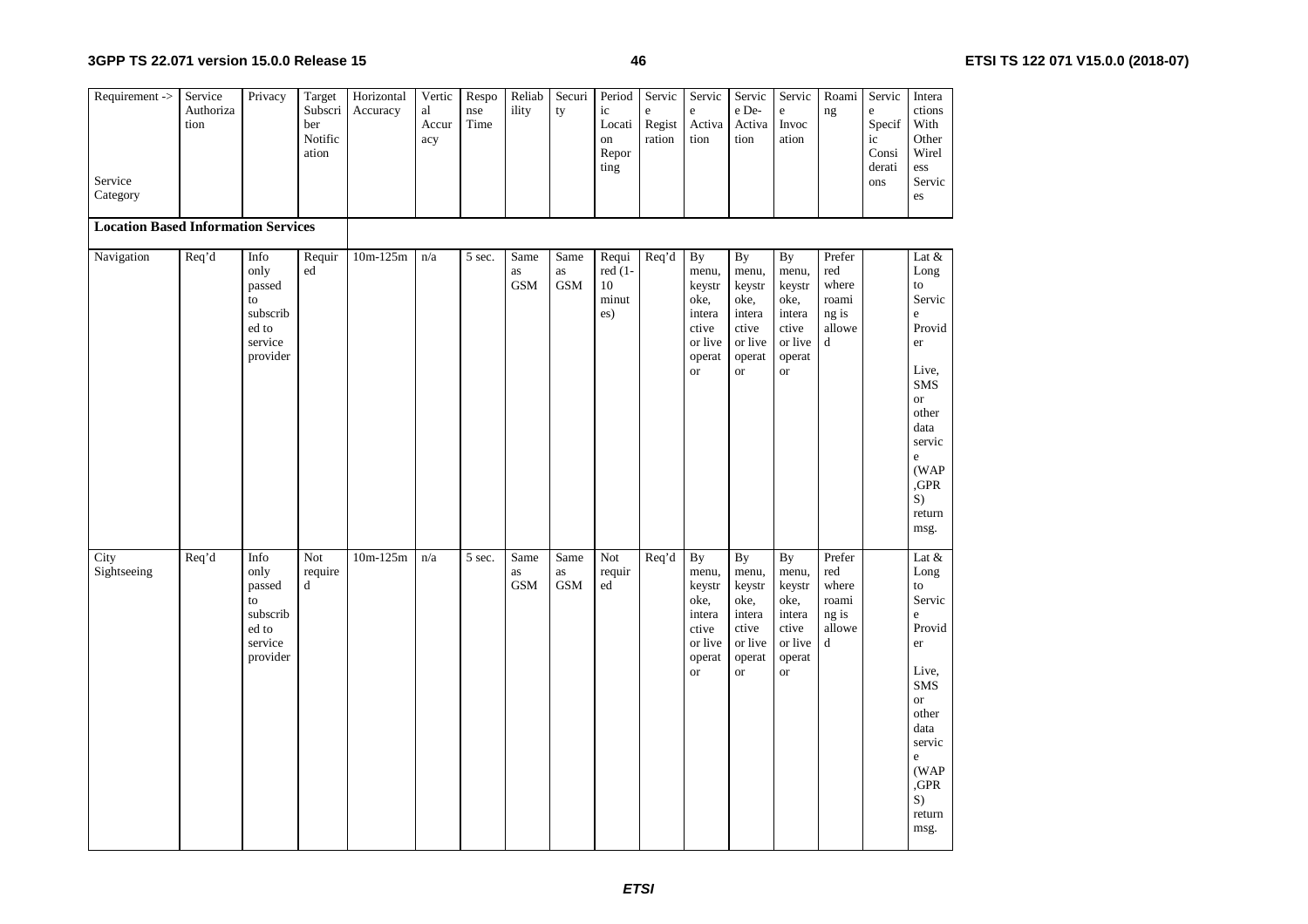| Requirement ->                            | Service<br>Authoriza<br>tion | Privacy                                                                  | Target<br>Subscri<br>ber<br>Notific<br>ation | Horizontal<br>Accuracy | Vertic<br>al<br>Accur<br>acy | Respo<br>nse<br>Time                               | Reliab<br>ility          | Securi<br>ty             | Period<br>ic<br>Locati<br>on<br>Repor<br>ting | Servic<br>e<br>Regist<br>ration | Servic<br>e<br>Activa<br>tion                                                             | Servic<br>e De-<br>Activa<br>tion                                                             | Servic<br>$\mathbf e$<br>Invoc<br>ation                                                   | Roami<br>ng                                             | Servic<br>e<br>Specif<br>ic<br>Consi<br>derati | Intera<br>ctions<br>With<br>Other<br>Wirel<br>ess                                                                                                                 |
|-------------------------------------------|------------------------------|--------------------------------------------------------------------------|----------------------------------------------|------------------------|------------------------------|----------------------------------------------------|--------------------------|--------------------------|-----------------------------------------------|---------------------------------|-------------------------------------------------------------------------------------------|-----------------------------------------------------------------------------------------------|-------------------------------------------------------------------------------------------|---------------------------------------------------------|------------------------------------------------|-------------------------------------------------------------------------------------------------------------------------------------------------------------------|
| Service<br>Category                       |                              |                                                                          |                                              |                        |                              |                                                    |                          |                          |                                               |                                 |                                                                                           |                                                                                               |                                                                                           |                                                         | ons                                            | Servic<br>es                                                                                                                                                      |
| Localized<br>Advertising                  | Req'd                        | Info<br>only<br>passed<br>to<br>subscrib<br>ed to<br>service<br>provider | Not<br>require<br>d                          | 125m-Cell<br>ID        | n/a                          | Not<br>sensiti<br>ve<br>(defau<br>It to 5<br>sec.) | Same<br>as<br><b>GSM</b> | Same<br>as<br><b>GSM</b> | Not<br>requir<br>ed                           | Req'd                           | <b>By</b><br>menu,<br>keystr<br>oke,<br>intera<br>ctive<br>or live<br>operat<br><b>or</b> | <b>By</b><br>menu,<br>keystr<br>oke,<br>intera<br>ctive<br>or live<br>operat<br><sub>or</sub> | <b>By</b><br>menu,<br>keystr<br>oke,<br>intera<br>ctive<br>or live<br>operat<br><b>or</b> | Prefer<br>red<br>where<br>roami<br>ng is<br>allowe<br>d |                                                | Lat $\&$<br>Long<br>to<br>Servic<br>e<br>Provid<br>er<br><b>SMS</b><br>return<br>msg.                                                                             |
| Mobile Yellow<br>Pages                    | $\overline{Req'}$ d          | Info<br>only<br>passed<br>to<br>subscrib<br>ed to<br>service<br>provider | Not<br>require<br>$\mathbf d$                | 125m-Cell<br>ID        | n/a                          | $\overline{5 \text{ sec}}$ .                       | Same<br>as<br><b>GSM</b> | Same<br>as<br><b>GSM</b> | Not<br>requir<br>ed                           | Req'd                           | <b>By</b><br>menu,<br>keystr<br>oke,<br>intera<br>ctive<br>or live<br>operat<br><b>or</b> | <b>By</b><br>menu,<br>keystr<br>oke,<br>intera<br>ctive<br>or live<br>operat<br><sub>or</sub> | <b>By</b><br>menu,<br>keystr<br>oke,<br>intera<br>ctive<br>or live<br>operat<br><b>or</b> | Prefer<br>red<br>where<br>roami<br>ng is<br>allowe<br>d |                                                | Lat $\&$<br>Long<br>to<br>Servic<br>e<br>Provid<br>er<br>Live,<br><b>SMS</b><br><b>or</b><br>other<br>data<br>servic<br>e<br>(WAP<br>,GPR<br>S)<br>return<br>msg. |
| <b>Service Provider Specific Services</b> |                              |                                                                          |                                              |                        |                              |                                                    |                          |                          |                                               |                                 |                                                                                           |                                                                                               |                                                                                           |                                                         |                                                |                                                                                                                                                                   |
| Network<br>Planning                       | Not<br>Req'd                 | Specific<br>Target<br>UE info<br>allowed                                 | Not<br>Requir<br>ed                          | 10m-Cell<br>ID         | n/a                          | 5 sec.                                             | Same<br>as<br><b>GSM</b> | Same<br>as<br><b>GSM</b> | Requi<br>red (1<br>minut<br>e)                | Not<br>Req'd                    | N/a                                                                                       | n/a                                                                                           | n/a                                                                                       | n/a                                                     |                                                | n/a                                                                                                                                                               |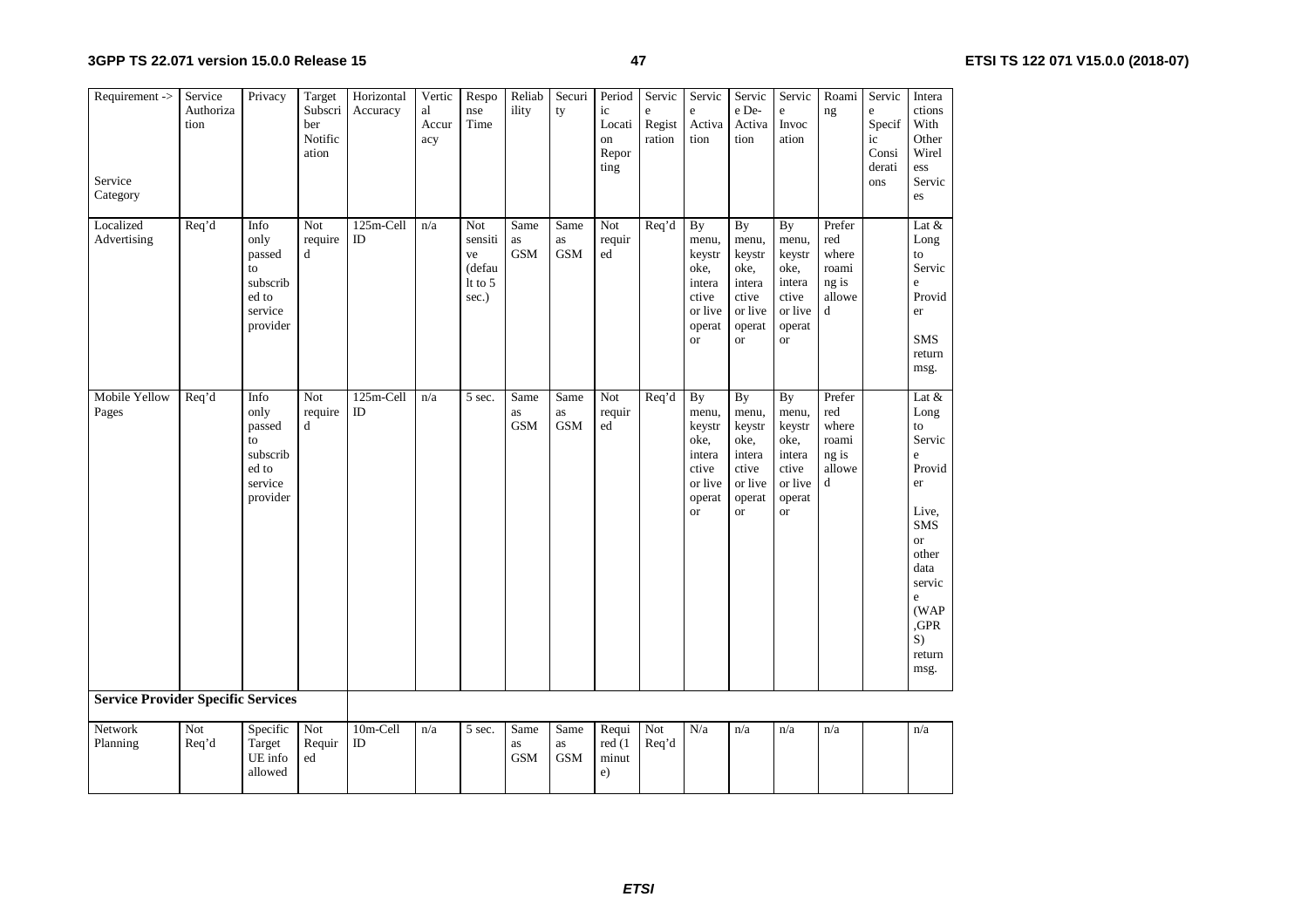| Requirement -> | Service   | Privacy  | Target     | Horizontal | Vertic | Respo  | Reliab     | Securi     | Period         | Servic | Servic | Servic | Servic | Roami | Servic         | Intera |
|----------------|-----------|----------|------------|------------|--------|--------|------------|------------|----------------|--------|--------|--------|--------|-------|----------------|--------|
|                | Authoriza |          | Subscri    | Accuracy   | al     | nse    | ility      | ty         | 1 <sup>c</sup> | e      | e      | e De-  | e      | ng    | e              | ctions |
|                | tion      |          | ber        |            | Accur  | Time   |            |            | Locati         | Regist | Activa | Activa | Invoc  |       | Specif         | With   |
|                |           |          | Notific    |            | acy    |        |            |            | on             | ration | tion   | tion   | ation  |       | 1 <sup>c</sup> | Other  |
|                |           |          | ation      |            |        |        |            |            | Repor          |        |        |        |        |       | Consi          | Wirel  |
|                |           |          |            |            |        |        |            |            | ting           |        |        |        |        |       | derati         | ess    |
| Service        |           |          |            |            |        |        |            |            |                |        |        |        |        |       | ons            | Servic |
| Category       |           |          |            |            |        |        |            |            |                |        |        |        |        |       |                | es     |
|                |           |          |            |            |        |        |            |            |                |        |        |        |        |       |                |        |
| Dynamic        | Not       | Specific | <b>Not</b> | 10m-Cell   | n/a    | 5 sec. | Same       | Same       | Requi          | Not    | N/a    | n/a    | n/a    | n/a   |                | n/a    |
| Network        | Req'd     | Target   | Requir     | ID         |        |        | <b>as</b>  | as         | red (1         | Req'd  |        |        |        |       |                |        |
| Control        |           | UE info  | ed         |            |        |        | <b>GSM</b> | <b>GSM</b> | minut          |        |        |        |        |       |                |        |
|                |           | allowed  |            |            |        |        |            |            | e)             |        |        |        |        |       |                |        |
|                |           |          |            |            |        |        |            |            |                |        |        |        |        |       |                |        |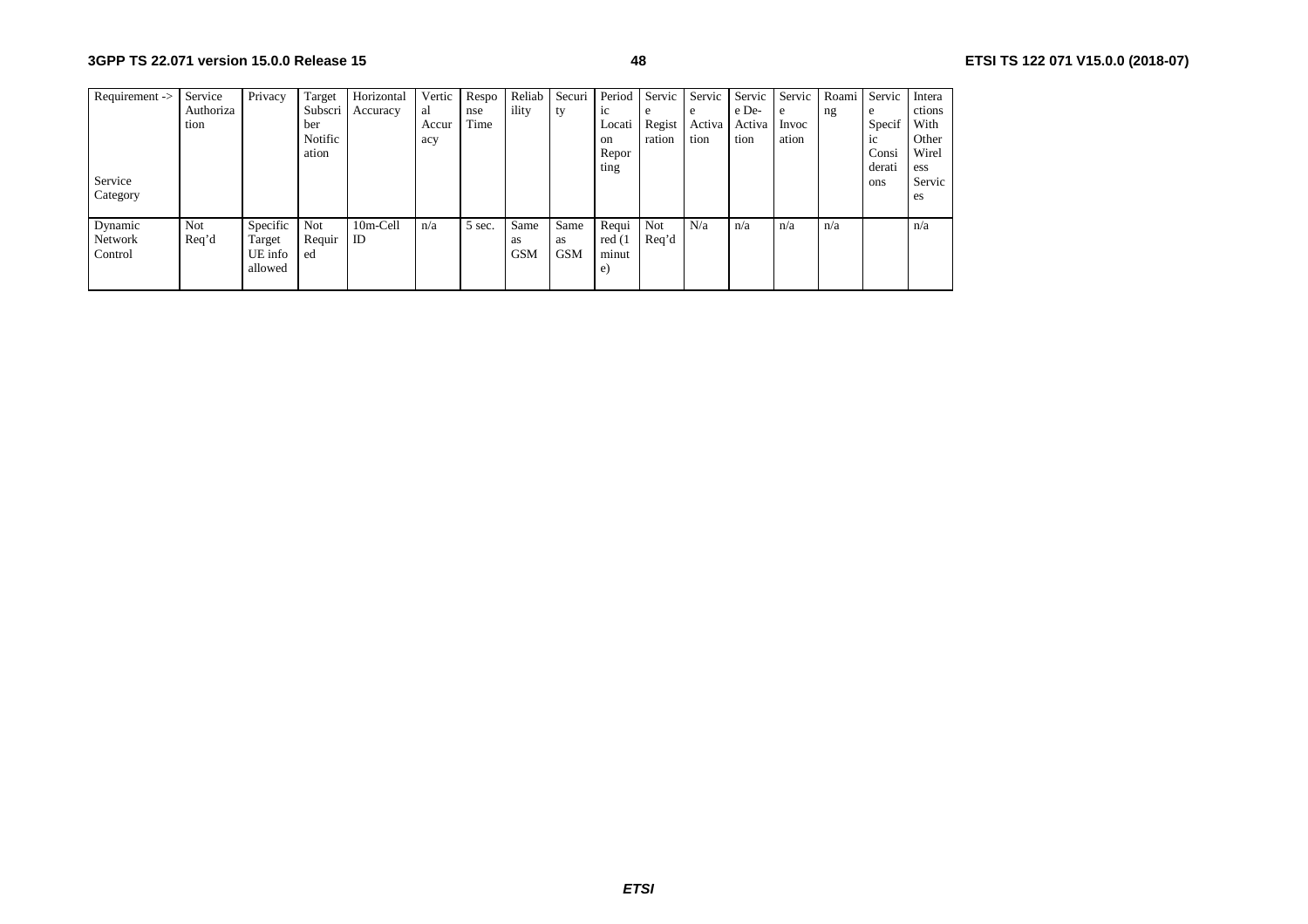# Annex D (informative): Change history

|                  |                     |                     |                     |           |              | <b>Change history</b> |                |                                                                                                                                          |       |            |                  |
|------------------|---------------------|---------------------|---------------------|-----------|--------------|-----------------------|----------------|------------------------------------------------------------------------------------------------------------------------------------------|-------|------------|------------------|
| TSG SA#  SA Doc. |                     | <b>SA1 Doc</b>      | <b>Spec</b>         | <b>CR</b> | <b>Rev</b>   | Re <sub>l</sub>       |                | <b>Cat Subject/Comment</b>                                                                                                               | Old   | <b>New</b> | WI               |
| Jun 1999         |                     |                     | <b>GSM</b><br>02.71 |           |              |                       |                | Transferred to 3GPP SA1                                                                                                                  | 7.0.0 |            |                  |
| SP-04            |                     |                     | 22.071              |           |              |                       |                |                                                                                                                                          | 3.0.0 |            |                  |
| $SP-05$          | SP-99486            | S1-99831            | 22.071              | 0001      | $\mathbf{1}$ | R99                   | C              | <b>UMTS LCS service</b><br>requirements support for mobile<br>originated positioning requests,<br>and velocity as a service<br>parameter | 3.0.0 | 3.1.0      |                  |
| SP-05            | SP-99438            | S1-99832            | 22.071              | 0002      |              | R99                   | B              | <b>UMTS LCS service</b><br>requirements                                                                                                  | 3.0.0 | 3.1.0      |                  |
| $SP-05$          | SP-99438            | S1-99833            | 22.071              | 0003      |              | R99                   | C              | LCS accuracy requirements                                                                                                                | 3.0.0 | 3.1.0      |                  |
| $SP-05$          | SP-99479            | S1-99625            | 22.071              | 0004      |              | <b>R99</b>            | D              | Editorial changes for alignment                                                                                                          | 3.0.0 | 3.1.0      |                  |
| $SP-06$          | SP-99522            | S1-99955            | 22.071              | 0005      |              | R99                   | D              | U.S. specific Emergency<br>Services requirements included<br>as an informative annex.                                                    | 3.1.0 | 3.2.0      |                  |
| <b>SP-08</b>     |                     | SP-000212 S1-000338 | 22.071              | 0006      |              | <b>R00</b>            | C              | Incorporation of TSG SA1#8<br>LCS Contributions and email<br>contributions                                                               | 3.2.0 | 4.0.0      |                  |
| $SP-09$          |                     | SP-000378 S1-000484 | 22.071              | 0008      |              | $\overline{R4}$       | F              | Correction to LCS Service<br>Description Stage 1 Document<br>(R'00)                                                                      | 4.0.0 | 4.1.0      |                  |
| $SP-09$          |                     | SP-000392 S1-000667 | 22.071              | 0009      |              | R <sub>4</sub>        | C              | Provision of Velocity for Location 4.0.0<br>Services                                                                                     |       | 4.1.0      |                  |
| $SP-09$          |                     | SP-000392 S1-000670 | 22.071              | 0010      |              | R4                    | $\overline{B}$ | <b>External LCS client identity</b>                                                                                                      | 4.0.0 | 4.1.0      |                  |
| $SP-09$          |                     | SP-000392 S1-000671 | 22.071              | 0011      |              | $\overline{R4}$       | B              | <b>Privacy Control for LCS</b>                                                                                                           | 4.0.0 | 4.1.0      |                  |
| SP-09            |                     | SP-000392 S1-000672 | 22.071              | 0012      |              | R <sub>4</sub>        | F              | Privacy Control for LCS                                                                                                                  | 4.0.0 | 4.1.0      |                  |
| $SP-09$          |                     | SP-000392 S1-000673 | 22.071              | 0013      |              | $\overline{R4}$       | D              | Clarifications to LCS on privacy<br>and Service response                                                                                 | 4.0.0 | 4.1.0      |                  |
| SP-09            |                     | SP-000392 S1-000674 | 22.071              | 0014      |              | R4                    | F              | LCS: Geographic Location                                                                                                                 | 4.0.0 | 4.1.0      |                  |
| $SP-09$          |                     | SP-000392 S1-000675 | 22.071              | 0015      |              | R <sub>4</sub>        | D              | Adding statement on "active"<br>and "idle" UE in chapter 4.13                                                                            | 4.0.0 | 4.1.0      |                  |
| SP-09            |                     | SP-000392 S1-000676 | 22.071              | 0016      |              | R <sub>4</sub>        | D              | Radio Access Network support<br>for LCS                                                                                                  | 4.0.0 | 4.1.0      |                  |
| $SP-09$          |                     | SP-000392 S1-000677 | 22.071              | 0017      |              | $\overline{R4}$       | D              | LCS, Identification of a Target<br>UE using IP addresses                                                                                 | 4.0.0 | 4.1.0      |                  |
| $SP-09$          |                     | SP-000392 S1-000678 | 22.071              | 0018      |              | R4                    | $\overline{D}$ | <b>LCS: LCS Open Service</b><br>Architecture (OSA) and<br><b>Application Programming</b><br>Interface.                                   | 4.0.0 | 4.1.0      |                  |
| $SP-10$          |                     | SP-000544 S1-000787 | 22.071              | 0019      |              | Rel-4                 | B              | <b>Privacy Exception List</b>                                                                                                            | 4.1.0 | 4.2.0      | LCS              |
| <b>SP-10</b>     |                     | SP-000544 S1-000788 | 22.071              | 0020      |              | Rel-4                 | B              | <b>Periodic Location Reporting</b>                                                                                                       | 4.1.0 | 4.2.0      | LCS              |
| SP-10            | SP-000544 S1-000791 |                     | 22.071              | 0021      |              | $Rel-4$               | B              | <b>Location Service Request</b>                                                                                                          | 4.1.0 | 4.2.0      | LCS              |
| $SP-10$          |                     | SP-000544 S1-000851 | 22.071              | 0022      |              | Rel-4                 | C              | Periodic Location Reporting<br>amendment                                                                                                 | 4.1.0 | 4.2.0      | LCS1             |
| $SP-10$          |                     | SP-000544 S1-000803 | 22.071              | 0023      |              | Rel-4                 | C              | Addition of achieved location<br>information accuracy with<br>reference to TS 23.032                                                     | 4.1.0 | 4.2.0      | LCS <sub>1</sub> |
| $SP-11$          |                     | SP-010044 S1-010235 | 22.071              | 0024      |              | $Rel-4$               | $\overline{C}$ | Quality level negation                                                                                                                   | 4.2.0 | 4.3.0      | LCS <sub>1</sub> |
| SP-11            |                     | SP-010044 S1-010239 | 22.071              | 0025      |              | Rel-4                 | С              | Location determination in call or<br>PDP context activation and<br>release                                                               | 4.2.0 | 4.3.0      | LCS1-PS          |
| $SP-11$          |                     | SP-010044 S1-010237 | 22.071              | 0026      |              | $Rel-4$               | $\overline{C}$ | OSA support for LCS                                                                                                                      | 4.2.0 | 4.3.0      | LCS <sub>1</sub> |
| $SP-11$          |                     | SP-010044 S1-010218 | 22.071              | 0027      |              | Rel-4                 | D              | <b>Editorial Cleanup</b>                                                                                                                 | 4.2.0 | 4.3.0      | LCS1             |
| $SP-11$          |                     | SP-010044 S1-010269 | 22.071              | 0028      |              | Rel-4                 | $\overline{C}$ | Number of LCS Clients                                                                                                                    | 4.2.0 | 4.3.0      | LCS <sub>1</sub> |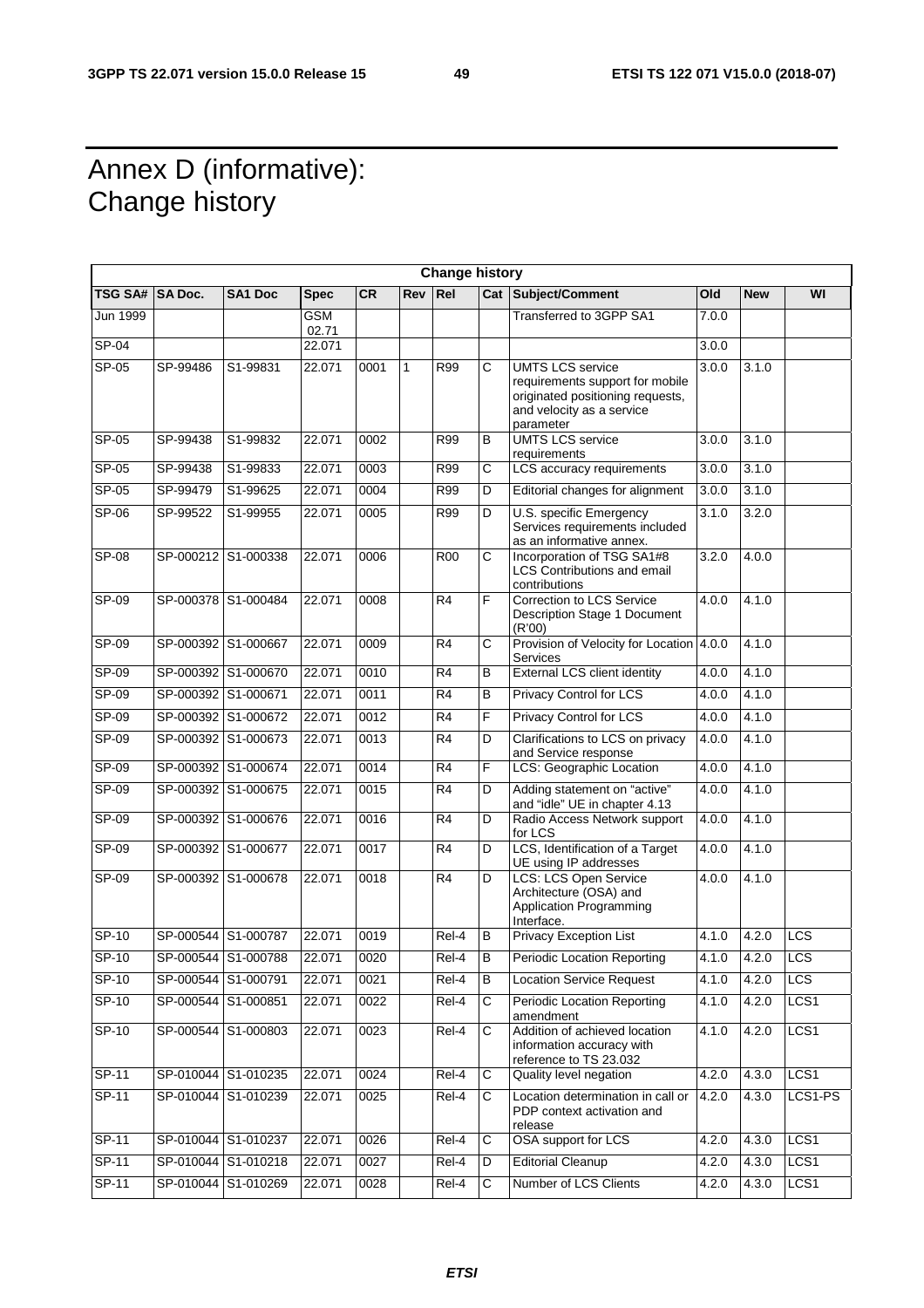| <b>SP-14</b> | SP-010673 S1-011285 |                     | 22.071 | 0029 |   | Rel-5             | C                     | Privacy Override Indicator                                                                                       | 4.3.0 | 5.0.0 | LCS <sub>1</sub> |
|--------------|---------------------|---------------------|--------|------|---|-------------------|-----------------------|------------------------------------------------------------------------------------------------------------------|-------|-------|------------------|
| $SP-15$      |                     | SP-020047 S1-020467 | 22.071 | 0030 |   | Rel-5             | B                     | CR 22.071 Rel.5 B Requestor                                                                                      | 5.0.0 | 5.1.0 | LCS1             |
| $SP-15$      |                     | SP-020047 S1-020478 | 22.071 | 0031 |   | Rel-5             | В                     | CR 22.071 Rel.5 B Introducing<br>service type privacy for location<br>services                                   | 5.0.0 | 5.1.0 | LCS <sub>1</sub> |
| $SP-15$      |                     | SP-020047 S1-020479 | 22.071 | 0032 |   | Rel-5             | С                     | Introduction of a Codeword<br>Setting                                                                            | 5.0.0 | 5.1.0 | LCS1             |
| $SP-15$      | SP-020047 S1-020632 |                     | 22.071 | 0033 |   | Rel-5             | B                     | CR to 22.071 on Clarifying<br>checking of requester ID                                                           | 5.0.0 | 5.1.0 | LCS1             |
| $SP-15$      |                     | SP-020043 S1-020455 | 22.071 | 0036 |   | Rel-5             | Α                     | CR 22.071 Rel-5 A Closure of a<br>loophole in the privacy settings                                               | 5.0.0 | 5.1.0 | TEI              |
| $SP-15$      |                     | SP-020047 S1-020466 | 22.071 | 0037 |   | Rel-5             | В                     | CR 22.071 Rel.5 B Deferred<br>Location Request with Change<br>of Area Event                                      | 5.0.0 | 5.1.0 | LCS <sub>1</sub> |
| $SP-15$      | SP-020045 S1-020457 |                     | 22.071 | 0039 |   | Rel-5             | Α                     | Editorial CR to correct terms and 5.0.0<br>references                                                            |       | 5.1.0 | <b>CORRECT</b>   |
|              |                     |                     | 22.071 |      |   | Rel-5             |                       | Editorial to change page layout<br>for Annex C                                                                   | 5.1.0 | 5.1.1 |                  |
| $SP-16$      | SP-020254 S1-020864 |                     | 22.071 | 0040 |   | Rel-6             | $\overline{\text{c}}$ | CR to TS 22.071 Rel-6 Privacy<br>control in HPLMN                                                                | 5.1.1 | 6.0.0 | LCS1             |
| SP-16        |                     | SP-020254 S1-020922 | 22.071 | 0041 |   | $\overline{Rel6}$ | C                     | <b>Enhancement of Codeword</b><br>Requirements for LCS                                                           | 5.1.1 | 6.0.0 | LCS <sub>1</sub> |
| $SP-17$      |                     | SP-020556 S1-021662 | 22.071 | 0042 |   | $Rel-6$           | $\overline{D}$        | CR to 22.071: Too big file size                                                                                  | 6.0.0 | 6.1.0 | LCS1             |
| <b>SP-17</b> |                     | SP-020556 S1-021794 | 22.071 | 0043 |   | Rel-6             | B                     | CR to 22.071 on LCS<br>Anonymous requestor and<br>anonymous target mobile<br>(REL6)                              | 6.0.0 | 6.1.0 | LCS1             |
| $SP-17$      |                     | SP-020556 S1-021490 | 22.071 | 0044 |   | Rel-6             | B                     | CR to 22.071 on LCS Codeword<br>improvements (REL6)                                                              | 6.0.0 | 6.1.0 | LCS <sub>1</sub> |
| $SP-17$      | SP-020556 S1-021491 |                     | 22.071 | 0045 |   | Rel-6             | В                     | LCS extended user privacy                                                                                        | 6.0.0 | 6.1.0 | LCS <sub>1</sub> |
| $SP-17$      |                     | SP-020556 S1-021799 | 22.071 | 0046 |   | Rel-6             | $\overline{\text{c}}$ | Update to 22.071 for regional<br>specific location accuracy<br>requirements                                      | 6.0.0 | 6.1.0 | <b>LCS</b>       |
| $SP-18$      |                     | SP-020657 S1-022013 | 22.071 | 0047 |   | Rel-6             | C                     | CR to LCS stage 1 'Service<br>Type'                                                                              | 6.1.0 | 6.2.0 | LCS <sub>2</sub> |
| $SP-18$      |                     | SP-020657 S1-022299 | 22.071 | 0048 |   | Rel-6             | $\overline{\text{c}}$ | Handling of privacy checks for<br>Network Induced Location<br><b>Requests</b>                                    | 6.1.0 | 6.2.0 | LCS <sub>2</sub> |
| $SP-19$      |                     | SP-030020 S1-030277 | 22.071 | 0049 |   | Rel-6             | В                     | Applicability of barring capability<br>to the Location Service                                                   | 6.2.0 | 6.3.0 | LCS <sub>2</sub> |
| <b>SP-20</b> |                     | SP-030252 S1-030526 | 22.071 | 0050 |   | Rel-6             | $\overline{B}$        | Introduction of codeword<br>generation by network or UE                                                          | 6.3.0 | 6.4.0 | <b>LCS</b>       |
| $SP-20$      |                     | SP-030252 S1-030392 | 22.071 | 0051 |   | $Rel-6$           | B                     | LCS in IMS                                                                                                       | 6.3.0 | 6.4.0 | <b>LCS</b>       |
| <b>SP-20</b> |                     | SP-030252 S1-030557 | 22.071 | 0052 |   | Rel-6             | F                     | Clarification of requirement<br>regarding 'Query, Cancel of<br>activated location requests for<br>the Target UE' | 6.3.0 | 6.4.0 | <b>LCS</b>       |
| $SP-20$      |                     | SP-030322 S1-030650 | 22.071 | 0053 |   | Rel-6             | B                     | Routing of Emergency Calls<br>based on Geographic<br>Coordinates                                                 | 6.3.0 | 6.4.0 | LCS <sub>2</sub> |
| SP-21        |                     | SP-030455 S1-030945 | 22.071 | 0056 |   | Rel-6             | Α                     | Correction of requirements on<br>the identity format of LCS clients                                              | 6.4.0 | 6.5.0 | TEI              |
| $SP-21$      |                     | SP-030459 S1-030946 | 22.071 | 0057 |   | Rel-6             | C                     | <b>Clarification of Mobile</b><br>Originating Location                                                           | 6.4.0 | 6.5.0 | TEI6             |
| SP-21        | SP-030459 S1-030947 |                     | 22.071 | 0058 |   | Rel-6             | В                     | A requirement of authentication<br>to the Target UE user                                                         | 6.4.0 | 6.5.0 | <b>LCS</b>       |
| $SP-21$      |                     | SP-030459 S1-030948 | 22.071 | 0059 |   | Rel-6             | В                     | Introduction of LCS QoS<br>Classes                                                                               | 6.4.0 | 6.5.0 | LCS <sub>2</sub> |
| $SP-22$      |                     | SP-030690 S1-031328 | 22.071 | 0062 |   | Rel-6             | Α                     | Removal of misleading and<br>obsolete text                                                                       | 6.5.0 | 6.6.0 | LCS <sub>1</sub> |
| $SP-22$      | SP-030697           | S1-031272           | 22.071 | 0063 |   | Rel-6             | F                     | Correction of "velocity"<br>requirements                                                                         | 6.5.0 | 6.6.0 | LCS <sub>1</sub> |
| $SP-22$      |                     | SP-030697 S1-031329 | 22.071 | 0064 |   | Rel-6             | В                     | Cell ID                                                                                                          | 6.5.0 | 6.6.0 | <b>LCS</b>       |
| SP-23        |                     | SP-040090 S1-040199 | 22.071 | 0069 |   | Rel-6             | F                     | Inclusion of U-TDOA positioning<br>method                                                                        | 6.6.0 | 6.7.0 | LCS              |
| SP-24        |                     | SP-040300 S1-040514 | 22.071 | 0070 |   | Rel-7             | C                     | Accuracy of information<br>Indication of capability                                                              | 6.7.0 | 7.0.0 | LCS2;<br>EMC1    |
| $SP-26$      | SP-040907           |                     | 22.071 | 0072 | 1 | Rel-7             | C                     | <b>Velocity Service Description</b>                                                                              | 7.0.0 | 7.1.0 | LCS-R7           |
| $SP-28$      | SP-050221 S1-050531 |                     | 22.071 | 0073 |   | Rel-7             | C                     | Introducing notification based on 7.1.0<br>current location of target UE                                         |       | 7.2.0 | LCS <sub>3</sub> |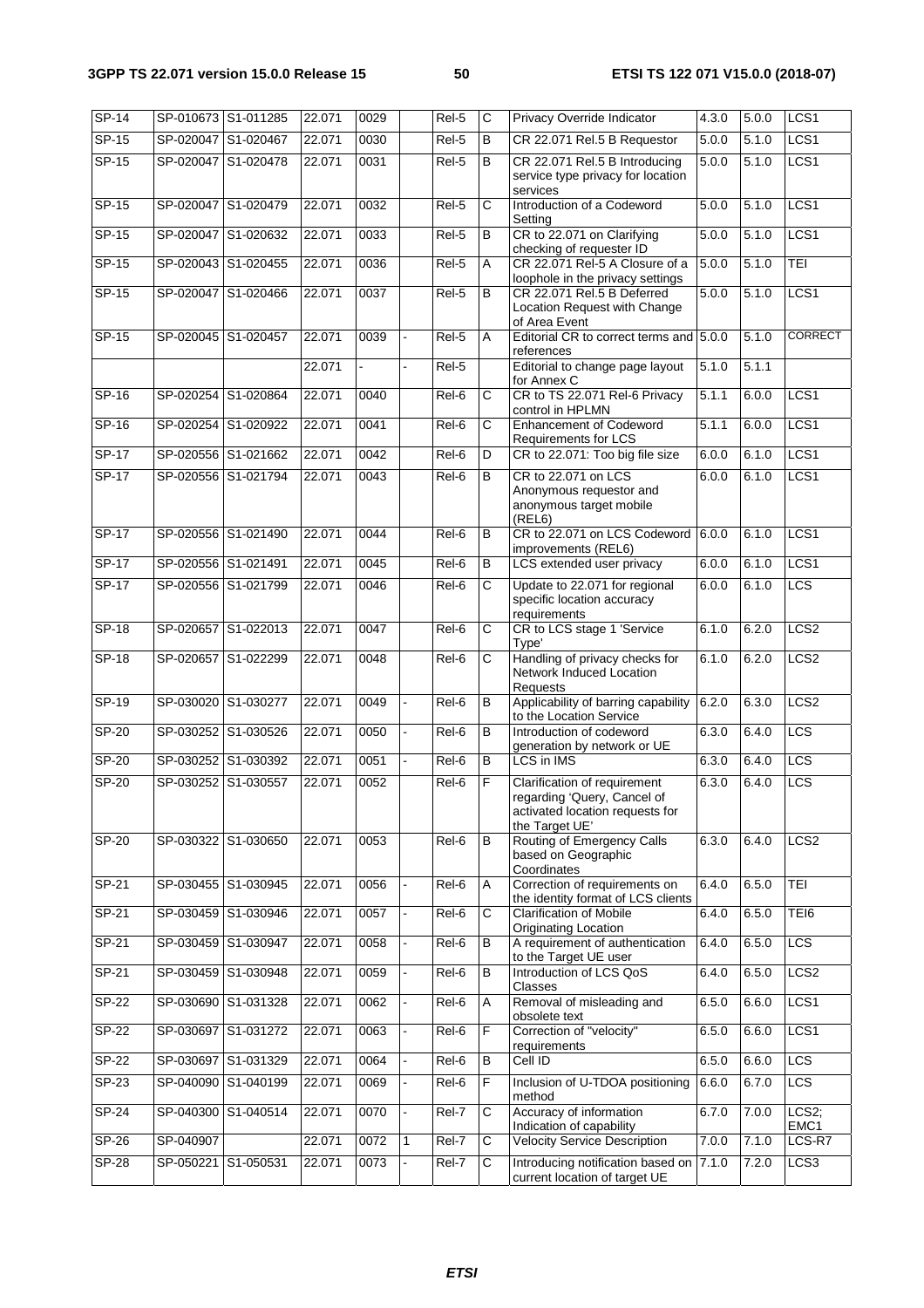| $SP-29$ | SP-050584 |                     | 22.071 | 0071 |                | Rel-7         | C            | Introducing A-GNSS concept to<br>extend A-GPS to include<br><b>GALILEO</b>                            | 7.2.0         | 7.3.0         | A-GNSS                  |
|---------|-----------|---------------------|--------|------|----------------|---------------|--------------|-------------------------------------------------------------------------------------------------------|---------------|---------------|-------------------------|
| SP-30   |           | SP-050749 S1-051127 | 22.071 | 0074 | <b>2</b>       | Rel-7         | B.           | Identification of the UE based on 7.3.0<br>the IMEI                                                   |               | 7.4.0         | $\overline{{\sf LCS3}}$ |
| $SP-38$ |           | SP-070855 S1-071669 | 22.071 | 0075 |                | Rel-8         | C            | E-UTRAN support for location<br>services                                                              | 7.4.0         | 8.0.0         | AIPN-SAE                |
| $SP-42$ |           | SP-080775 S1-083376 | 22.071 | 0077 | 2              | Rel-8         | C            | Support for Additional<br><b>Navigation Satellite Systems</b><br>(ANSS) for LCS                       | 8.0.0         | 8.1.0         | TE <sub>18</sub>        |
| $SP-46$ |           |                     |        |      |                |               |              | Updated to Rel-9 by MCC                                                                               | 8.1.0         | 9.0.0         |                         |
| SP-49   | SP-100575 | S1-102049           | 22.071 | 0079 |                | Rel-9         | D            | Removal of references to 3GPP<br><b>OSA</b>                                                           | 9.0.0         | 9.1.0         | TEI9                    |
| 2011-03 |           |                     |        |      |                |               |              | Update to Rel-10 version (MCC)                                                                        | 9.1.0         | 10.0.0        |                         |
| 2012-09 |           |                     |        |      |                |               |              | Updated to Rel-11 by MCC                                                                              | 10.0.0        | 11.0.0        |                         |
| 2014-10 |           |                     |        |      |                |               |              | Update to Rel-12 version (MCC)                                                                        | 11.0.0 12.0.0 |               |                         |
| 2015-06 |           |                     |        |      |                |               |              | Update to Rel-13 version (MCC)<br>because of the creation of Rel-<br>14 (see SP-150271)               |               | 12.0.0 13.0.0 |                         |
| SP-68   | SP-150271 | S1-151488           | 22.071 | 80   | $\overline{2}$ | $Rel-14$      | $\mathsf{C}$ | Addition of Z-axis requirements<br>for emergency calls                                                | 12.0.0        | 14.0.0 ELIOT  |                         |
| SP-68   | SP-150271 | S1-151454           | 22.071 | 81   |                | <b>Rel-14</b> | $\mathsf{C}$ | Revise Annex A to reflect new<br><b>FCC Emergency Service</b><br><b>Location Accuracy Regulations</b> | 12.0.0        | 14.0.0 ELIOT  |                         |
| $SP-69$ |           | SP-150538 S1-152739 | 22.071 | 82   | $\overline{2}$ | Rel-14        | B            | Addition of civic location<br>reporting for Emergency<br>Services                                     | 14.0.0        | 14.1.0        | <b>ELIOT</b>            |
| 2018-06 |           |                     |        |      |                |               |              | Update to Rel-15 version (MCC)                                                                        | 14.1.0 15.0.0 |               |                         |